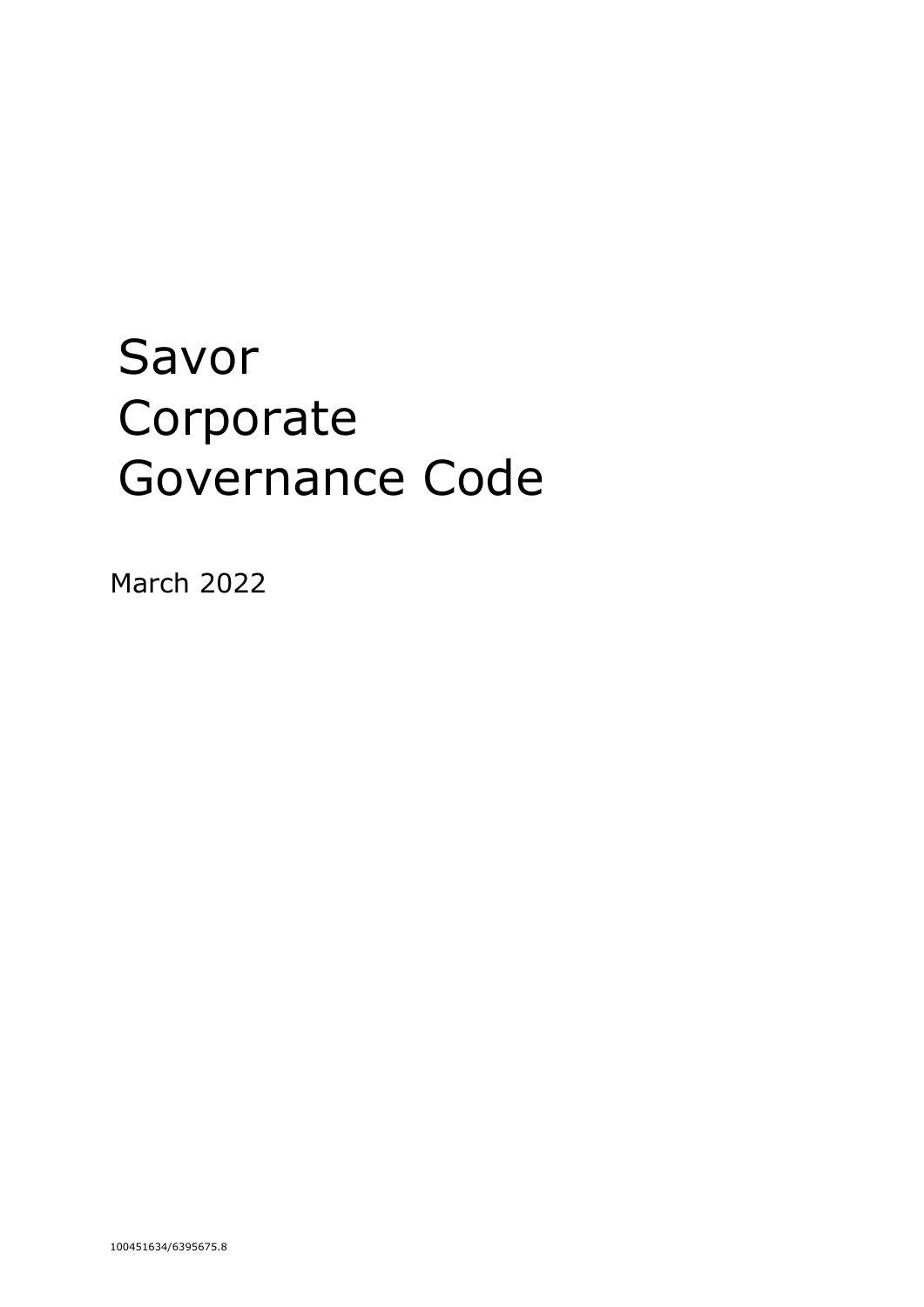# **CONTENTS**

| $\mathbf{1}$                                                       | NZX Corporate Governance Code Principles (10 December 2020) | $\mathbf{1}$ |
|--------------------------------------------------------------------|-------------------------------------------------------------|--------------|
| $\overline{2}$                                                     | Role of the Board                                           | $\mathbf{1}$ |
| 3                                                                  | Composition of the Board                                    | 3            |
| 4                                                                  | Role of the chair                                           | 5            |
| 5                                                                  | Director empowerment assurance                              | 6            |
| 6                                                                  | Director responsibilities                                   | 8            |
| 7                                                                  | Conflicts of interest                                       | 10           |
| 8                                                                  | Committees of the Board                                     | 10           |
| 9                                                                  | <b>External Audit policy</b>                                | 12           |
| 10                                                                 | Remuneration policy                                         | 13           |
| 11                                                                 | The Group's Chief Executive Officer                         | 13           |
| 12                                                                 | Shareholder participation                                   | 14           |
| 13                                                                 | Reporting and disclosure                                    | 15           |
|                                                                    | Appendix A: Savor Code of ethics                            | 17           |
|                                                                    | Appendix C: Audit and Risk Management Committee charter     | 24           |
|                                                                    | Appendix D: Nominations and Remuneration Committee Charter  | 29           |
| Appendix E: People and Culture Committee Charter                   |                                                             | 34           |
| Appendix F: Continuous Disclosure policy                           |                                                             | 36           |
| Appendix G: Quoted financial product trading policy and guidelines |                                                             | 40           |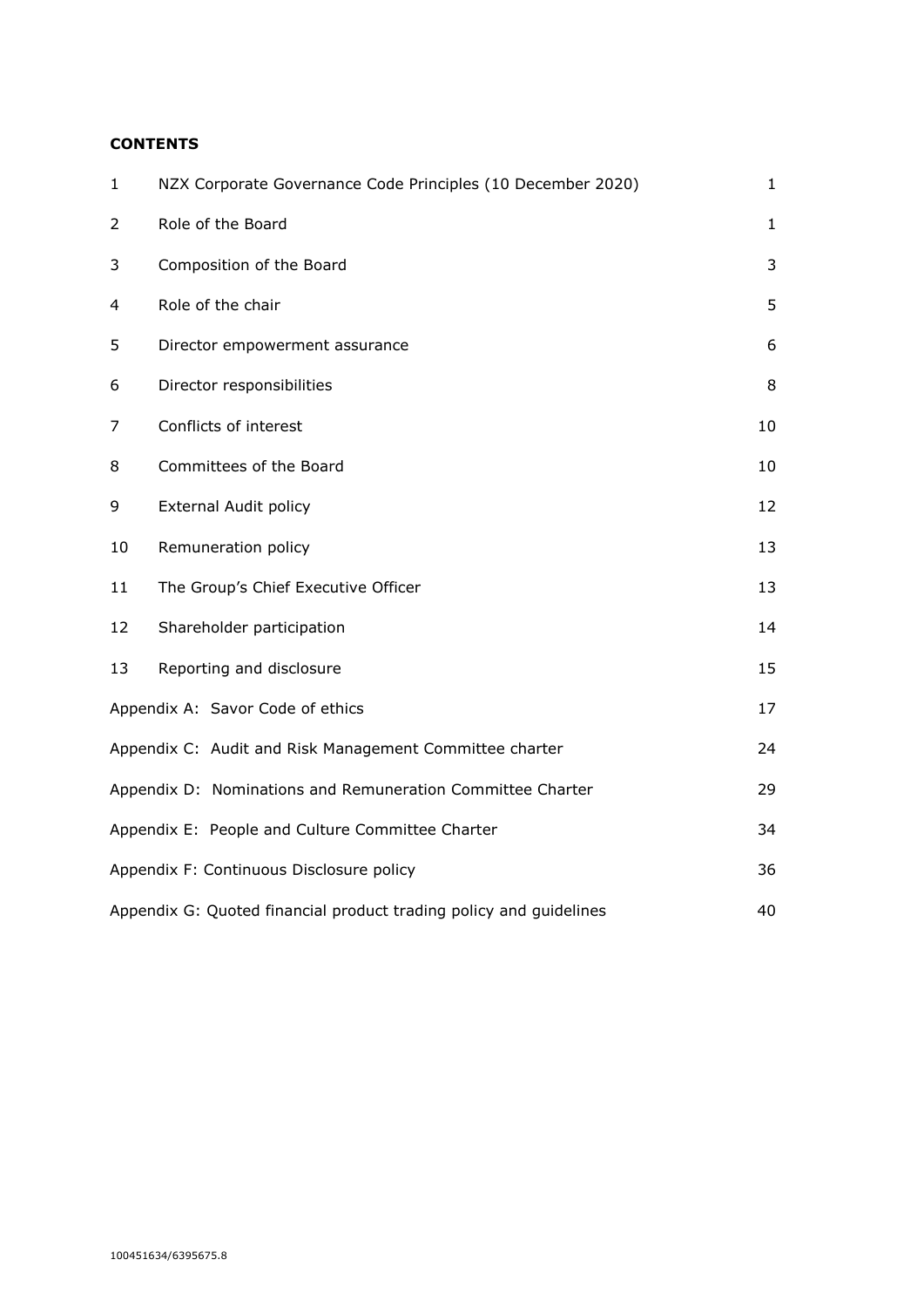# **SAVOR CORPORATE GOVERNANCE CODE**

This Code outlines the corporate governance principles and guidelines in place to assist the board of Savor Limited (*Board of the Company*) in achieving its objective for the Company and is reviewed annually following the Annual Meeting.

# <span id="page-2-0"></span>**1 NZX Corporate Governance Code Principles** (10 December 2020)

#### 1.1 **Code of ethical behaviour**

The Board will set high standards of ethical behaviour, model this behaviour and hold management accountable for these standards being followed throughout the Company.

# 1.2 **Board composition and performance**

The Board will have a balance of independence, skills, knowledge, experience and perspectives.

# 1.3 **Board committees**

The Board will use committees where this will enhance its effectiveness in key areas, while still retaining Board responsibility.

#### 1.4 **Reporting and disclosure**

The Board demands integrity in financial and non-financial reporting, and in the timeliness and balance of corporate disclosures.

#### 1.5 **Remuneration**

The remuneration of directors and executives of the Company will be transparent, fair and reasonable.

#### 1.6 **Risk management**

The Board will have a sound understanding of the material risks faced by the Company and how to manage them. The Board will regularly verify that the Company has appropriate processes that identify and manage potential and material risks.

#### 1.7 **Auditors**

The Board will ensure the quality and independence of the external audit process.

#### 1.8 **Shareholder rights and relations**

The Board will respect the rights of shareholders and foster relationships with shareholders that encourage them to engage with the Company.

# <span id="page-2-1"></span>2 **Role of the Board**

#### 2.1 **Role of the Board**

The Board is responsible for directing the Company and enhancing its value for shareholders in accordance with good corporate governance principles.

The Board recognises that the quality with which it performs its functions is an integral part of the performance of the Company and that there is a strong link between good governance and performance.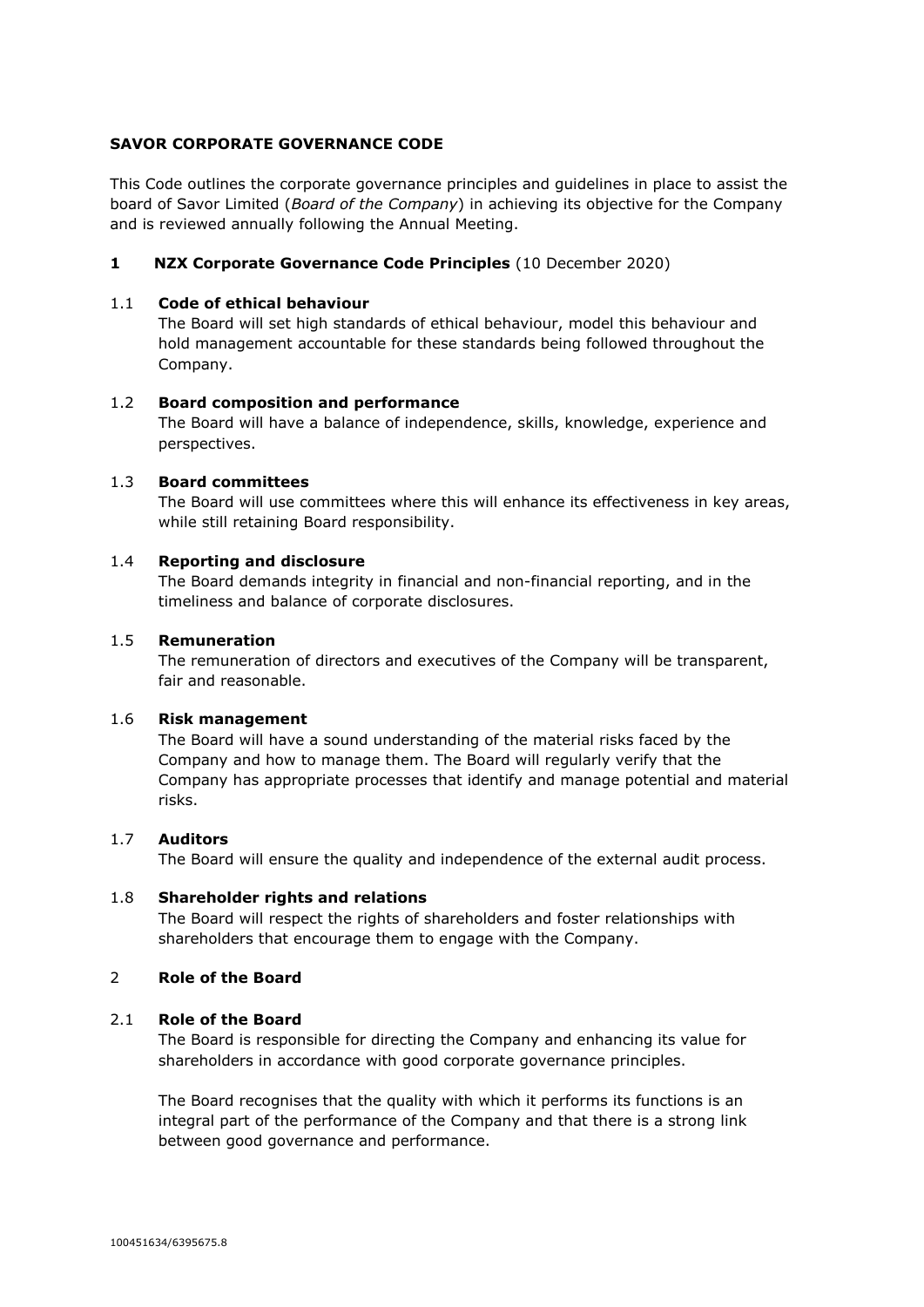# 2.2 **Company's Objective**

The objective of the Company is to generate growth, corporate profit and shareholder gain.

#### 2.3 **Direction of Company**

In pursuing this objective, the role of the Board is to assume accountability for the success of the Company by taking responsibility for the direction and management of the Company.

## 2.4 **Main Functions of the Board**

The main functions of the Board are to:

- (a) review and approve the strategic, business and financial plans prepared by management and to develop a depth of knowledge of the Company's business so as to understand and question the assumptions upon which such plans are based and to reach an independent judgment on the probability that such plans can be achieved;
- (b) monitor the Company's performance against its approved strategic, business and financial plans and oversee the Company's operating results on a regular basis so as to evaluate whether the business is being properly managed;
- (c) regularly assess the performance of the Company directors, committees and the Board;
- (d) select and (if necessary) replace the Group's Chief Executive Officer (*Group CEO*);
- (e) ensure that the Company has adequate management to achieve its objectives and to support the Group CEO;
- (f) review and approve individual investment and divestment decisions which the Board has determined should be referred to it before implementation;
- (g) review and approve material transactions not in the ordinary course of the Company's business;
- (h) approve the appointments by, or at the request of, the Company (including its affiliates) to the boards of directors of subsidiary and associate companies;
- (i) ensure ethical behaviour by the Company, the Board and management, including compliance with the Company's Constitution, the relevant laws, NZX Listing Rules (*Listing Rules*) and regulations and the relevant auditing and accounting principles;
- (j) implement and from time to time review the Company's Code of Ethics, foster high standards of ethical conduct and personal behaviour and hold accountable those directors, managers or other employees who engage in unethical behaviours;
- (k) ensure that appropriate procedures to identify and manage potential health and safety risks are in place;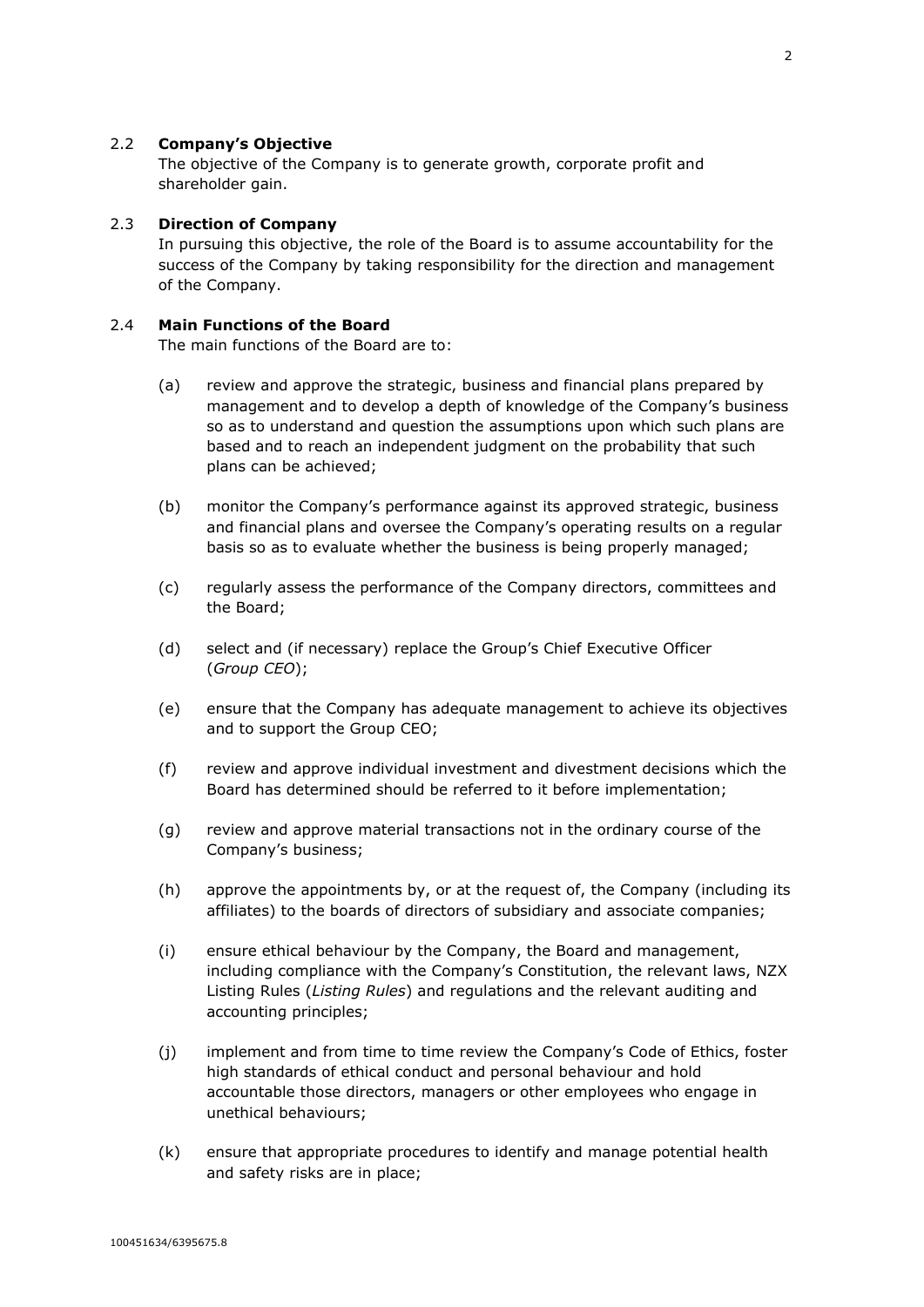- (l) ensure the quality and independence of the Company's external audit process; and
- (m) assess from time to time its own effectiveness (and that of any committee of the Board) in carrying out these functions and the other responsibilities of the Board and/or committee.

# 2.5 **Chief Executive Officer**

The Board appoints a Group CEO who is responsible for the management of the Company in accordance with the strategies approved by the Board.

#### 2.6 **Board Relationship with Group CEO**

The Board acknowledges that one of its most important roles is to provide high level counsel to the Group CEO, to constantly monitor the performance of the Group CEO against the Board's requirements and expectations and to take timely action if the objective of the Company is not being achieved or a correction to management is required.

# <span id="page-4-0"></span>3 **Composition of the Board**

#### 3.1 **Board Skills**

The Board should at all times comprise members whose skills, experience and attributes together reflect diversity, balance, cohesion and match the demands facing the Company.

## 3.2 **Appointments to the Board**

Every new appointment to the Board is considered and decided by the Board as a whole taking into account the range of relevant skills and experience a potential new director may offer the Board and his or her ability to fully commit the time needed to be effective as a director of the Company. A director appointed by the Board must submit himself or herself for reappointment by shareholders at the next annual meeting following his or her appointment. Key information will be provided to shareholder to assist their decision making regarding whether or not to elect or reelect a candidate for the Board.

On appointment to the Board, a director will be given a copy of this Code, appropriate induction training as to the responsibilities of the directors and an appointment letter covering the role of the Board, the Board's expectations of the director and any particular terms of his or her appointment.

#### 3.3 **Board Membership**

In addition to the requirements under the Listing Rules, the Board has adopted the following guidelines for Board membership:

- (a) the Board shall maintain at least a minimum number of three directors, two of which must be ordinarily resident in New Zealand. The majority of the directors will be independent directors (as defined by the Listing Rules);
- (b) a Board member should not have any significant conflict of interest that is potentially detrimental to the Company, including:
	- (i) affiliations with competitors of the Company; and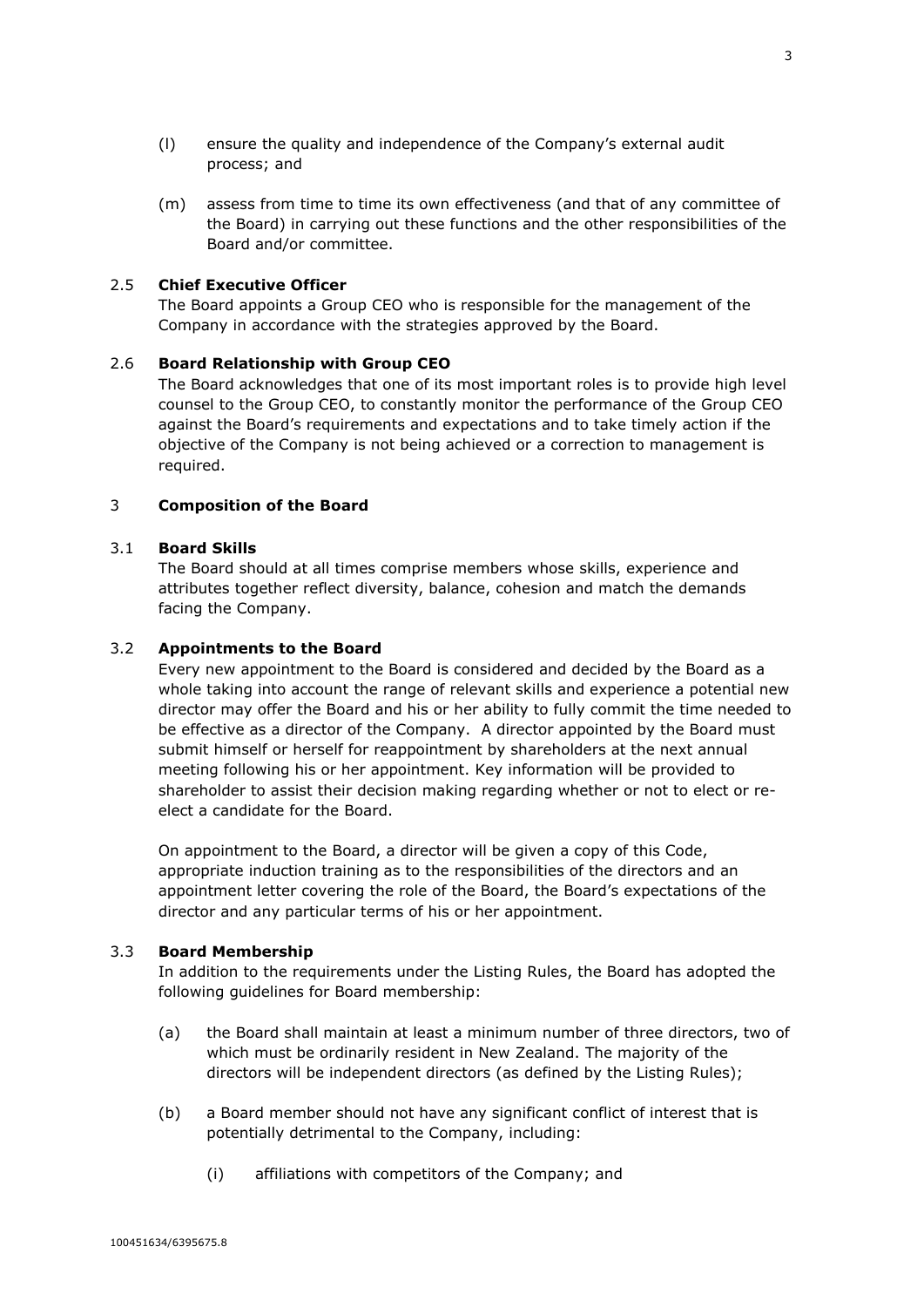- (c) control rights of shareholders (board representation) should, where possible, be aligned to cashflow rights (share ownership). Therefore, significant shareholders or shareholder groups should be represented on the Board. Nevertheless, the Board will continue to ensure that a majority of the directors will be independent directors;
- (d) the Board seeks diversity in the skills, attributes and experience of its members across a broad range of criteria so as to represent the diversity of shareholders, business types and regions in which the Company operates;
- (e) No director shall hold office (without re-election) past the third annual meeting following that directors' appointment or 3 years, whichever is longer (noting that directors appointed by the Board must not hold office (without reelection) past the next annual meeting following that directors' appointment);
- (f) the Board elects a Chair (noting that the Chair and the Group CEO should not, where practical, be the same person) who can be replaced by it at any time.

# 3.4 **Independence Definition**

Factors which the Board will take into account when considering whether a director is regarded as having a relationship that may compromise his or her ability to act independently from management, are:

- (a) being currently, or within the last three years, employed in an executive role of the Company or any of its subsidiaries, and whether there has not been a period of at least three years between ceasing such employment and serving on the board;
- (b) currently, or within the last 12 months, holding a senior role in a provider of material professional services to the Company or any of its subsidiaries;
- (c) a current, or within the last three years, material business relationship (e.g. as a supplier or customer) with the Company or any of its subsidiaries;
- (d) a substantial product holder of the issuer, or a senior manager of, or person otherwise associated with, a substantial product holder of the Company;
- (e) a current, or within the last three years, material contractual relationship with the Company or any of its subsidiaries, other than as a director;
- (f) having close family ties with anyone in the categories listed above; and

having been a director of the Company for a length of time that may compromise independence..

# 3.5 **Procedures**

A director must declare to the Board any relationship that might compromise his or her ability to act independently from management (see 3.4) or any conflicts of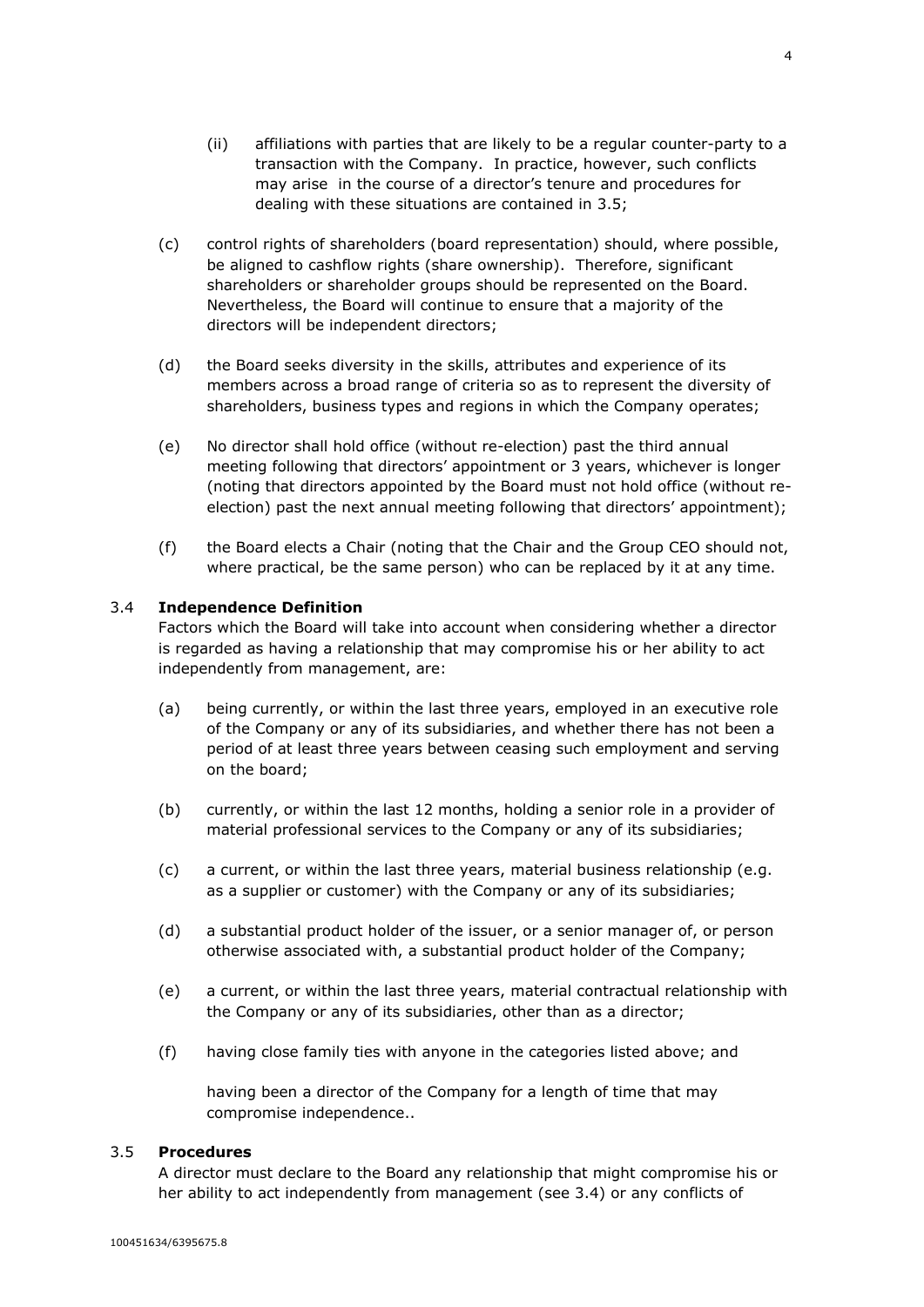interest that are potentially detrimental to the Company (see 3.3(d)). As soon as reasonably practicable thereafter the Board, or a committee of the Board established for the purpose, will meet to review the relationship or conflict and determine a process to deal with the issue.

# 3.6 **Business Relationships to be disclosed**

Before accepting appointment to the Board, and thereafter as they occur, a director is required to disclose to the Board his or her business relationships that may have a bearing on his or her role as a director of the Company.

# 3.7 **Openness to Review**

In considering new appointments to the Board, the Board shall take such steps as may be appropriate to ensure that the Board maintains an openness to new ideas and a willingness to critically examine its performance.

# 3.8 **Annual Report**

The Company's annual report will include information about each director including a profile of experience, the length of each director's service, whether or not that director is independent and each director's ownership interests, and director attendance at board meetings.

# <span id="page-6-0"></span>4 **Role of the chair**

# 4.1 **Chair**

The Board elects a Chair each year following the Annual Meeting whose primary responsibility is the efficient functioning of the Board.

# 4.2 **Chair's Responsibilities**

The Chair is responsible for co-ordinating the activities of the Board and has the following specific responsibilities:

- (a) conduct meetings of the Board and of shareholders;
- (b) schedule Board meetings, in consultation with the Group CEO, in a manner that enables the Board and its committees to perform their duties responsibly while not interfering with the flow of the Company's business;
- (c) prepare, in consultation with the Group CEO, other directors and committee Chairs, the agendas for the Board and committee meetings;
- (d) define the quality, quantity and timeliness of the flow of information between management and the Board;
- (e) ensure that issues raised, or information requested, by any director are responded to promptly and as fully as possible;
- (f) approve, in consultation with the Board, the retention of consultants who report directly to the Board;
- (g) foster a constructive governance culture and assist the Board and management in assuring compliance with and implementation of this Code and to be principally responsible for recommending revisions thereto;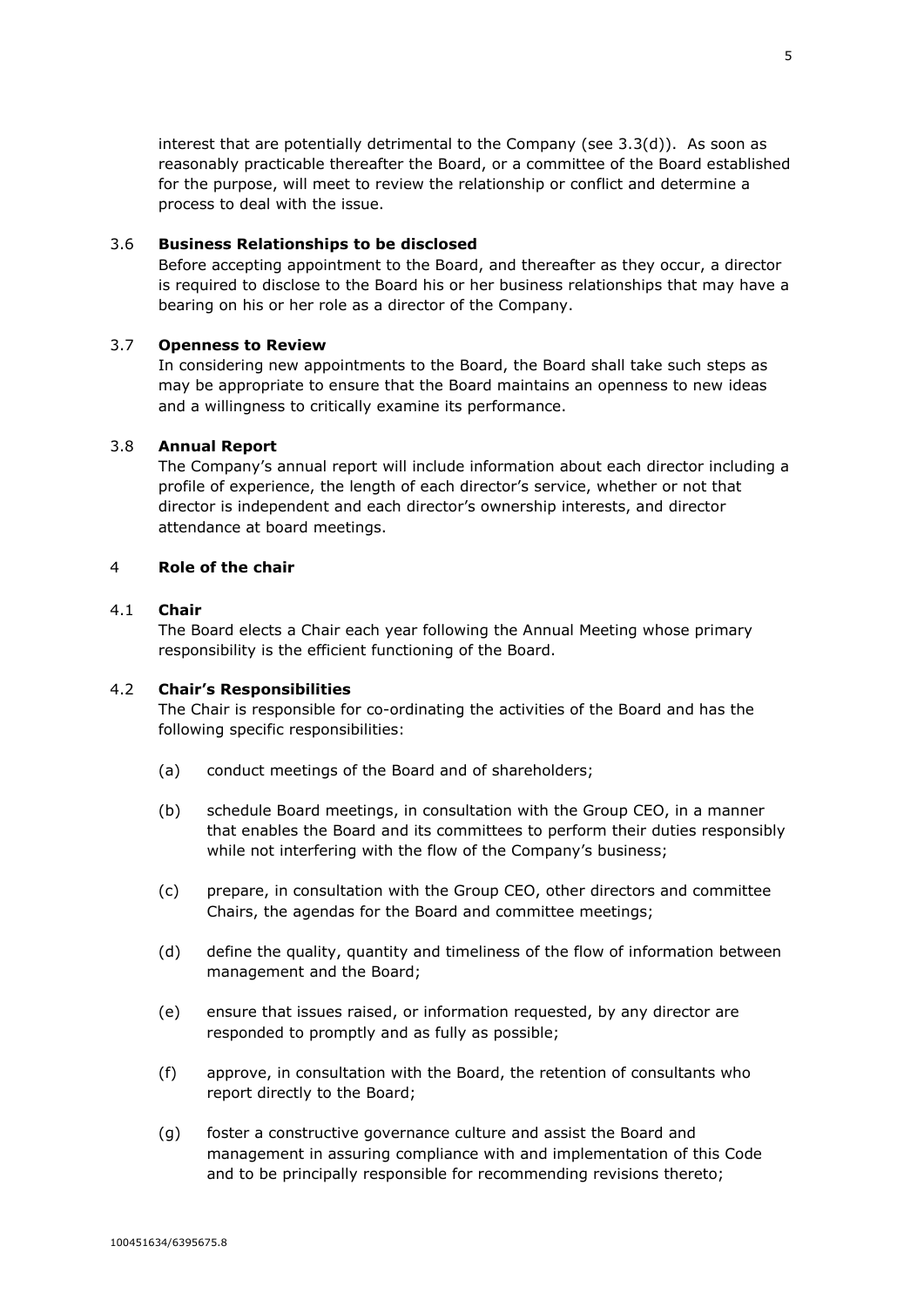- (h) promote and maintain the independence of the Board from management;
- (i) participate in the independent directors evaluation of the Group CEO's performance and to meet with the Group CEO to discuss the Board's requirements and expectations and the evaluation of the Group CEO's performance by the board; and
- (j) ensure that rigorous, formal processes for evaluating the performance of the Board, Board Committees and individual directors are in place and lead these processes.

# 4.3 **Meetings of the Board**

The Chair is responsible to ensure that Board meetings are sufficiently well-planned and conducted in a manner that ensures the most effective and efficient use of Board time and energy. The Chair takes particular responsibility for leading the Board and setting the tone for the conduct of its meetings and the way in which issues are debated. The Chair is responsible to ensure that adequate minutes of the proceedings of meetings of the Board are taken.

#### 4.4 **Relationship with Group CEO**

The Chair is responsible for establishing a close working relationship with the Group CEO and acting as his or her mentor (noting that the Chair and the Group CEO should not, where practical, be the same person).

# <span id="page-7-0"></span>5 **Director empowerment assurance**

# 5.1 **Empowerment**

The Board recognises that the way in which it functions impacts on how well the Board performs its role as steward of the Company. Accordingly, the Board has in place procedures to ensure that the Board meets regularly, conducts its meetings in an efficient and effective manner and that each director is fully empowered to perform his or her duties as a director of the Company and to fully participate in meetings of the Board.

## 5.2 **Meetings without Group CEO**

The Board meets without the Group CEO at least once a year when the performance, evaluation and remuneration of the Group CEO and management are reviewed.

## 5.3 **Attendance at Meetings**

Directors are expected to attend all Board meetings and when this is not possible directors can join the meeting by means of audio communication. In circumstances where a Board member is unable to attend, apologies must be given to the Chair.

# 5.4 **Convening of Meetings**

Board meetings are normally convened by the Chair. Any director may request the Chair or the secretary to convene a meeting. Notice of a meeting must be given to all directors in accordance with the Company's constitution.

# 5.5 **Agenda for Meetings**

The agenda for normal Board meetings is determined by the Chair. Where a director has requested a meeting the agenda will be as specified by that director. Board members are encouraged to submit items for inclusion in the agenda. In addition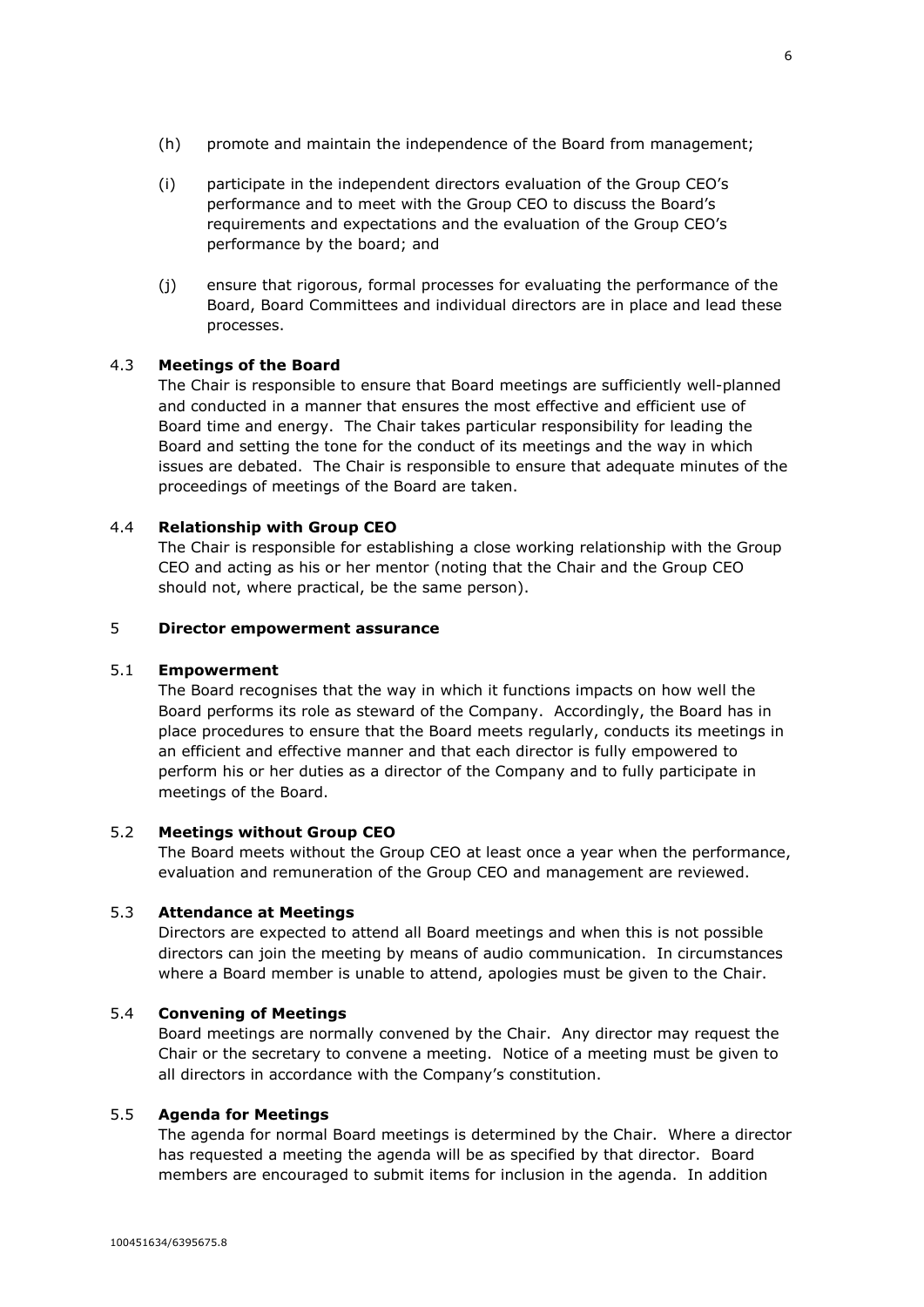each Board meeting has a general business item under which directors may raise issues.

# 5.6 **Information to Directors**

The Board recognises that appropriate information, provided on a timely basis, is essential to the effective discharge of its duties. The Chair and the Group CEO are responsible for ensuring appropriate Board papers (including any financial reports), that identify and fairly address the key issues concerning the Company, are prepared and distributed to Board members in a format and at a time that allows directors to be fully informed on the affairs of the Company and to properly prepare for discussion at Board meetings.

# 5.7 **Availability of Management**

The Chair, in consultation with the Group CEO, is responsible to ensure the availability of the Group CEO and management when required by the Board.

# 5.8 **Passing of Resolutions**

A resolution of the Board is passed at a Board meeting (or by written resolution signed or assented to, as per the Company's constitution) by the agreement of a majority of the votes cast on it. In the case of an equality of votes the Chair does not have a casting vote.

# 5.9 **Evaluation of Information**

The Board evaluates the format of the information it receives at least annually.

# 5.10 **Performance Criteria**

The Board establishes and reviews from time to time performance criteria for itself and reviews its performance against those criteria at least annually. The Chair of the Board is responsible for ensuring these reviewed are undertaken.

#### 5.11 **Relationship with Management**

The Board recognises that all directors should have access to the Group CEO and senior management. Each director acknowledges that the division of responsibility between Board and management must be respected. The Board reviews its relationship with management annually.

## 5.12 **Independent Advice**

A director may obtain independent advice at the expense of the Company on issues related to the fulfillment of his or her duties as a director, subject to obtaining the approval of the Board Chairman prior to the incurrence of any advisory fees.

#### 5.13 **Indemnities by Company**

The Company indemnifies a director upon joining the Board to the extent provided in section 162 of the Companies Act 1993 (*the Act*) and it also indemnifies persons who undertake directorships of other companies at the request of the Company.

#### 5.14 **Insurance by Company**

The Company effects director and officer liability insurance cover for the benefit of directors and management.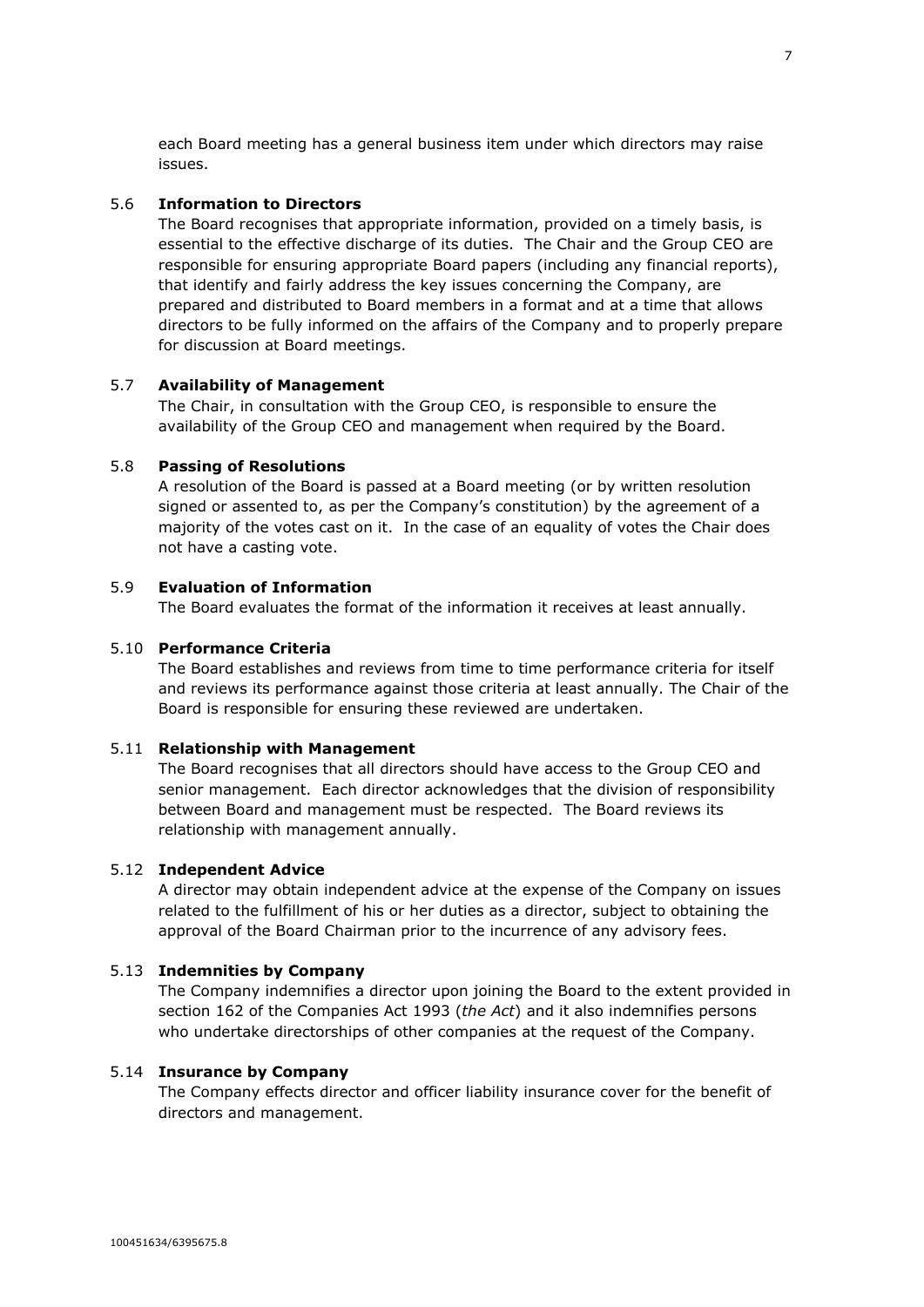# <span id="page-9-0"></span>6 **Director responsibilities**

# 6.1 **Director's Principal Duties**

The directors are committed to the proper and responsible fulfillment of their duties to the Company and to the shareholders. In particular, the directors are mindful of their duties contained in the Act, the Company's Constitution and the Listing Rules which include the following:

- (a) a director, when exercising powers or performing duties, must act in good faith and in what the director believes to be the best interests of the Company;
- (b) a director must exercise a power for a proper purpose;
- (c) a director must not act, or agree to the Company acting, in a manner that contravenes the law or the constitution;
- (d) a director must not:
	- (i) agree to the business of the Company being carried on in a manner likely to create a substantial risk of serious loss to the Company's creditors; or
	- (ii) cause or allow the business of the Company to be carried on in a manner likely to create a substantial risk of serious loss to the Company's creditors;
- (e) a director must not agree to the Company incurring an obligation unless the director believes at that time, on reasonable grounds, that the company will be able to perform the obligation when it is required to do so; and
- (f) a director when exercising powers or performing duties as a director, must exercise the care, diligence and skill that a reasonable director would exercise in the same circumstances taking into account, but without limitation:
	- (i) the nature of the Company;
	- (ii) the nature of the decision; and
	- (iii) the position of the director and the nature of the responsibilities undertaken by him or her.

# 6.2 **Delegation by the Board**

The Board may delegate any of its powers (other than certain powers specified in the Act). However, whenever the Board delegates a power the Board remains responsible for the exercise of the power by the delegate, unless the Board:

- (a) believed on reasonable grounds that the delegate would exercise the power in conformity with the duties imposed on directors by the Act and the Constitution; and
- (b) has monitored, by means of reasonable methods properly used, the exercise of the power by the delegate.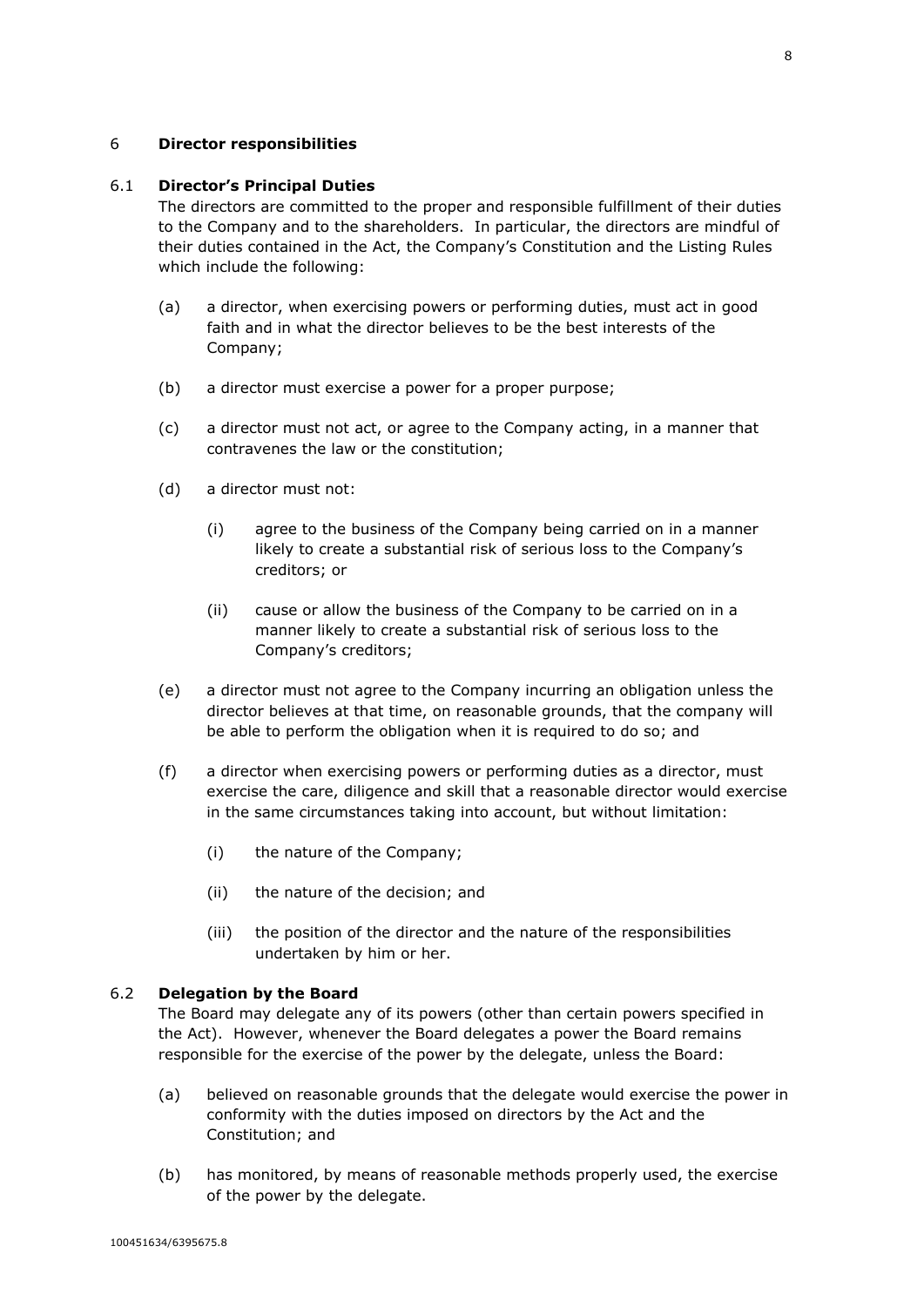## 6.3 **Reliance on Information**

A director may rely on information, financial data and professional or expert advice given by any of the following:

- (a) an employee of the Company whom the director believes on reasonable grounds to be reliable and competent in relation to the matters concerned;
- (b) a professional advisor or expert in relation to matters which the director believes on reasonable grounds to be within the person's competence; or
- (c) any other director or committee of directors upon which the director did not serve in relation to matters within the director's or committee's delegated authority.

A director may only rely on others, as described above, if the director:

- (i) acts in good faith;
- (ii) makes proper enquiry where the need for enquiry is indicated by the circumstances; and
- (iii) has no knowledge that such reliance is unwarranted.

# 6.4 **Confidentiality of Company Information**

A director who has confidential information in his or her capacity as a director must not disclose that information to any person, make use of or act on that information, except:

- (a) for the purposes of the Company;
- (b) as required or permitted by law; and
- (c) in complying with the director's obligation to disclose his or her interest in a transaction with the Company.

#### 6.5 **Authorised Disclosure of Information**

A director may disclose information to a person whose interests the director represents, and may disclose, make use of, or act on information if:

- (a) particulars of the disclosure, use, or act are entered in the Interests Register (see 6.8); and
- (b) the disclosure, use, or act will not be likely to prejudice the Company.

# 6.6 **Quoted Financial Products Trading Policy and Guidelines**

The Board of the Company has implemented a formal procedure to handle the trading in the Company's quoted financial products by directors and employees and advisers of the Company and any subsidiaries. All directors, employees and advisers of the Company and any subsidiaries must comply with these procedures. The Quoted Financial Products Trading Policy and Guidelines is set out as Appendix G of this Code.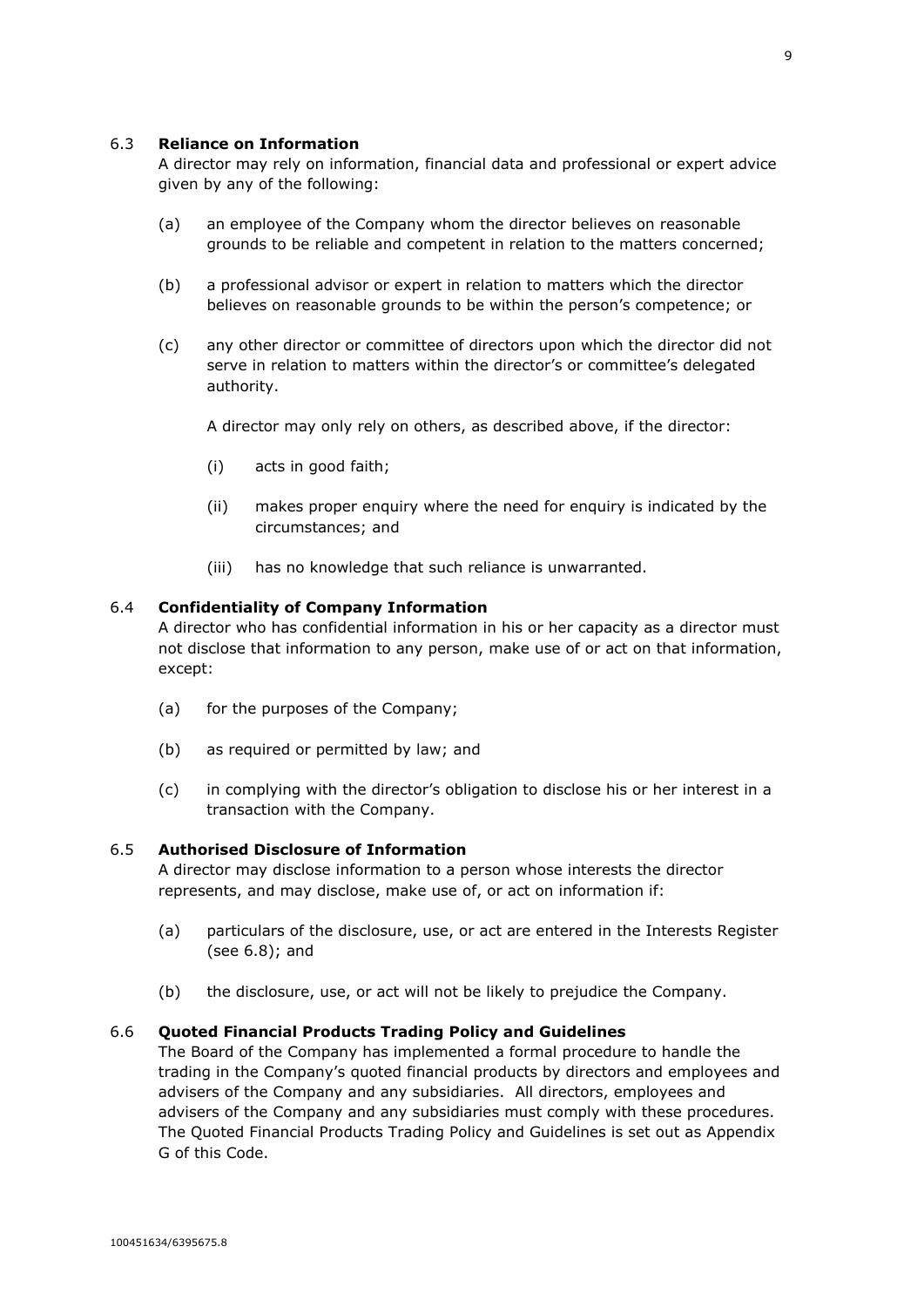# 6.7 **Inside Information**

If a director has inside information on the Company (or another public issuer) he or she must comply with both the Quoted Financial Products Trading Policy and relevant insider trading laws.

# 6.8 **Resigning Director**

A director who resigns before the expiry of his or her term will identify to the Board his or her reasons for early retirement.

# <span id="page-11-0"></span>7 **Conflicts of interest**

# 7.1 **General Conflicts**

A director should not have any significant conflict of interest that is potentially detrimental to the Company, including:

- (a) material affiliations with competitors of the Company;
- (b) material affiliations with parties that are likely to be a regular counterparty to a transaction with the Company;

in either of these events a director should consider their ongoing role on the board.

#### 7.2 **Disclosure of Interest**

A director who is interested in a transaction with the Company must immediately disclose to the Board the nature, monetary value and extent of the interest.

# 7.3 **Participation at Meetings**

A director who is interested in a transaction with the Company may attend and participate at a Board meeting at which the transaction is discussed. However, such a director is not counted in the quorum and may not vote in respect of the transaction, unless it is one in respect of which directors are expressly required by the Act to sign a certificate.

## 7.4 **Interests Register**

The Board maintains an Interests Register in which are entered the required disclosures made by directors in respect of matters relating to the Company. Entries in the Interests Register are disclosed in the next annual report.

# 7.5 **Acting at Arms-length**

A director who, either directly or indirectly, provides goods or services to the Company or an affiliate of the Company must act on an arms-length basis and not use his or her position as a director to influence commercial decisions by the Company or the affiliate.

# <span id="page-11-1"></span>8 **Committees of the Board**

## 8.1 **Purpose of committees**

The use of committees allows issues requiring detailed consideration to be dealt with separately by members of the Board with specialist knowledge and experience, thereby enhancing the efficiency and effectiveness of the Board. However the Board retains ultimate responsibility for the functions of its committees and determines their responsibilities.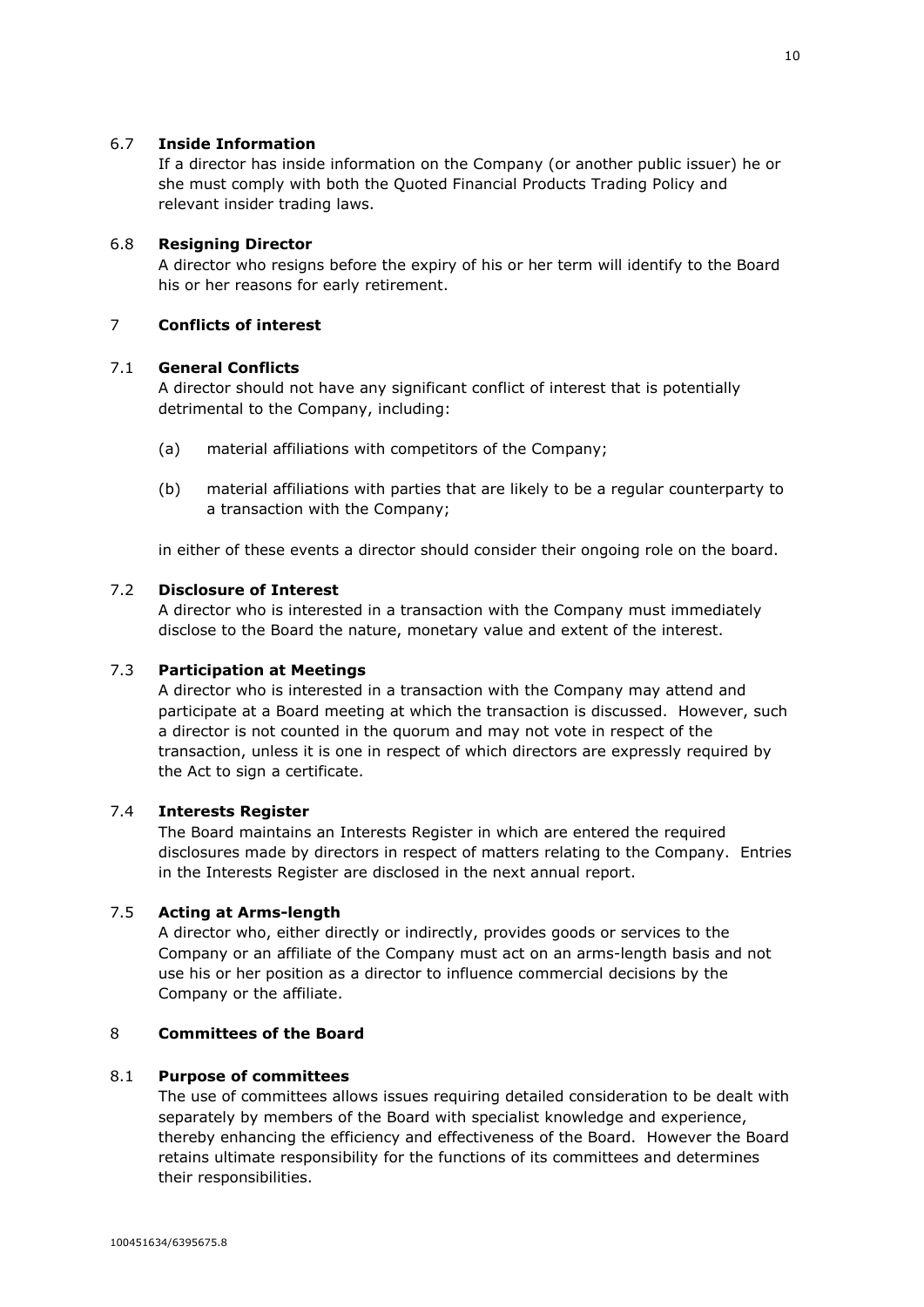## 8.2 **Exclusive Board Matters**

Issues relating to appointments to the Board and the Company's strategy, business and financial plans are dealt with directly by the Board.

# 8.3 **Committees of the Board**

The Board has constituted three standing committees being the Audit and Risk Management Committee, the Nominations and Remuneration Committee, and the People and Culture Committee.

From time to time the Board may constitute an ad hoc committee to deal with a particular issue facing it which requires specialist knowledge and experience.

# 8.4 **Composition of Committees**

Each standing committee comprises at least two directors. The Group CEO may not be a member of the Audit and Risk Management Committee. Only directors may be members of a committee, but the alternate of a director may take the place of that director where required.

# 8.5 **Chair of Committees**

Each standing committee must be chaired by a director other than the Chair of the Board.

# 8.6 **Attendance at Meetings**

In order to be fully informed on the matters for consideration a committee member may require the attendance of any of the Group CEO, management, the Company's auditors and advisers.

# 8.7 **Review of Committees by Board**

The Board will regularly review the performance of the Audit and Risk Management Committee and the Nominations and Remuneration Committee in accordance with their respective charters.

# 8.8 **Publication of Committee members**

The Board will identify the members of the Audit and Risk Management Committee, the Nominations and Remuneration Committee, and the People and Culture Committee in the Company's annual report.

# 8.9 **Audit and Risk Management Committee Charter**

The Audit and Risk Management Committee shall produce a written charter that outlines the Audit and Risk Management Committee's authority, duties, responsibilities and relationship with the Board. The Audit and Risk Management Committee charter shall be readily available to shareholders. The Audit and Risk Management Committee charter is set out as Appendix C of this Code.

#### 8.10 **Composition of the Audit and Risk Management Committee**

The Audit and Risk Management Committee shall comprise all non-executive directors (with an overall minimum of three directors), a majority of independent directors and at least one director who is a chartered accountant or has another recognised form of financial expertise. The chair should not have a long-standing association with the audit firm retained as a current, or retired, audit partner or senior manager at the firm.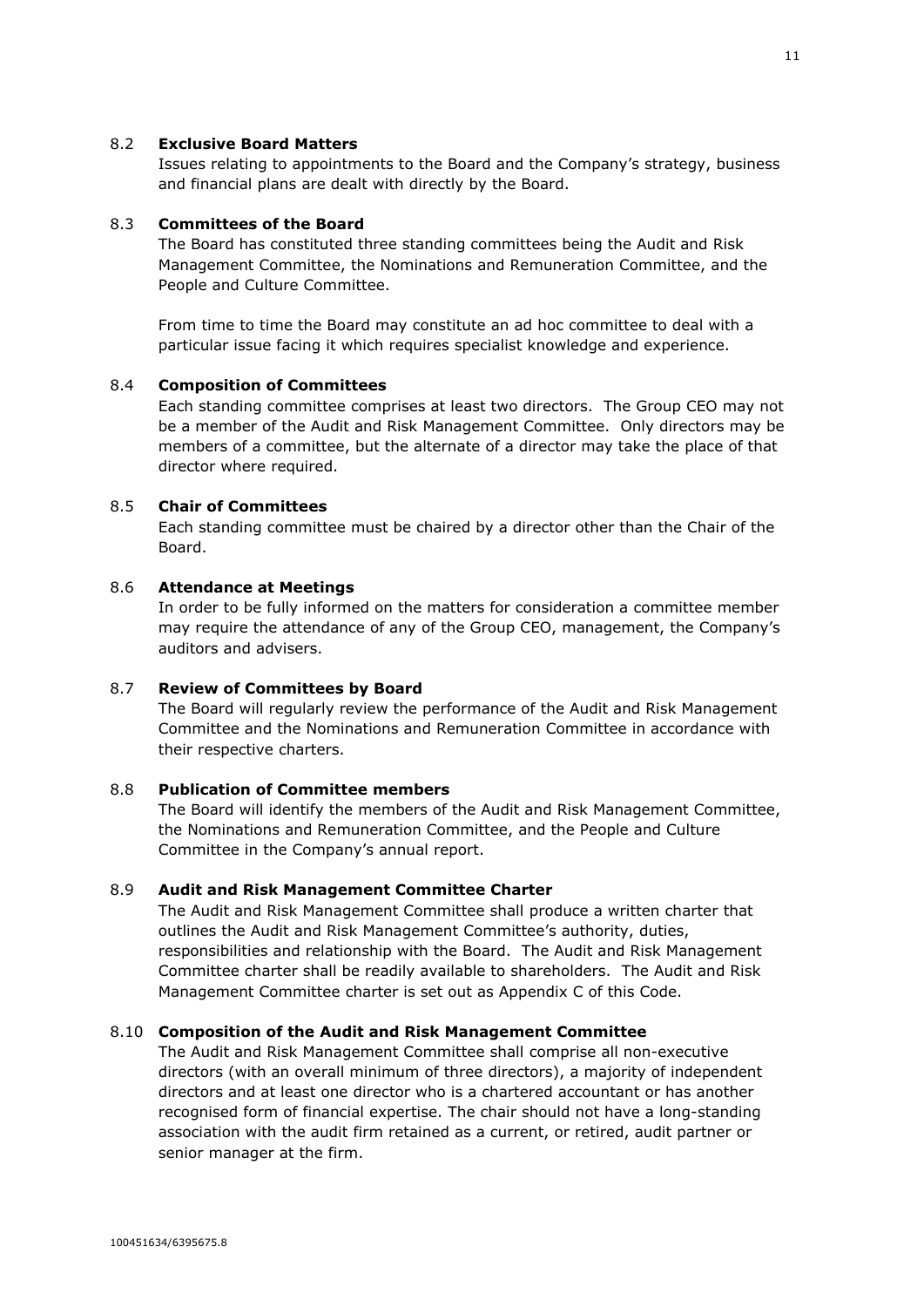# 8.11 **Nominations and Remuneration Committee Charter**

The Nominations and Remuneration Committee shall produce a written charter that outlines the Nominations and Remuneration Committee's authority, duties, responsibilities and relationship with the Board. The Nominations and Remuneration Committee charter shall be readily available to shareholders. The Nominations and Remuneration Committee charter is set out as Appendix D of this Code.

# 8.12 **Composition of Nominations and Remuneration Committee**

The Nominations and Remuneration Committee shall comprise at least a majority of independent directors. Management should only attend Nominations and Remuneration Committee meetings by invitation.

# 8.13 **People and Culture Committee Charter**

The People and Culture Committee shall produce a written charter that outlines the People and Culture Committee's authority, duties, responsibilities and relationship with the Board. The People and Culture Committee charter shall be readily available to shareholders. The People and Culture Committee charter is set out as Appendix E of this Code.

# 8.14 **Composition of People and Culture Committee**

The People and Culture Committee shall comprise the full Board.

# 8.15 **Minutes**

Minutes of the proceedings of every committee meeting shall be taken and circulated to each member of the Board.

#### <span id="page-13-0"></span>9 **External Audit policy**

#### 9.1 **Appointment of Auditor**

The auditors of the Company shall be appointed on professional merit.

# 9.2 **Independence of Auditor**

The Audit and Risk Management Committee and Board should be satisfied prior to the appointment of the Company's auditor that there is no relationship between the proposed auditor and the Company or any related person that could compromise the independence of the auditor, and have received written confirmation to that effect from the auditor.

# 9.3 **Full and Frank Dialogue**

The Board recognises the importance of and shall facilitate full and frank dialogue among the Audit and Risk Management Committee, the auditor and management.

# 9.4 **Rotation of Audit leader**

The auditor's lead and engagement audit partners should be rotated after a maximum of five years such that no such persons shall be engaged in an audit of the Company for more than five consecutive years.

# 9.5 **Report on Audit Fees**

The Board shall annually report to shareholders and stakeholders on the amount of fees paid to the auditor for both audit and non-audit work and shall separately identify fees paid for each category of non-audit work.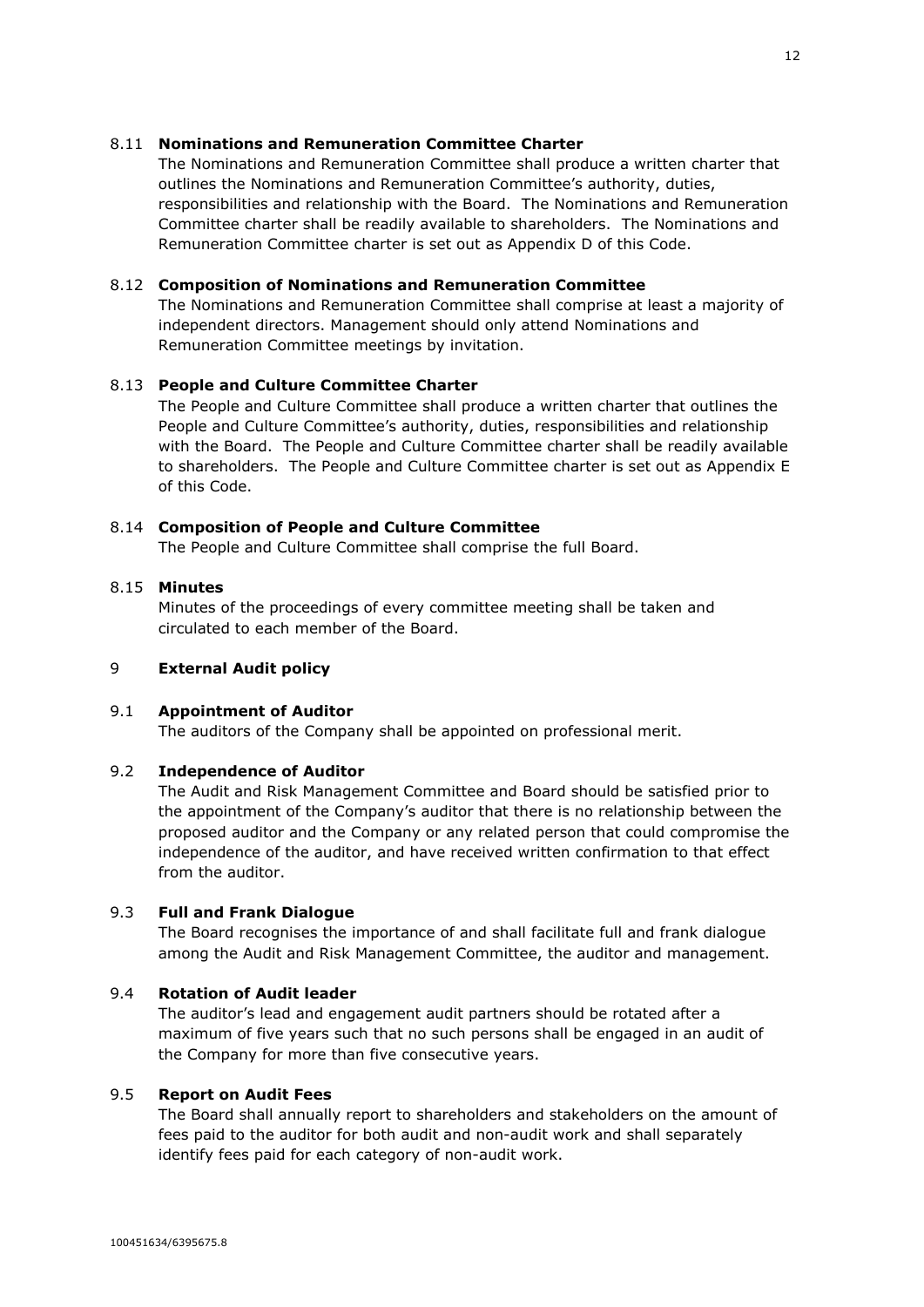#### 9.6 **Report on Non-Audit work**

The Board shall state in the annual report what non-audit work (if any) was undertaken by the auditor and why this did not compromise the independence of the auditor.

## <span id="page-14-0"></span>10 **Remuneration policy**

# 10.1 **Alignment of Interests with Shareholders**

The Board promotes the alignment of the interests of the directors, the Group CEO and management with the long term interests of shareholders.

## 10.2 **Review Process**

The Board shall annually review the remuneration structure and policy within the Company. The Board shall annually review the remuneration packages of the Group CEO and management, and shall review the remuneration packages of directors at least every second year.

# 10.3 **External Advisers**

In reviewing the remuneration proposed for directors, the Group CEO and management, the Board may seek external advice from a recognised and competent source, including an evaluation against comparable peer groups.

#### 10.4 **Remuneration levels**

The Board has a policy that executives, executive directors and non-executive directors should receive remuneration that is fair and reasonable in a competitive market for the skills, knowledge and experience required by the Company.

# 10.5 **Executive and Non-Executive remuneration**

The Board recognises that it is desirable that executive (including executive director) remuneration should include an element dependent upon the performance of both the Company and the individual, and should be clearly differentiated from nonexecutive director remuneration.

#### 10.6 **Retiring Director Remuneration**

No special remuneration will be paid to a retiring director without the authority of an ordinary resolution of shareholders, except as permitted by the Listing Rules.

#### 10.7 **Annual Report**

The remuneration policies of the Company and the remuneration received by directors will be disclosed in each annual report.

#### <span id="page-14-1"></span>11 **The Group's Chief Executive Officer**

#### 11.1 **Responsibilities of Group CEO**

The Group CEO is the senior executive of the Company and is responsible for:

- (a) formulating the vision for the Company;
- (b) recommending policy and the strategic direction of the Company for approval by the Board;
- (c) providing management of the day to day operations of the Company; and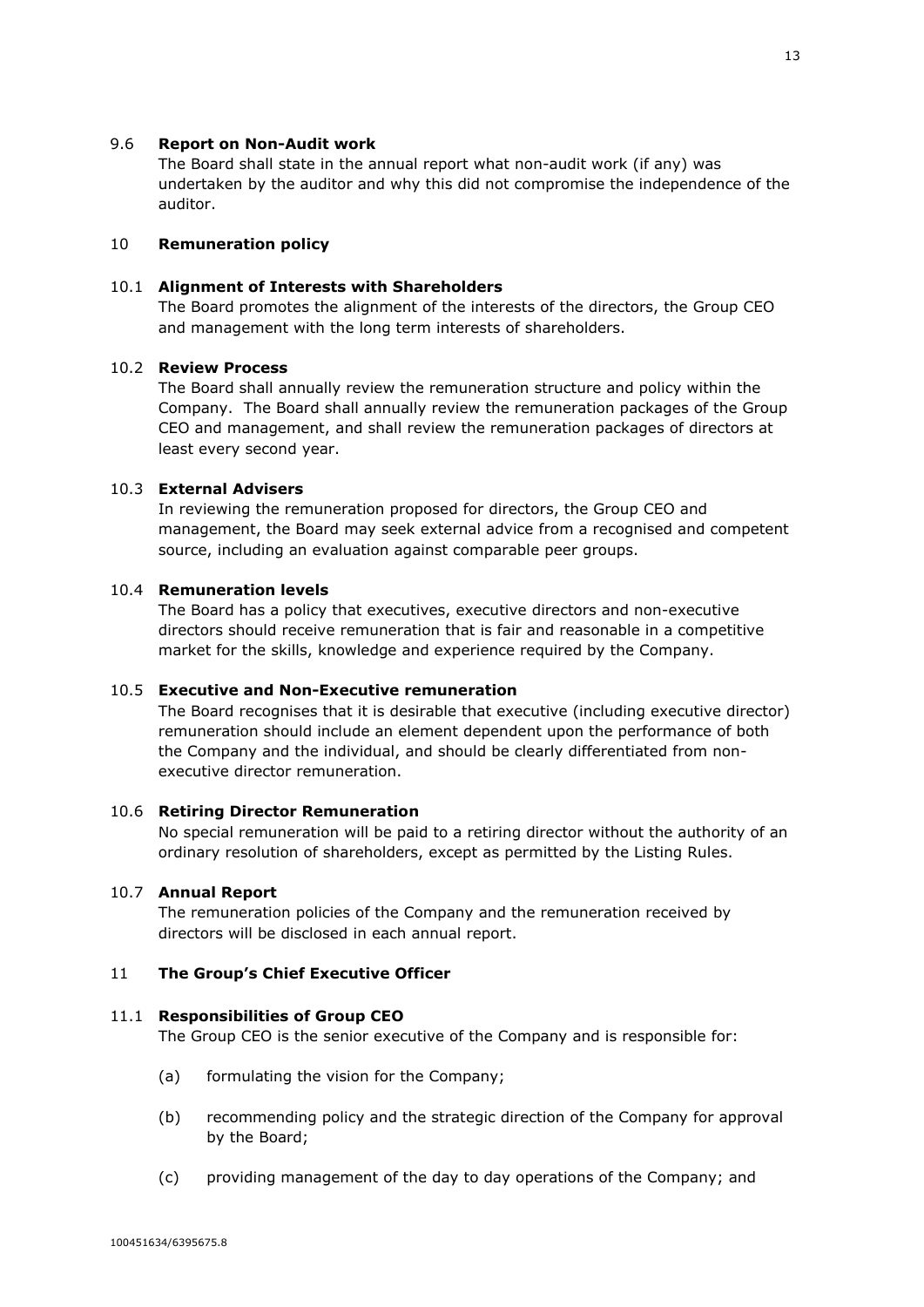(d) acting as the spokesperson of the Company.

# 11.2 **No Appointment as Chair**

The Group CEO is not eligible to be appointed as the Chair. A Chair may, however, assume the post of Group CEO concurrently on a temporary basis when the post of Group CEO is vacant, for a period not longer than six months. After the initial period of six months, if a Group CEO has not been appointed, the Board may extend the Chair's Group CEO post for another maximum period of six months.

## 11.3 **Independence of the Board**

The Group CEO undertakes to respect the independence of directors so as to permit the Board to challenge management decisions objectively and evaluate corporate performance.

#### 11.4 **Other Boards**

The Group CEO will not accept appointment to the board of other companies except for family companies and/or directorships undertaken at the request of the Company where the Company has a significant interest, except with the consent of the Board.

# 11.5 **Disclosure**

The period of the Group CEO's employment contract will be disclosed in each annual report.

# <span id="page-15-0"></span>12 **Shareholder participation**

## 12.1 **Constitution**

The rights of shareholders are referred to in the Company's constitution (which is available to all shareholders), in the Act and the Listing Rules.

#### 12.2 **Board Accountable to Shareholders**

The Board is appointed by, and accountable to, shareholders.

#### 12.3 **Reports to Shareholders**

The Board values the opportunity to give comprehensive yet accessible interim and full year reports to shareholders and to meet with them annually.

## 12.4 **Annual Meeting**

The Board recognises that the annual meeting is an important forum at which shareholders can meet with the Board and it encourages shareholders to use the forum to ask questions and make comments on the performance of the Company.

# 12.5 **Directors Attendance**

In usual circumstances all directors will attend the annual meeting.

## 12.6 **Notice of Meeting**

The Board will endeavor to release all notices of meeting at least 20 business days prior to the date of the meeting, where practical.

## 12.7 **Questions from Shareholders**

The Board welcomes input from shareholders and encourages shareholders to submit questions in writing prior to the annual meeting so that an informed answer can be given at the meeting. The Board will ensure that the Company's external auditors are available for questioning by shareholders at the annual meeting.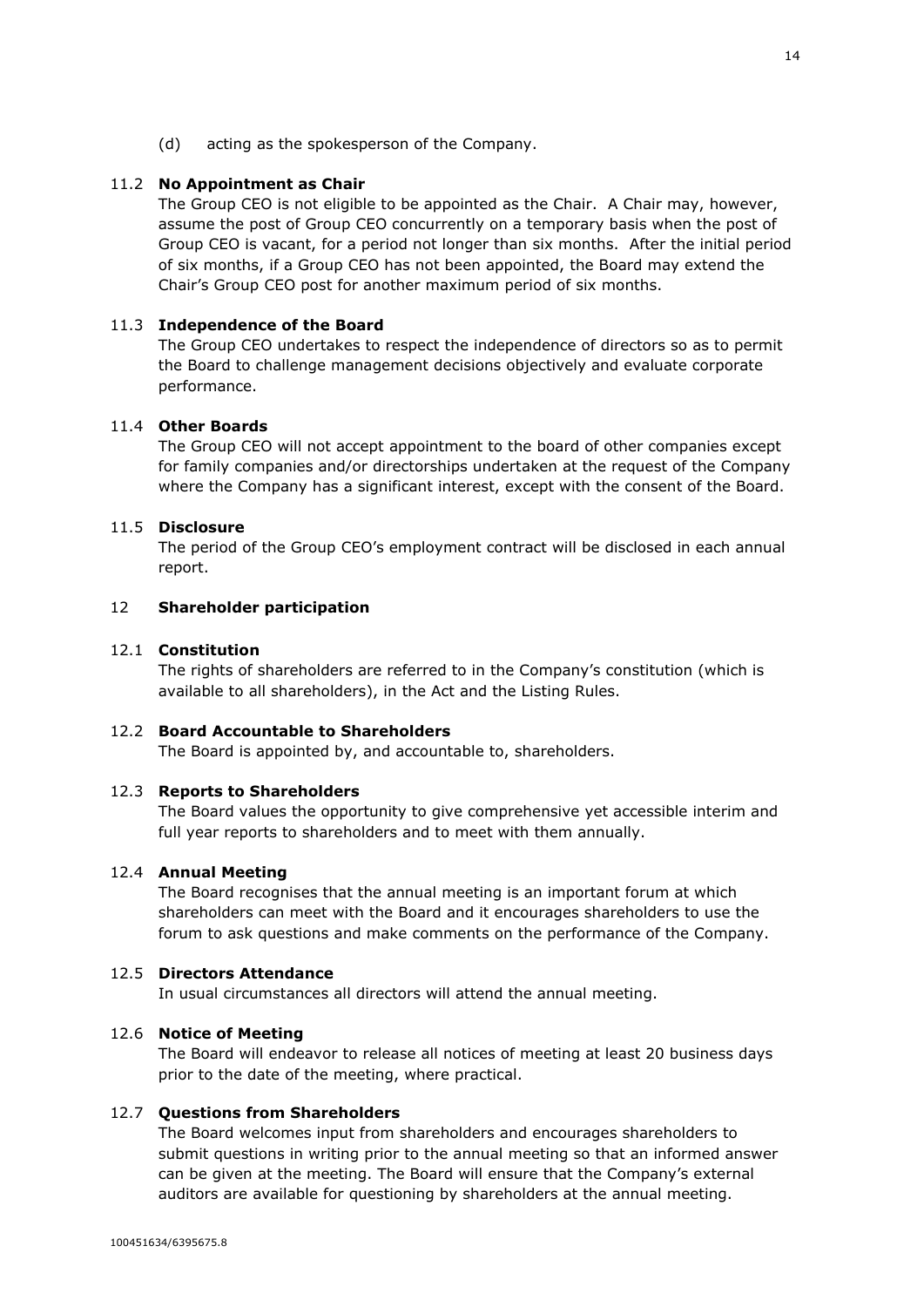## 12.8 **Questions not fully answered**

Questions which are not fully answered at a meeting will be replied to in writing as soon as practicable after the meeting subject to the Company's confidentiality obligations to third parties.

## 12.9 **Company website**

The Board recognises that maintaining an up-to-date website is an important way in which shareholders can readily access key information (including annual reports) about the Company.

# <span id="page-16-0"></span>13 **Reporting and disclosure**

#### 13.1 **Annual Report**

In addition to all information required by law, the Board acknowledges that the Company's annual report should include sufficient meaningful information to enable shareholders and stakeholders to be well informed on the affairs of the Company, including all information recommended for disclosure by the NZX Corporate Governance Code.

# 13.2 **Financial Reports**

The Group CEO, Chair, chair of the Audit and Risk Management Committee and at least two directors of the Company shall certify in the published financial reports of the Company that the reports comply with generally accepted accounting standards and present a true and fair view of the financial affairs of the Company.

#### 13.3 **Continuous Disclosure**

The Group's Chief Financial Officer shall be responsible for the Company's compliance with statutory and NZX continuous disclosure requirements and the Board shall be advised of, and consider, continuous disclosure issues at each Board meeting.

# 13.4 **Code of Ethics**

The Board recognises that high ethical standards and behaviors are central to good corporate governance. The Code of Ethics is attached as Appendix A of this Code. It should be published and available to all directors, staff and shareholders.

#### 13.5 **Takeover Preparedness**

The Board is well prepared in the event of a takeover. If the Company receives a takeover notice or any director becomes aware that a takeover notice or scheme of arrangement proposal is imminent:

- (a) all directors, the Group's Chief Executive Officer and the Group's Chief Financial Officer should be advised immediately in confidence;
- (b) the Company should promptly release to NZX an appropriate announcement reflecting the circumstances. The Board will consider seeking a trading halt if considered necessary to ensure an orderly market pending release of an announcement;
- (c) if the Board considers it desirable, it may establish a sub-committee comprised of non-interested directors which will have authority to make binding decisions in respect of the process, including but not limited to:
	- (i) retaining legal and financial advisers;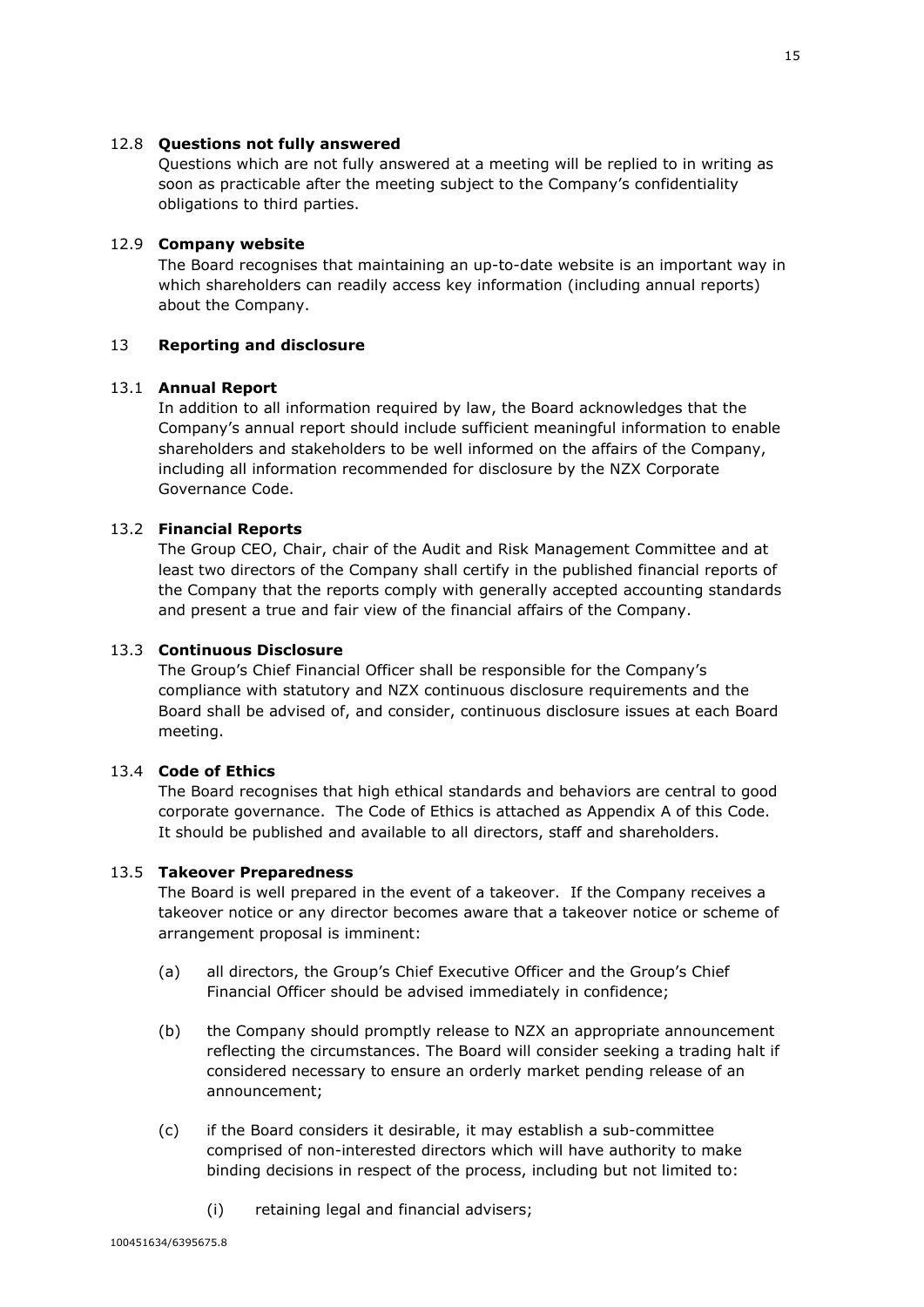(iii) approving any announcements or communications relating to the potential transaction.

If the Board does not establish a sub-committee, the Board will be responsible for all matters relating to the Company's response to the potential transaction.

- (d) the Board will comply with all legal and regulatory obligations including the Listing Rules, the Companies Act 1993, the Financial Markets Conduct Act 2013 and the Takeovers Code;
- (e) the Company and each director will keep a record of all expenses incurred in response to a takeover bid, to enable the Company to seek recovery from the offeror under section 49 of the Takeovers Act 1993;
- (f) The Board will remain committed to obtaining the maximum value for shareholders through consideration of credible alternatives; and
- (g) The Board will engage in full communication with all shareholders with updated information provided as soon as practical and in accordance with the Company's Continuous Disclosure Policy as set out in Appendix F.

# 13.6 **Diversity and Inclusion Policy**

The Board has adopted a Diversity Policy which is fit for purpose for the nature of the Company's business and activities as set out in Appendix B. It should be published and available to all directors, staff and shareholders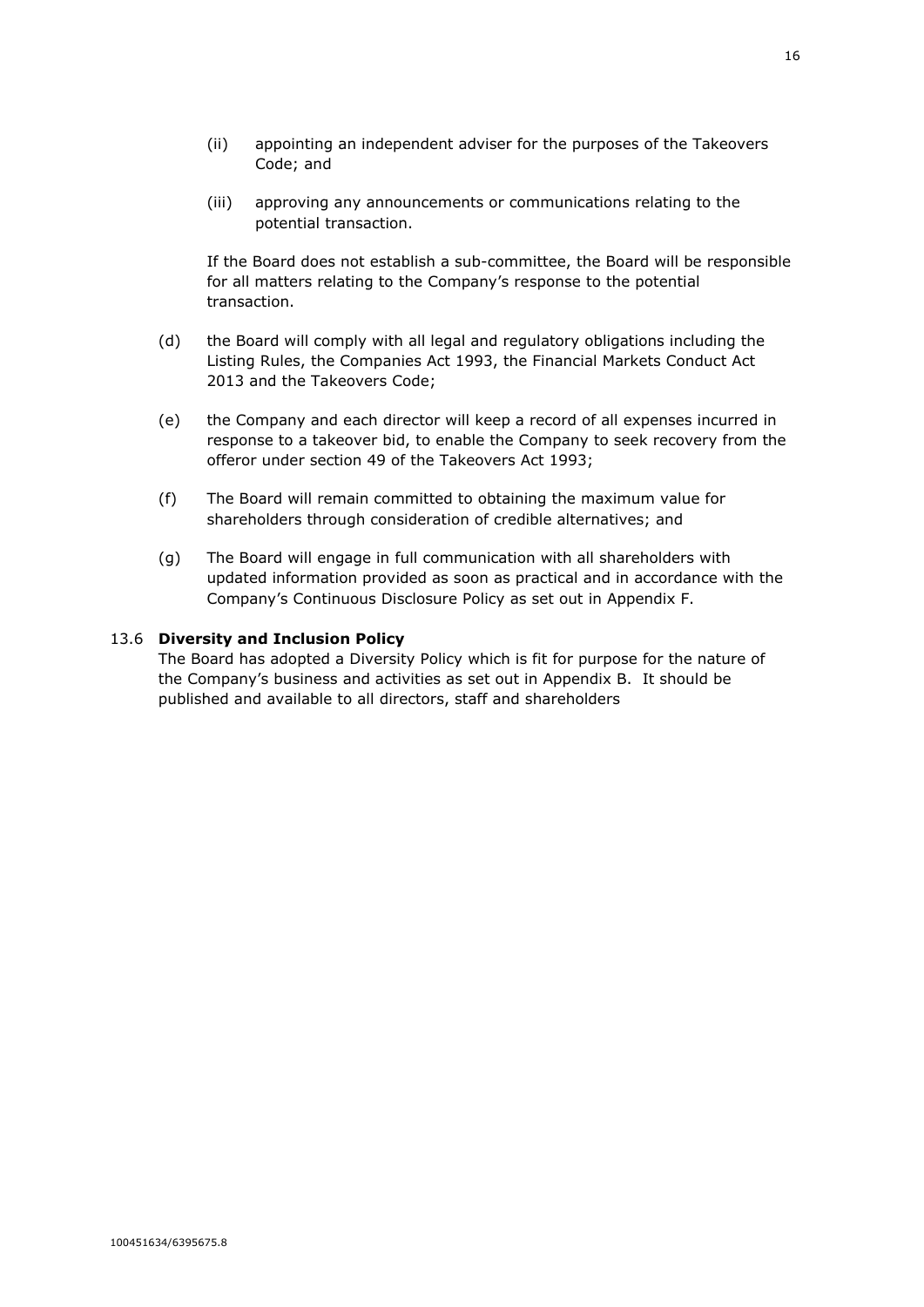# <span id="page-18-0"></span>**Appendix A: Savor Code of ethics**

The Savor Code of Ethics is the framework of standards by which the directors, employees, contractors for personal services and advisers of Savor Limited and its related companies (*Savor people*) are expected to conduct their professional lives and has been approved by the Board. This Code is not intended to prescribe an exhaustive list of acceptable and nonacceptable behaviour, rather it is intended to facilitate decisions that are consistent with Savor values, business goals and legal and policy obligations, thereby enhancing performance outcomes. Savor people must familiarise themselves with Savor values, as they govern their behaviour while they are employed by Savor.

Directors, Senior Executives and other employees who are proven to have breached this Code of Ethics will face disciplinary action which, depending on the seriousness and severity of the breach, could include dismissal or legal action or both.

Savor directors and managers are expected to lead according to these standards of ethical and professional conduct and to ensure that they are communicated to the people who report to them.

If you have any questions or concerns about an ethical question, or become aware of a breach of a legal obligation or a Savor Policy, let the Chair of the Board know as soon as possible. If this is not appropriate, contact the Chair of the Audit and Risk Management Committee. (Please refer to Article 11, Reporting Concerns, for more information.)

# **1 Conflicts of Interest**

*A conflict of interest occurs when an individual's interests interfere, or appear to interfere, with Savor's interests. Savor expects Savor people to act in Savor's interests at all times.*

Savor people will declare any conflicts of interest which they have to Savor. Following this, Savor people will not without the prior consent of Savor:

- engage in any other business or commercial activities which would conflict with their ability to perform their duties to Savor;
- support a political party or organisation other than in a personal capacity;
- be directly or indirectly interested or concerned in any capacity including as a material shareholder (i.e. a shareholder who holds more than 25% of the shares), or as a director, employee, or independent contractor with any other business in the alcohol industry; and
- engage in any other activity which could conflict with Savor's interests.

## **2 Gifts**

*"Gifts" and "personal benefits" can include accommodation, goods, services, discounts, special terms on loans and so on.*

Savor people will not accept gifts or personal benefits from external parties if it could be perceived that such acceptance might compromise or influence any decision by Savor.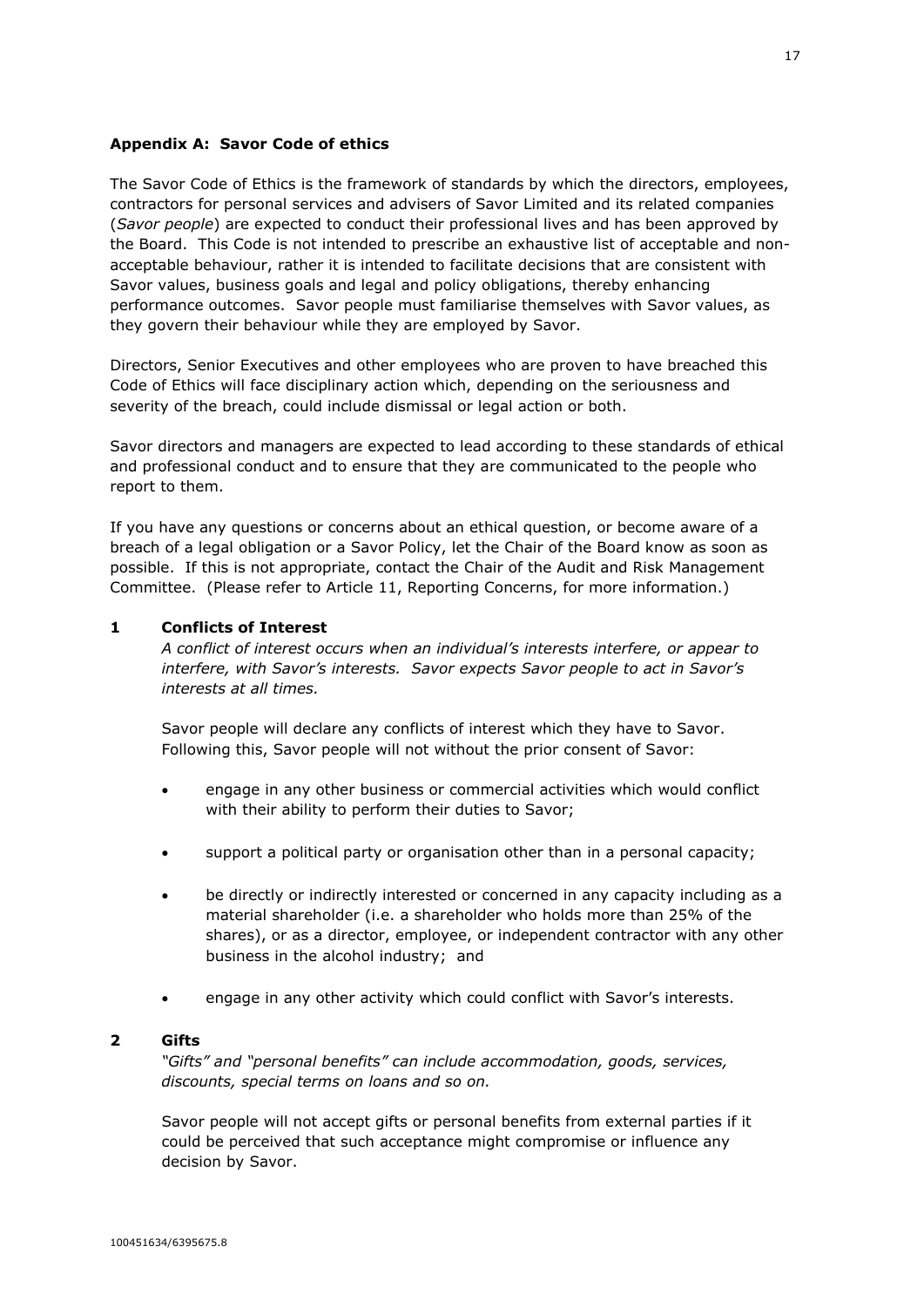# **3 Corporate Opportunities**

Savor expects its people to advance its legitimate interests when the opportunity to do so arises.

Savor people will not:

- take for themselves any opportunity discovered through the use of Savor property, information or position;
- use Savor property (including Savor's name), information or position for personal gain;
- compete with Savor; and
- trade in shares, or any other kind of property, based on information that comes from their roles for Savor if that information has not been reported publicly.

# **4 Confidentiality**

*Savor and Savor stakeholders entrust us daily with their confidential communications and information. Confidential information includes all information not in the public domain that has come to a Savor employee's knowledge by virtue of working for Savor.*

Savor people will maintain and protect the confidentiality of information entrusted to Savor about work colleagues, stakeholders and Savor's business and financial affairs, except where disclosure is allowed by Savor or is required by law.

# **5 Behaviours**

*The actions and statements of Savor people, whether to customers, suppliers, competitors, or employees, can impact on the way people see Savor and whether they choose to do business with us.*

Savor people will:

- undertake their duties in accordance with Savor values, including acting with honesty and integrity in all their actions, and with the best interests of Savor, and its shareholders and stakeholders;
- conduct themselves in a way that demonstrates that their honesty is beyond question and will not behave in a manner that has the potential to bring Savor's image into disrepute;
- deal honestly with Savor's other people, professional advisors and stakeholders;
- not enter into transactions or make promises on behalf of Savor that Savor cannot or does not intend to honour;
- undertake their duties with care and diligence;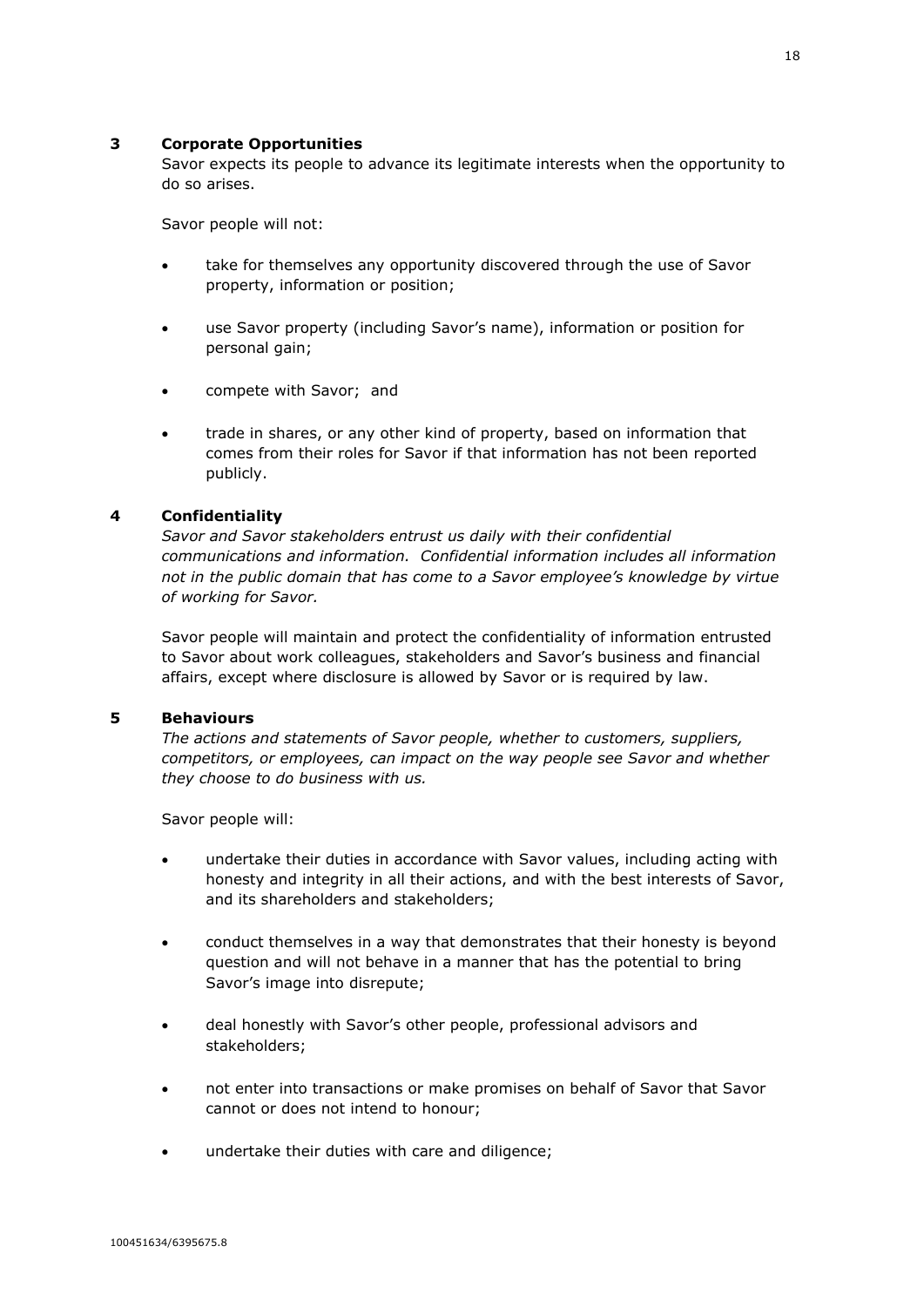- ensure that any personal opinions Savor people express are clearly identified as their own and are not represented to be the views of Savor;
- value individuals' differences and treat people in the workplace with respect in accordance with Savor's philosophies of equal employment opportunities, and anti-harassment and discrimination policies;
- to the best of their ability, use reasonable endeavours to ensure that Savor records and documents, including financial reports, are true, correct and conform to Savor reporting standards and internal controls; and
- not accept or offer bribes or improper inducements to or from anyone.

# **6 Proper use of Savor Assets and Information**

Savor people have a duty to protect Savor assets from loss, damage, misuse, waste and theft. Savor assets include systems, information, intellectual property and networks.

Savor people will:

- only use Savor assets for lawful business purposes authorised by Savor; and
- only create, and only retain, information and communications required for business needs or to meet legal obligations.

# **7 Compliance with Laws and Policies**

Savor people will:

- familiarise themselves with and comply with Savor policies, frameworks and processes at all times (including those relating to equal employment opportunities and health and safety);
- abide by the laws, rules and regulations of New Zealand;
- undertake training on legal obligations and policies as required by management from time to time; and
- comply with all statutory and internal disclosure requirements on a timely basis.

# **8 Delegated Authority**

The Savor Board of Directors delegates the responsibility of managing the business and affairs of Savor to the Group's Chief Executive Officer ("Group CEO"). The Group CEO in turn delegates to other levels of management certain rights to make operational and financial decisions within defined limits. A director should not simultaneously hold the positions of Group CEO and Chair of the Board.

Savor people will:

- only act within the delegated authority framework and any authority that may be specifically given to them as a delegated authority holder; and
- ask their manager if they are uncertain as to their level of delegated authority.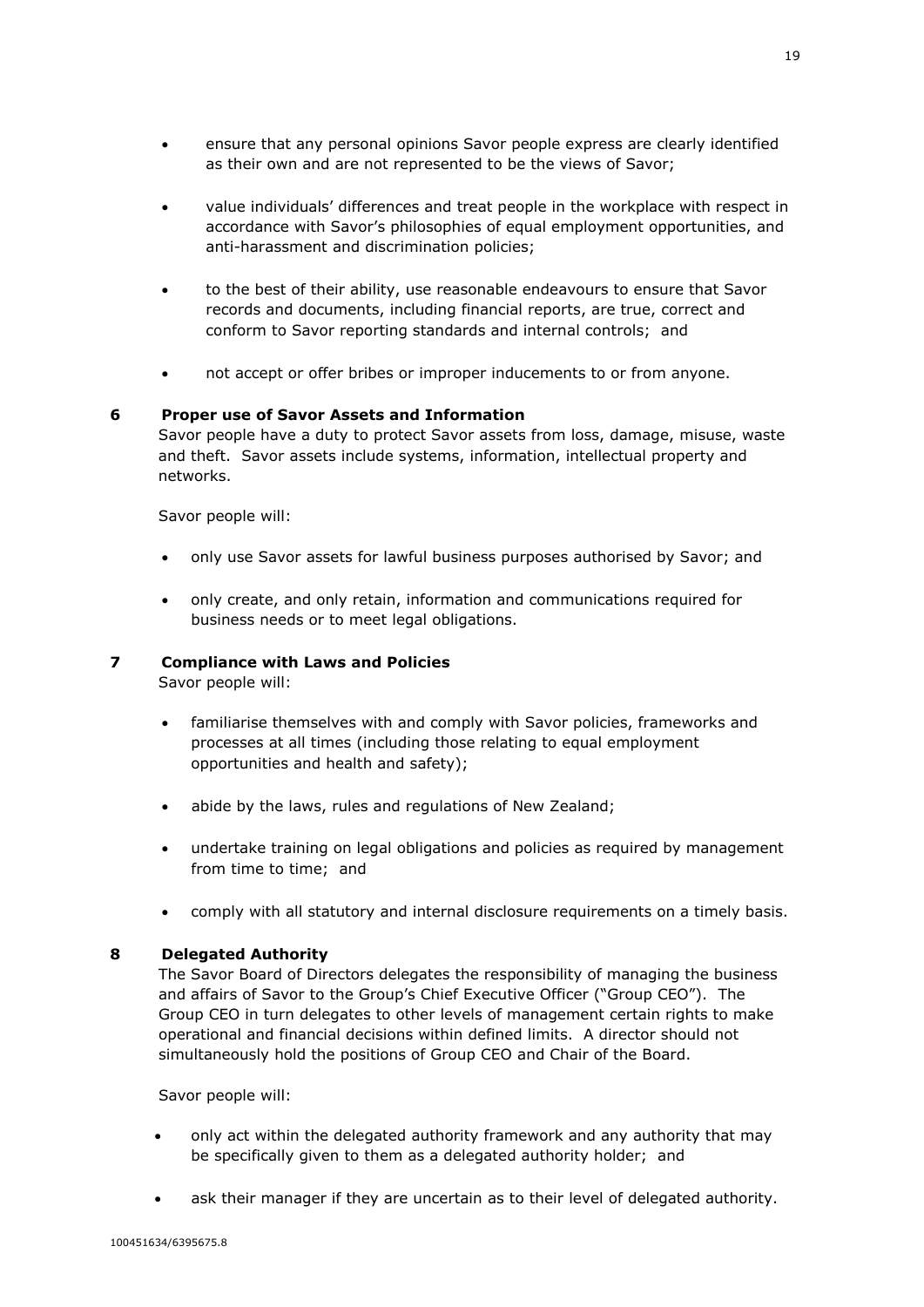# **9 Additional Director Responsibilities**

Directors are required to:

- undertake appropriate training to remain current on how to best perform their duties as directors of Savor;
- give proper attention to all matters put before them;
- have an understanding of the regulatory, legal, fiduciary and ethical requirements affecting directors;
- be familiar with up to date business management techniques and related ethics; and
- have an awareness of special strategic, industry, cultural and other issues that may impact on Savor's business.

# **10 Information for the Board**

Savor management shall provide the Board with information of sufficient content, quality and timeliness as the Board considers necessary to enable the Board to effectively discharge its duties.

# **11 Reporting Concerns**

If you become aware of a breach of the Savor Code of Ethics or any breach of a legal obligation or Savor policy, you are responsible for reporting it to your manager or the Board, as appropriate. If this is not appropriate in the circumstances, you should report the breach to the:

- Chair of the Board; or
- Chair of the Audit and Risk Management Committee.

Savor will stand behind any employee who, acting in good faith, reports a breach, serious problem or wrongdoing. The identity of the person making the report will be kept confidential where possible – there may be situations however where the proper investigation of the matter inadvertently identifies the reporter or requires his or her identification.

Savor requires all Directors, Senior Executives and other employees who receive a report of an actual or suspected violation of this Code of Ethics to take all reasonable steps within their control to ensure that:

- the behaviour alleged in the report is thoroughly investigated;
- the rules of natural justice are observed in that investigation; and
- appropriate disciplinary action is taken if the allegation is substantiated.

Any person who knowingly makes a false report of a legal or policy breach may be subject to disciplinary action.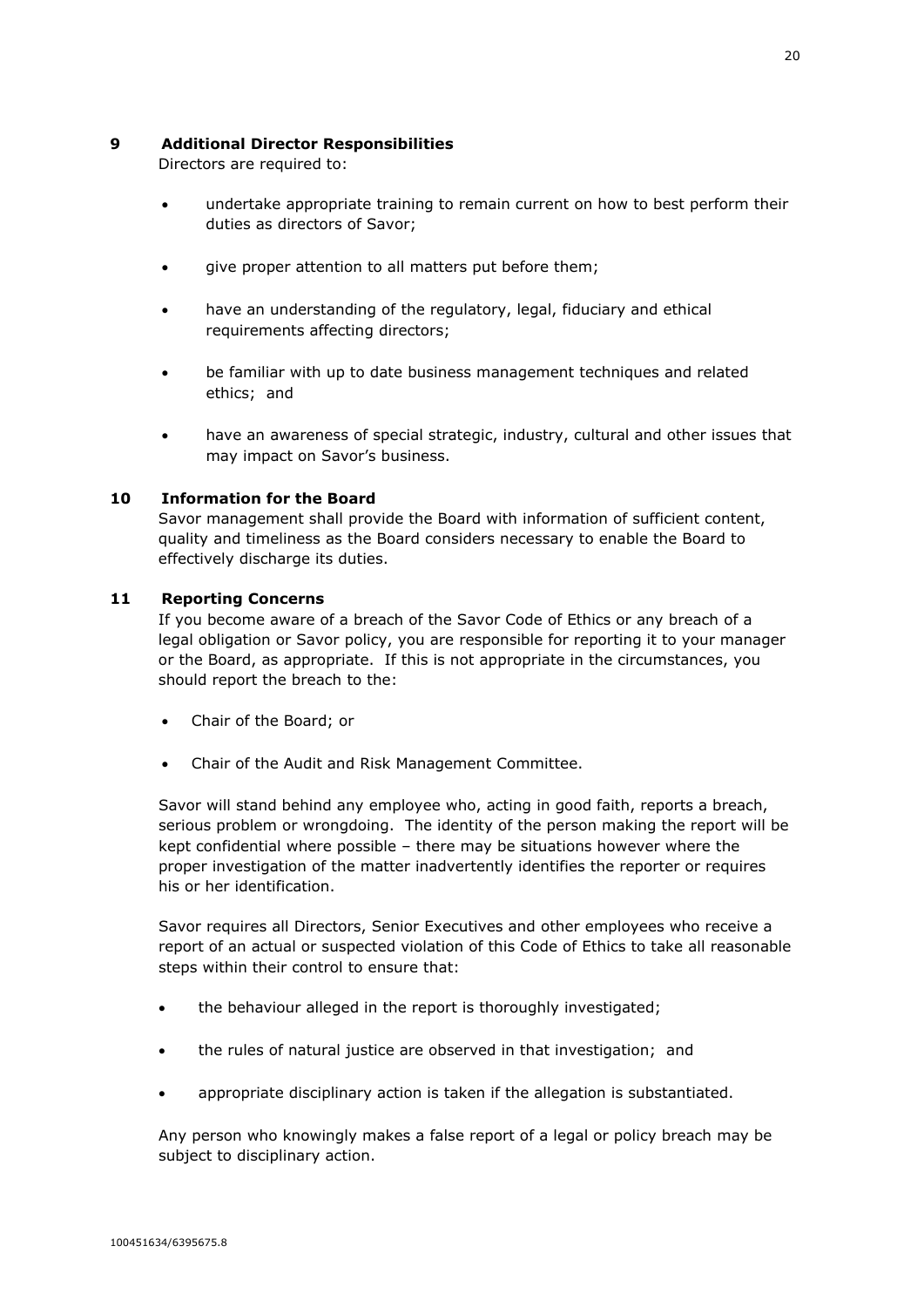If you suspect that a breach of the delegated authority rules or limits has occurred you should advise your manager and the delegated authority holder whose responsibility it should have been to approve the transaction, as soon as possible.

# **12 Review**

The Code of Ethics is subject to by the Board every two years. If you have feedback on the Code of Ethics please contact the Chair of the Board.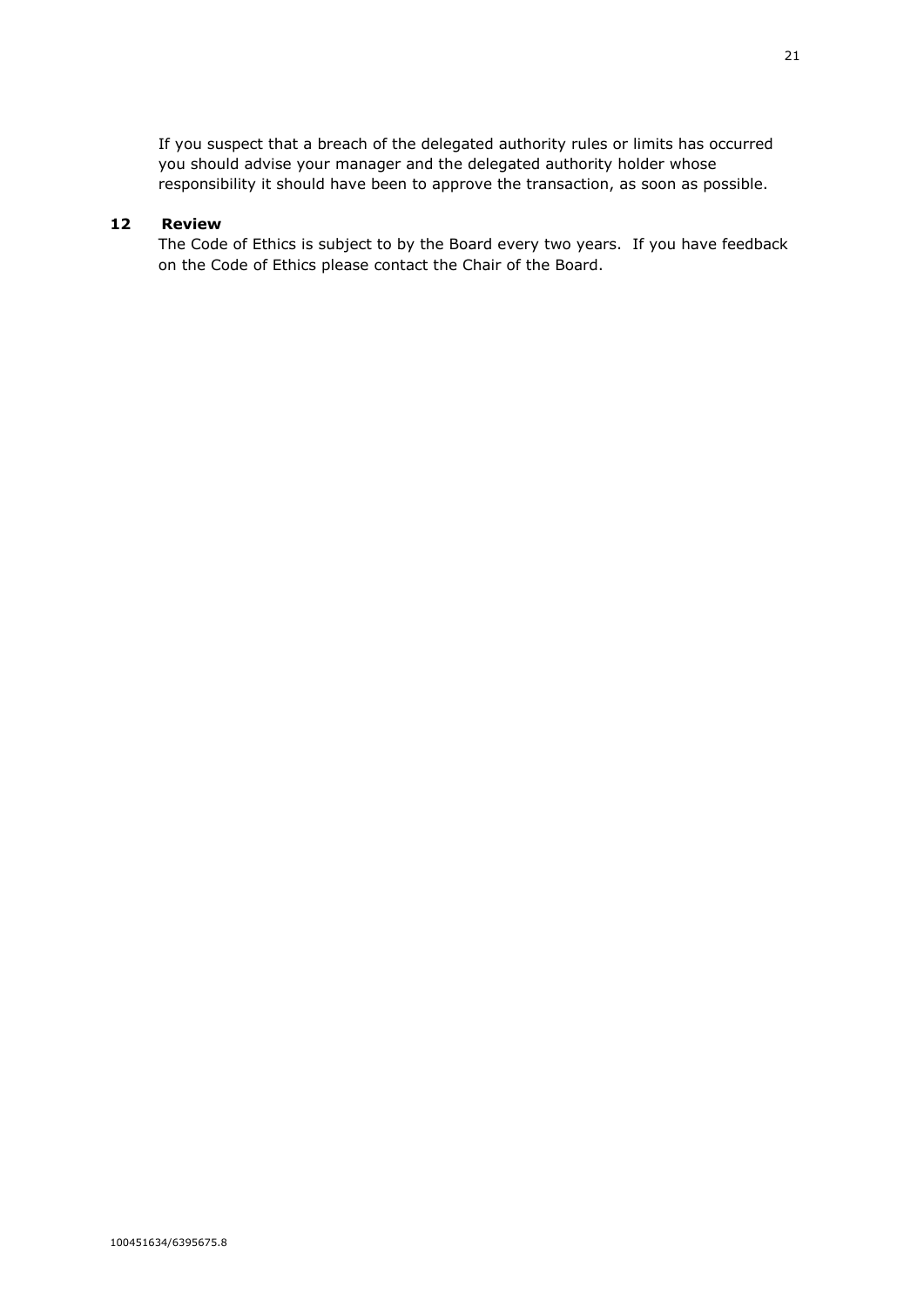# **APPENDIX B: SAVOR DIVERSITY AND INCLUSION POLICY**

# **Policy Statement**

At Savor Limited (*Savor*), we believe that in order to be the best in beverages, restaurant & hospitality service for our employees, business partners, customers, consumers and patrons, we need to build a diverse and inclusive place of work that recognises equality across all aspects of our business.

Embracing the views, backgrounds and life experiences of all we work with and serve will drive our business forward and deliver great dining and social experiences for our customers and staff. Savor is committed to pay parity as well as attracting, recruiting, developing, promoting and retaining a diverse group of talented individuals, who are the faces and leaders of Savor's business performance and future success.

# **Background**

Diversity and Inclusion is a commitment to appreciating, recognising and understanding how different we all are and to embrace that difference. What makes us all unique should be celebrated in an environment that promotes and celebrates the achievements by one and all. Savor promotes a workplace where it is safe to speak out and be true to yourself.

Our commitment is to embrace who we are regardless of our gender, gender identity, sex or sexual orientation, age, culture, race, religious beliefs, disability of any kinds, education, geographic background, language(s) spoken, partnered/marital status, economic background and physical appearance.

For Savor, diversity and inclusion means incorporating diversity into our values, culture and working style. It is built into the group's talent acquisition and management and succession planning processes. This ensures that our workforce reflects the diversity that is Aotearoa, a country we are proud to live and operate in.

#### **Our Commitment**

Savor is committed to an organisational culture and workplace where you are free to be yourself, which fosters diversity and creates an inclusive and safe environment across all levels. The principles of how we operate include:

- We will unlock the potential from a wide variety of ideas, experiences, approaches and perspectives that diversity of our workforce brings.
- We will celebrate and leverage the differences of our colleagues and peer's.
- We will build a culture with the foundations of mutual respect, teamwork and diversity of thought in the workplace.
- We will comply with the New Zealand Human Rights Act 1993, New Zealand Bill of Rights Act 1990, and all other relevant Human Rights laws.
- We will not tolerate any direct or indirect discrimination of any kind.

#### **Responsibilities**

Savor's Board will set measurable objectives against which to measure Savor's performance against this Policy for disclosure in our Annual Report. This will include a breakdown of the gender composition of our Board and Executive team.

Savor's Executive Team will champion diversity and inclusion within our business; including implementing strategies and initiatives with tangible objective measures and diversity statistics. Progress will be reported regularly to the Savor Board.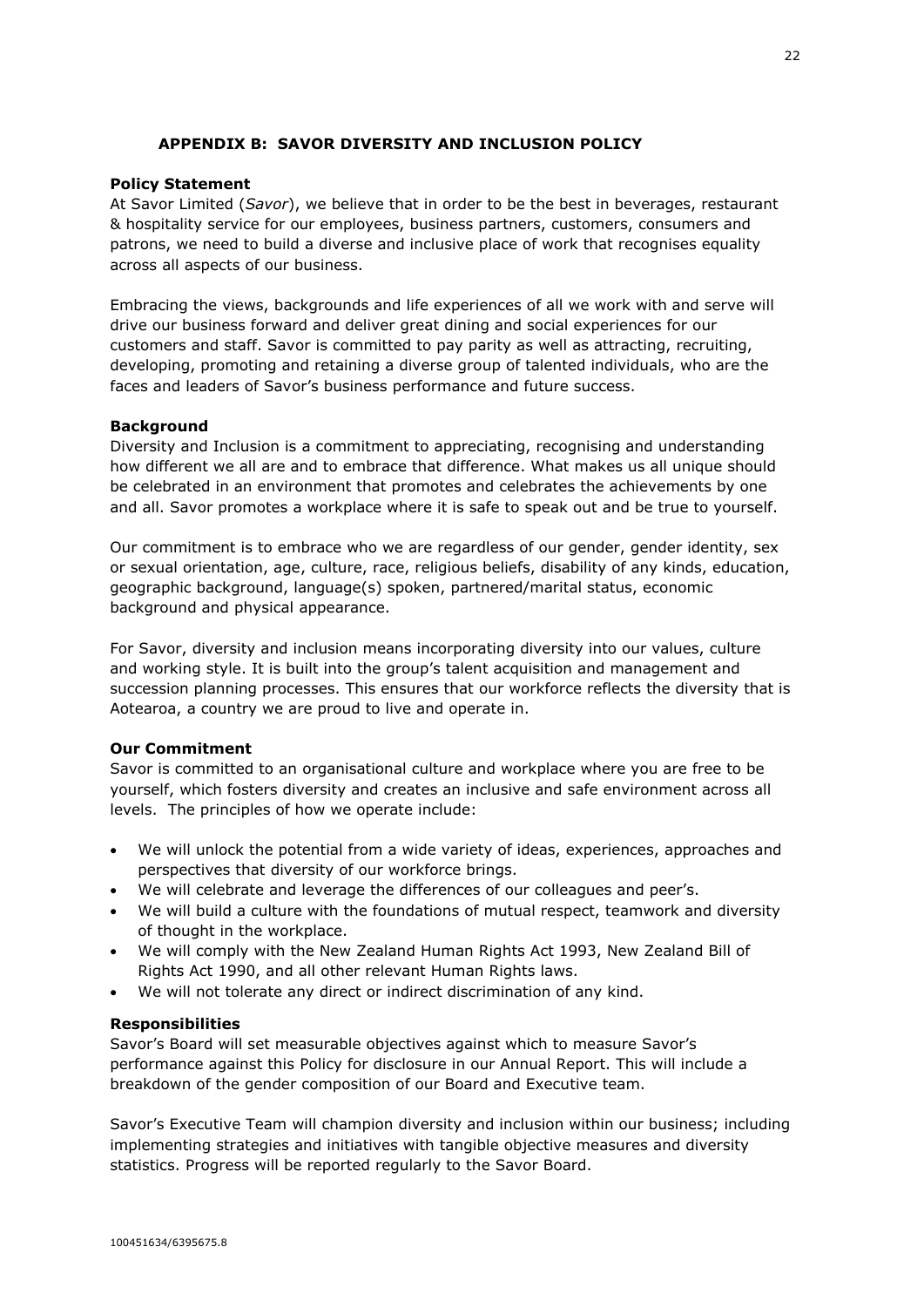Savor's Senior Leaders and Managers will promote diversity and inclusion in their teams by supporting the commitments in this Policy, identifying opportunities for encouraging an environment where differences are celebrated and leveraged to achieve better personal, social and business outcomes.

Savor's employees will be encouraged to live and breathe our commitment to a diverse and inclusive workplace. We encourage our teams to participate in activities to support our culture.

# **Progress and Review**

The Group's Chief Executive Officer will lead the implementation of this Policy through programmes that encourage diversity and will report to the Board on how Savor is performing at least annually.

Each year Savor will:

- review its skills mix on a regular basis to identify areas in which diversity may be improved and to identify opportunities to improve diversity through succession planning.
- review any diversity metrics at all levels of Savor in order to identify levels at which diversity may be improved.
- provide training to the Board and management in recruitment and selection, with an emphasis on assessing merit and avoiding discrimination.
- establish programmes which encourage diversity.
- provide an evaluation of Savor's performance with respect to this Policy, including the progress towards achieving the measurable objectives.

#### **Ownership**

Ownership of this Policy lies with the Savor Board, however it has delegated the responsibility for the management oversight and administration to the Group's Chief Executive Officer. It will be reviewed annually and updated as otherwise required or necessary.

Last Reviewed: March 2022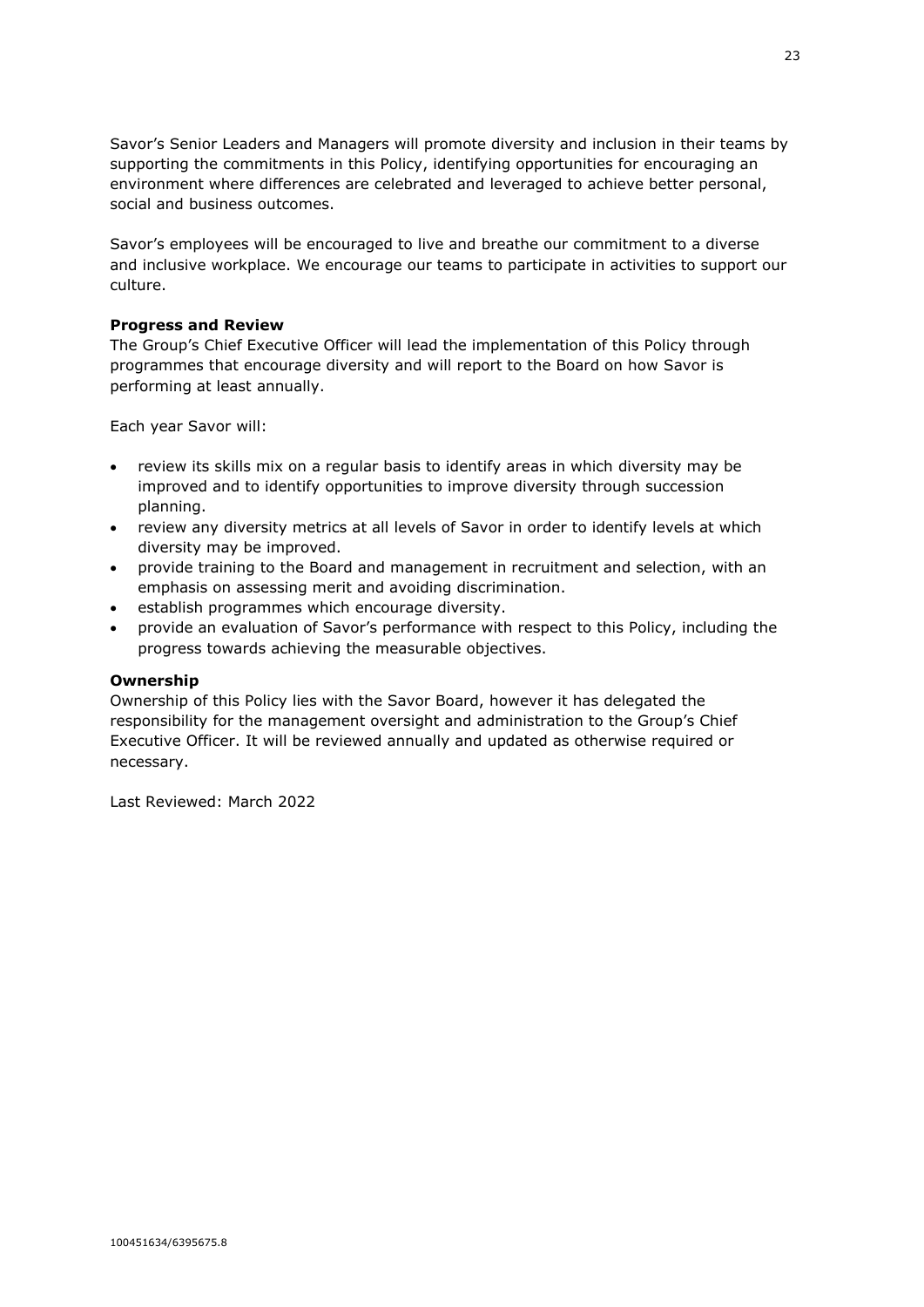# **Appendix C: Audit and Risk Management Committee charter**

# <span id="page-25-0"></span>**1 Constitution**

The Audit and Risk Management Committee is a committee of the Board of Savor Limited (*Savor* or the *Company*).

# **2 Purpose**

The purpose of the Audit and Risk Management Committee is to:

- assist the Board of Savor in fulfilling its responsibilities for Company financial statements and external financial reporting;
- assist the Board of Savor in ensuring the quality and independence of the Company's external audit process.
- assist the Board in discharging its responsibility to exercise due care, diligence and skill in relation to oversight of:
	- the integrity of external financial reporting;
	- the application of accounting policies;
	- financial management;
	- **internal control systems;**
	- the risk management framework and monitoring compliance with that framework;
	- related party transactions;
	- protection of the company's assets; and
	- compliance with applicable laws, regulations, standards and best practice guidelines as they relate to financial disclosure;
- reviewing managements' letters of representation;
- facilitating the continuing independence of the external auditor;
- assessing the external auditor's independence and qualifications;
- maintaining the quality, credibility and objectivity of the accounting process (including financial reporting);
- overseeing and monitoring the performance of the internal audit work and the external auditor;
- providing a structured reporting line for internal audit and facilitating the maintenance of the objectivity of the auditor process; and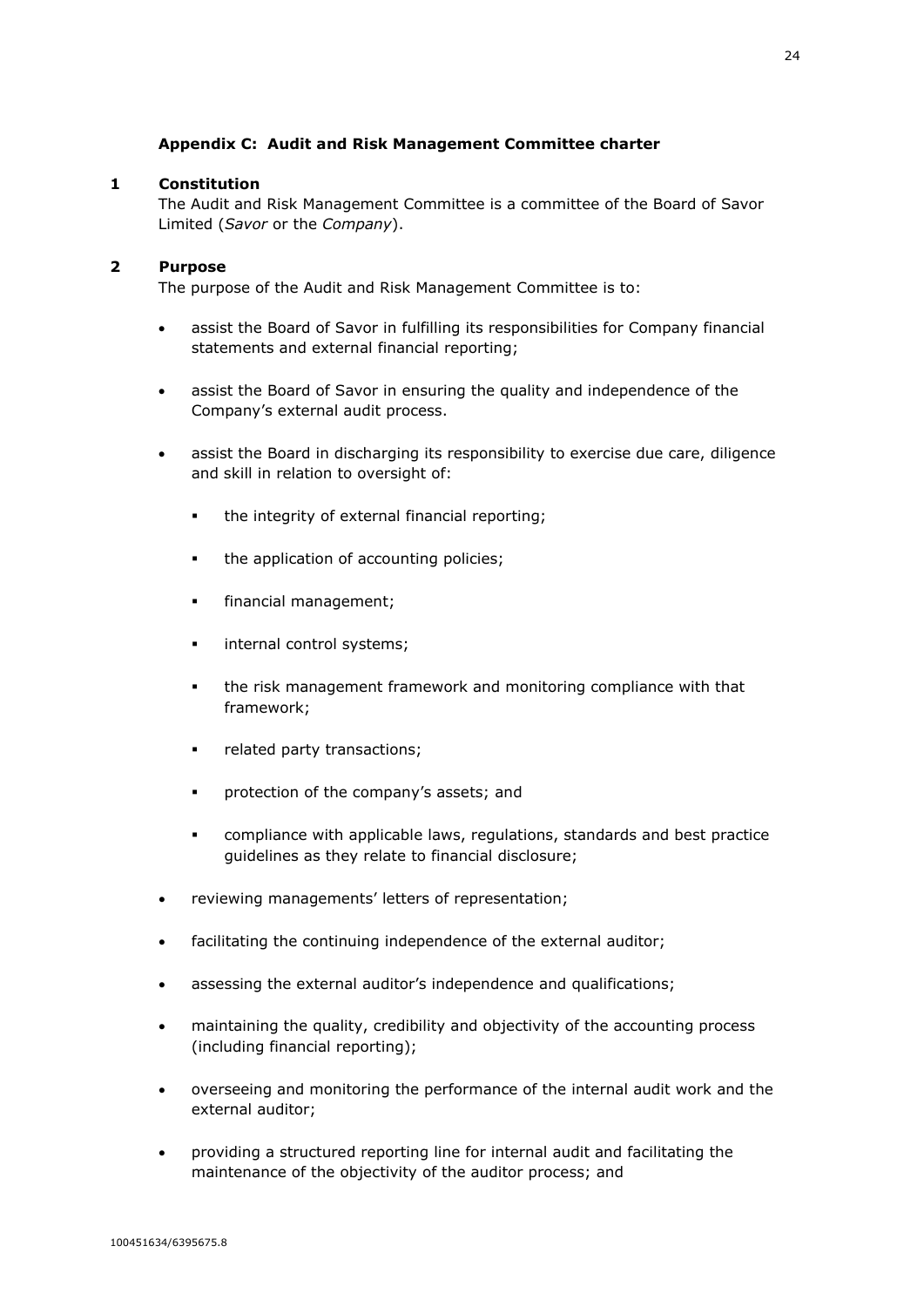• providing a formal forum for communication between the Board and senior financial management.

# **3 Duties and Responsibilities**

The Audit and Risk Management Committee does not take actions or make decisions on behalf of the Board unless specifically mandated. The Board has delegated certain functions to the Audit and Risk Management Committee which is responsible for:

- (a) monitoring all aspects of the external audit of the Company's affairs including:
	- (i) considering the appointment of the auditor, the audit fee and any issues on their resignation or dismissal;
	- (ii) discussing with the auditor, before the commencement of each audit, the nature and scope of their audit;
	- (iii) reviewing the auditor's service delivery plan;
	- (iv) approving the Company's letter of representation to the auditor; and
	- (v) discussing with the auditor any problems, reservations, or issues arising from the audit and referring matters of a material or serious nature to the Board;
- (b) reviewing the half year and annual financial statements, and any other financial statements to be released by the Company, before submission to the Board, focusing particularly on:
	- (i) any change in accounting policies and practices;
	- (ii) major judgmental areas;
	- (iii) significant adjustments;
	- (iv) the solvency of the Company;
	- (v) the going concern assumption;
	- (vi) compliance with accounting standards; and
	- (vii) compliance with legal stock exchange and other regulatory requirements;
- (c) reviewing any non-routine statements of a financial or business performance nature to be issued by the Company, including announcements to NZX Limited (NZX) concerning results;
- (d) regularly reviewing the Company's internal controls and systems;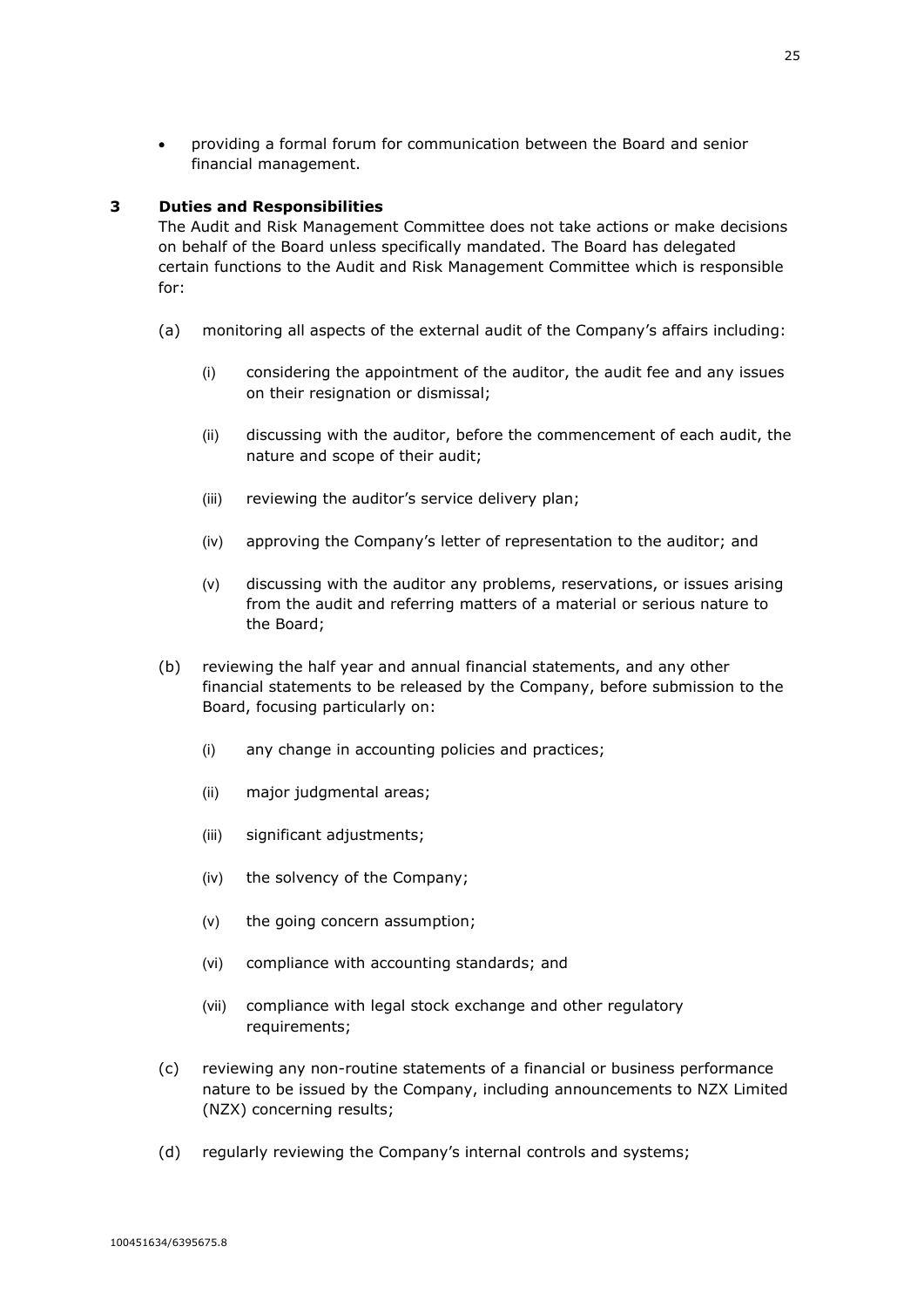- (f) considering the findings of any internal investigations and management's response thereto;
- (g) reviewing the adequacy of the Company's insurance covers and ensuring that the Company is appropriately insured for potential risks;
- (h) monitoring compliance by the Company with its constitution, applicable laws and regulations and the NZX Listing Rules;
- (i) promoting integrity in all aspects of the Company's financial reporting; and
- (j) establishing and regularly reviewing a procedure to identify other situations or circumstances in which the Company may be materially at risk and initiating appropriate action through the Board or the chief executive officer.

The Audit and Risk Management Committee shall:

- (a) regularly report to the Board on the operation of the Company's risk management and internal control processes;
- (b) provide sufficient information to the Board to allow the Board to report annually to shareholders and stakeholders on risk identification and management procedures and relevant internal controls of the Company; and
- (c) attend to any other matter put to the Audit and Risk Management Committee for consideration by the Board.

# **4 Membership**

Members of the Audit and Risk Management Committee shall be appointed by the Board and shall comprise all non-executive directors (with an overall minimum of three directors), a majority of independent directors and at least one director who is a chartered accountant or has another recognised form of financial expertise.

The Board shall appoint a Chair from among the members of the Audit and Risk Management Committee, and should not have a long-standing association with the audit firm retained as a current, or retired, audit partner or senior manager at the firm.

The appointment and removal of the Audit and Risk Management Committee members shall be the responsibility of the Board.

The Company shall identify the members of the Audit and Risk Management Committee each year in its annual report.

#### **5 Secretarial and Meetings**

The Secretary of the Audit and Risk Management Committee shall be appointed by the Board.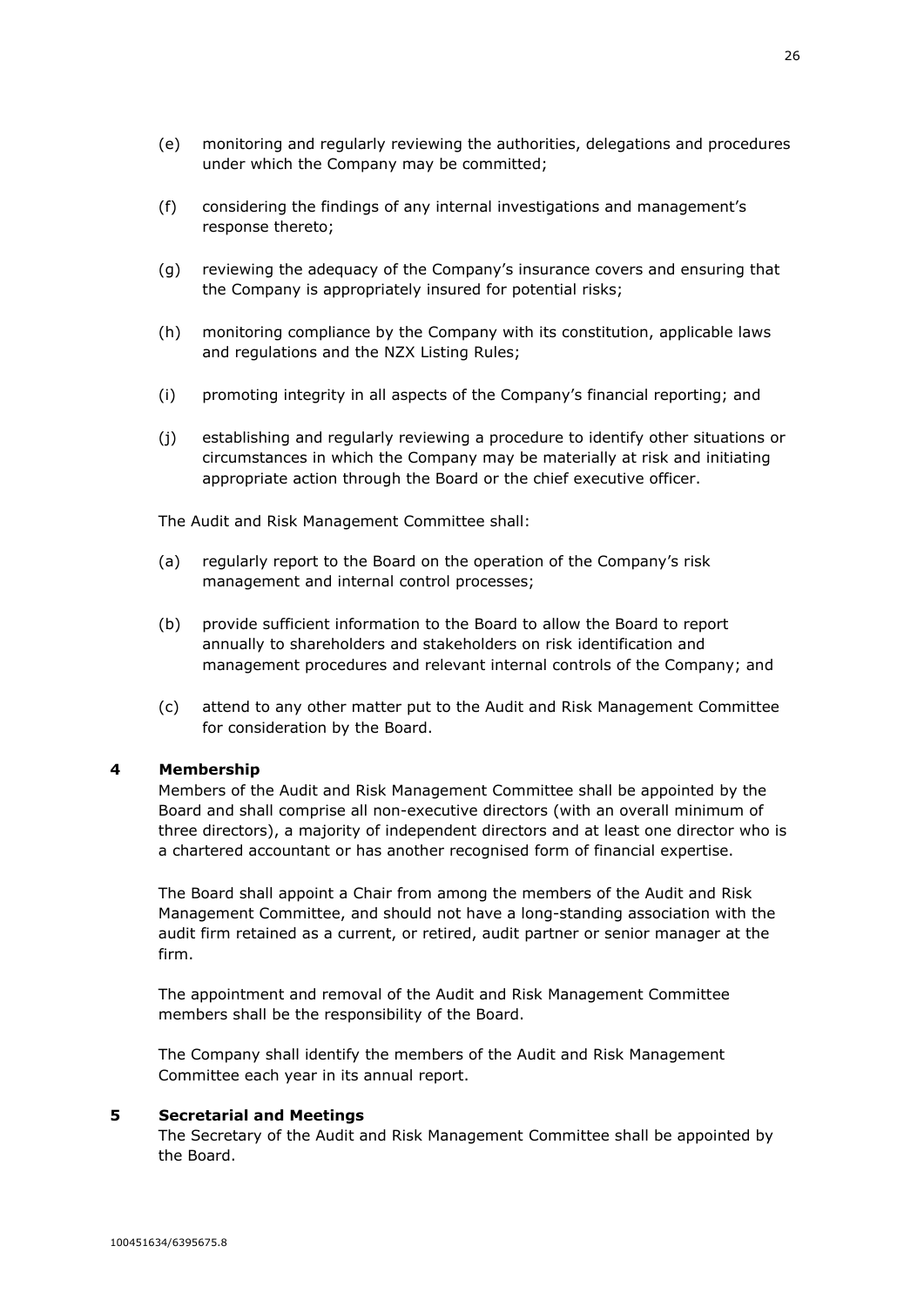A quorum of members of the Audit and Risk Management Committee shall be a majority of members.

The Audit and Risk Management Committee may have in attendance such members of management and such other persons including external advisers, as it considers necessary to provide appropriate information and advice.

All directors who are not members of the Audit and Risk Management Committee and employees shall only be entitled to attend meetings of the Audit and Risk Management Committee at the invitation of the Audit and Risk Management Committee.

Reasonable notice of meetings and the business to be conducted shall be given to the members of the Audit and Risk Management Committee and all other members of the Board.

At least once per year the Committee shall meet without the chief executive officer or management being present. Any member of the Audit and Risk Management Committee may request a meeting at any time if they consider it necessary.

The Audit and Risk Management Committee will convene a meeting if the auditor so requests.

Minutes of all meetings shall be kept. Minutes of all meetings will be circulated to all directors and to the auditor within 30 days of each meeting.

#### **6 Authorities**

The Audit and Risk Management Committee will make recommendations to the Board on all matters requiring its decision. The Audit and Risk Management Committee does not have the power or authority to make a decision in the Board's Company Name or on its behalf.

The Audit and Risk Management Committee is authorised by the Board, at the Company's expense, to obtain such outside legal or other independent information and advice including market surveys and reports, and to consult with such management and executive search consultants and other outside advisers with relevant experience and expertise, as it thinks necessary for carrying out its responsibilities.

# **7 Review of the Audit and Risk Management Committee**

The Audit and Risk Management Committee will undertake an annual self-review of its objectives and responsibilities. Such objectives and responsibilities will also be reviewed (as against the Audit and Risk Management Committee Charter) by the Board, the chief executive officer and any other person the Board considers appropriate.

# **8 Reporting Procedures**

As soon as practicable after each Audit and Risk Management Committee meeting the Audit and Risk Management Committee will communicate its findings and recommendations to the Chair.

The minutes of all Audit and Risk Management Committee meetings will be circulated to members of the Board. Extracts from the minutes will be made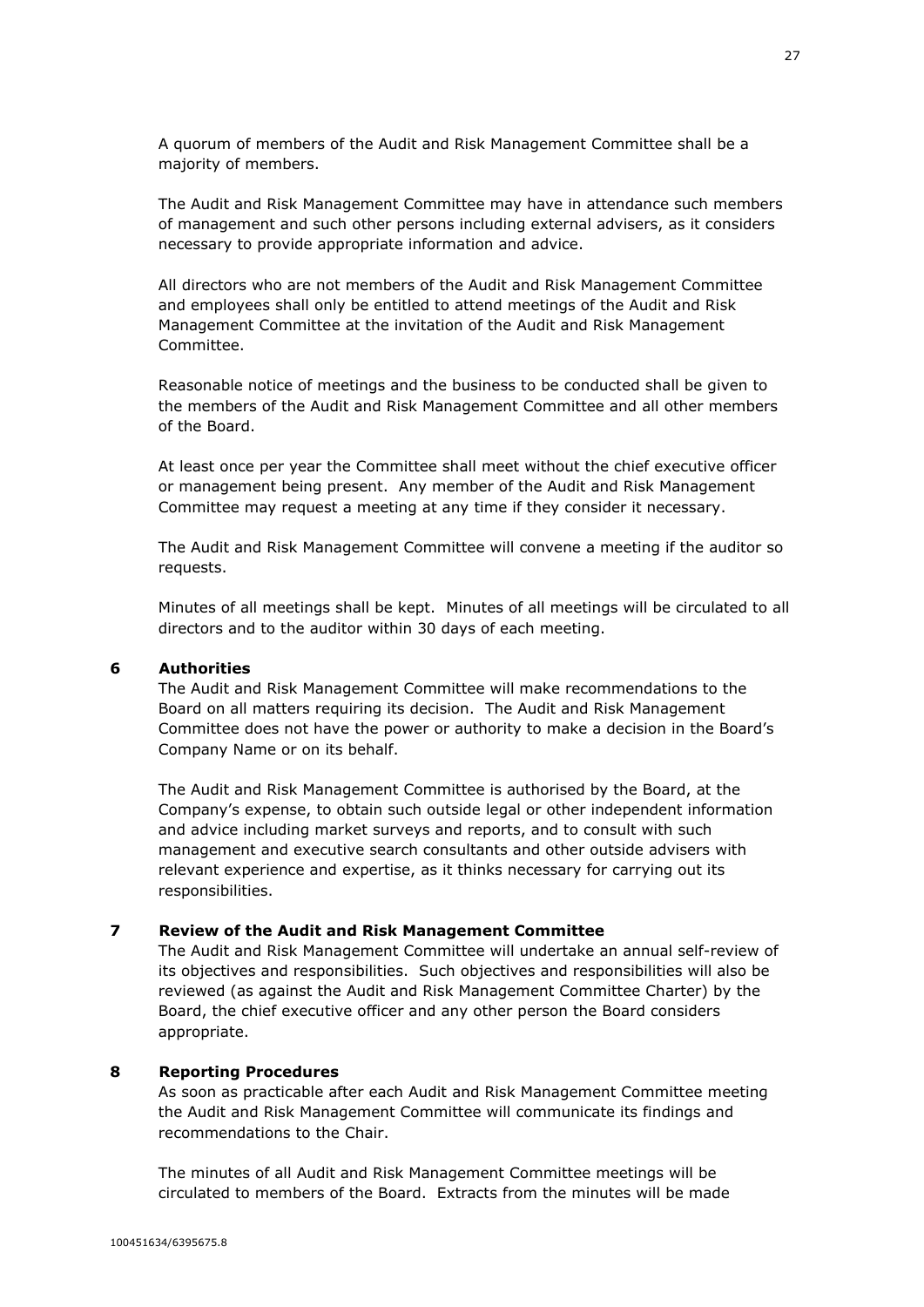available to such other persons as the Board directs, as may be necessary to enable them to properly carry out their functions.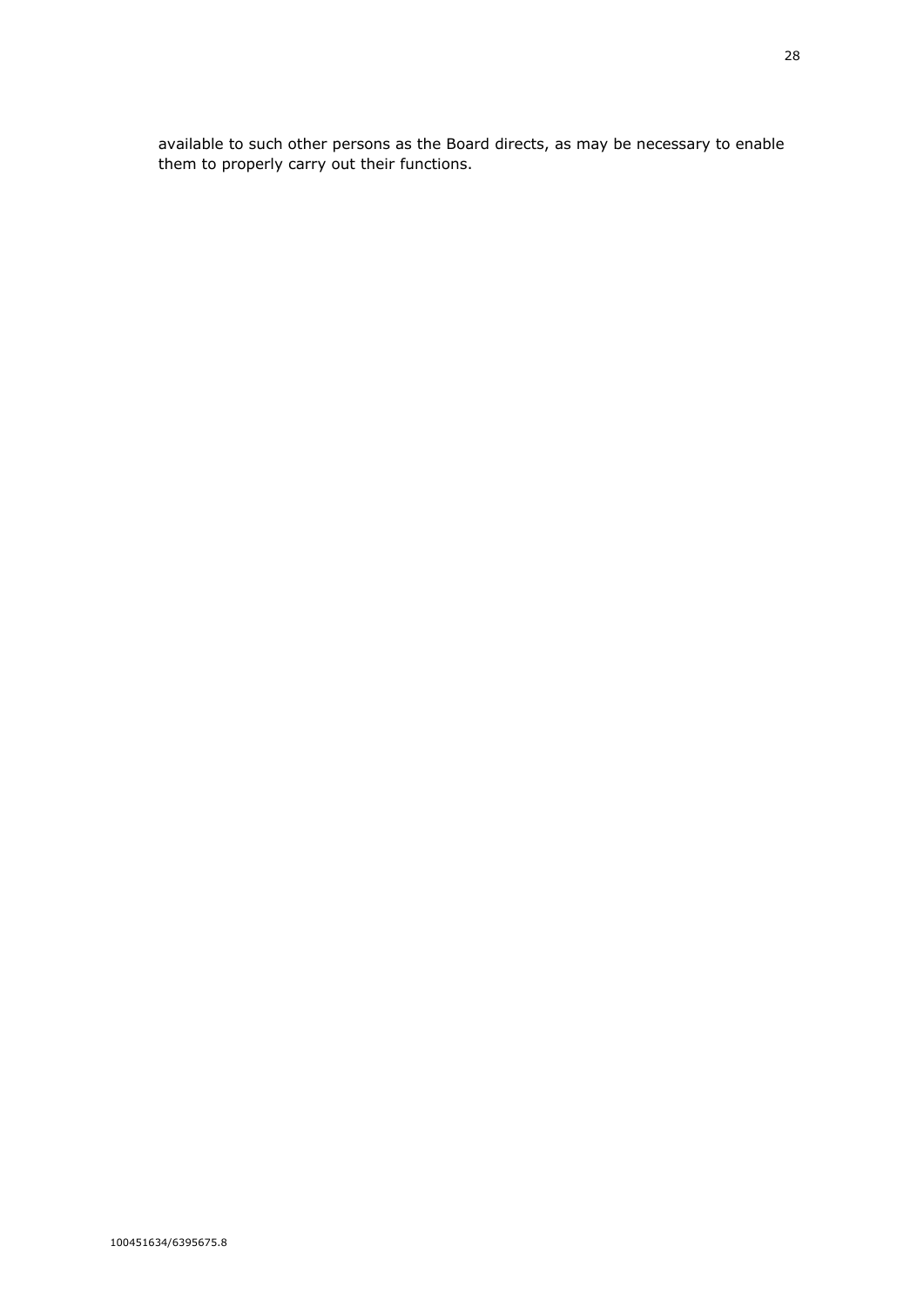# **Appendix D: Nominations and Remuneration Committee Charter**

# <span id="page-30-0"></span>**1 Constitution**

The Nominations and Remuneration Committee is a committee of the Board of Savor Limited (*Savor* or the *Company*).

# **2 Purpose**

The purpose of the Nominations and Remuneration Committee is to:

- regularly review, and recommend changes to Director's remuneration to ensure that it is at an appropriate level, and effectively managed, to best advance the business objectives of the Company;
- assist the Board in the establishment of remuneration policies and practices for, and in discharging the Board's responsibilities relative to remunerationsetting and review of, the Company's chief executive officer, other senior executives, and directors (both non-executive and executive);
- ensure that the Company has a formal and transparent method for the nomination and appointment of Directors to the Board;
- regularly review and, when appropriate, recommend changes to the composition of the Board to ensure that the Company has, and maintains, the right composition of Directors to effectively govern and provide guidance to business; and
- identify and recommend to the Board individuals for nomination as members of the Board and its Committees (taking into account such factors as it deems appropriate, including experience, qualifications, judgement and the ability to work with other Directors).

# **3 Duties and Responsibilities**

The Nominations and Remuneration Committee does not take actions or make decisions on behalf of the Board unless specifically mandated. The Board has delegated certain functions to the Nominations and Remuneration Committee which is responsible for:

- (i) reviewing the Company's remuneration policies and practices;
- (ii) reviewing, in accordance with the Company's remuneration policies and practices, all components of the remuneration of the chief executive officer, executive and non executive directors as the Board may from time to time determine. The components shall include base salary, reimbursable expenses, bonuses, entitlements under employee incentive plans, company share schemes and company option schemes, and all other entitlements and benefits arising from such directorships;
- (iii) reviewing, as appropriate, the terms of employment contracts for the personnel referred to above;
- (iv) reviewing the terms of the Company's short and long term incentive plans including any share and option schemes for employees and/or directors;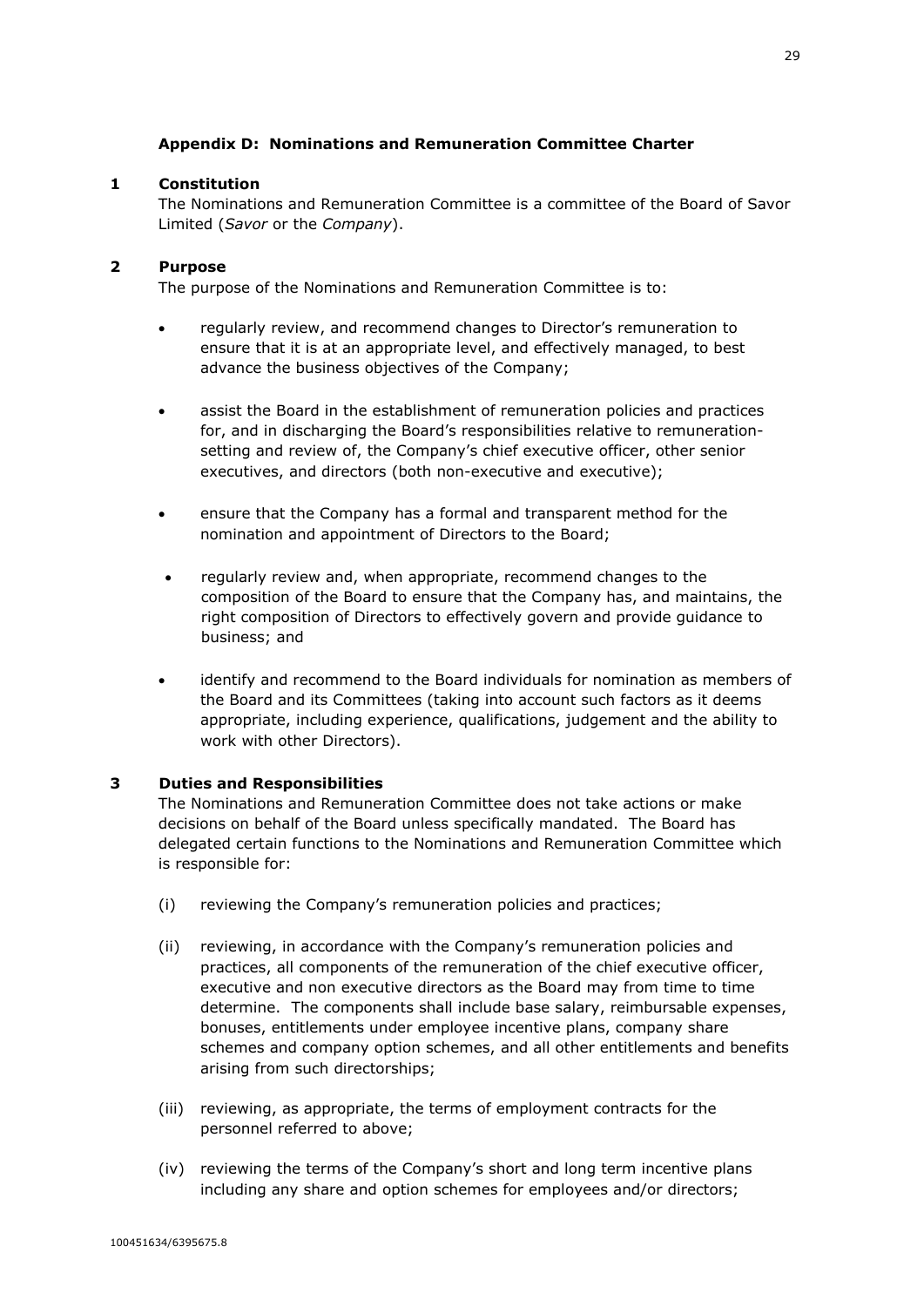- (v) reviewing the terms of the Company's superannuation and/or pension schemes;
- (vi) making recommendations to the Board as to its size;
- (vii) leading formal evaluation of the Board's performance;
- (viii) reviewing from time to time as required, the composition of the Board to ensure that The Company has access to the most appropriate balance of skills, qualifications, experience and background to effectively govern The Company;
- (ix) considering whether any changes to the Board are necessary and/or desirable to enhance the performance of the Board, and recommend any changes to the Board;
- (x) reviewing Board succession plans to maintain an appropriate balance of skills, experience and expertise on the Board;
- (xi) reviewing from time to time the criteria for determining suitability of potential directors in terms of balance of the Board, qualities, qualifications, skills and experience and recommending to the Board any necessary alterations;
- (xii) identifying and maintaining a list of suitably qualified people who could be approached in respect of future Board vacancies;
- (xiii) in the event of any vacancies on the Board, including any casual vacancy, considering any person(s) nominated, either by Directors or shareholders, and making recommendations to the Board in respect of such nominations. The Nominations and Remuneration Committee can also make recommendations for removal of particular Directors from the Board;
- (xiv) ensuring that potential candidates understand the role of the Board and the time commitment involved when acting as a member of the Board;
- (xv) ensuring there is an appropriate induction programme in place for all new Directors;
- (xvi) establishing and implementing a programme to regularly assess Board performance; and
- (xvii) attending to any other matter put to the Nominations and Remuneration Committee for consideration by the Board and, as appropriate, the management of The Company.

The Nominations and Remuneration Committee shall:

(i) every second year, and in sufficient time to commission any study, survey and/or advice, review Directors fees and determine whether those fees are appropriate and make recommendations to the Board to put forward any proposed increases to be considered by shareholders at the next Annual Meeting.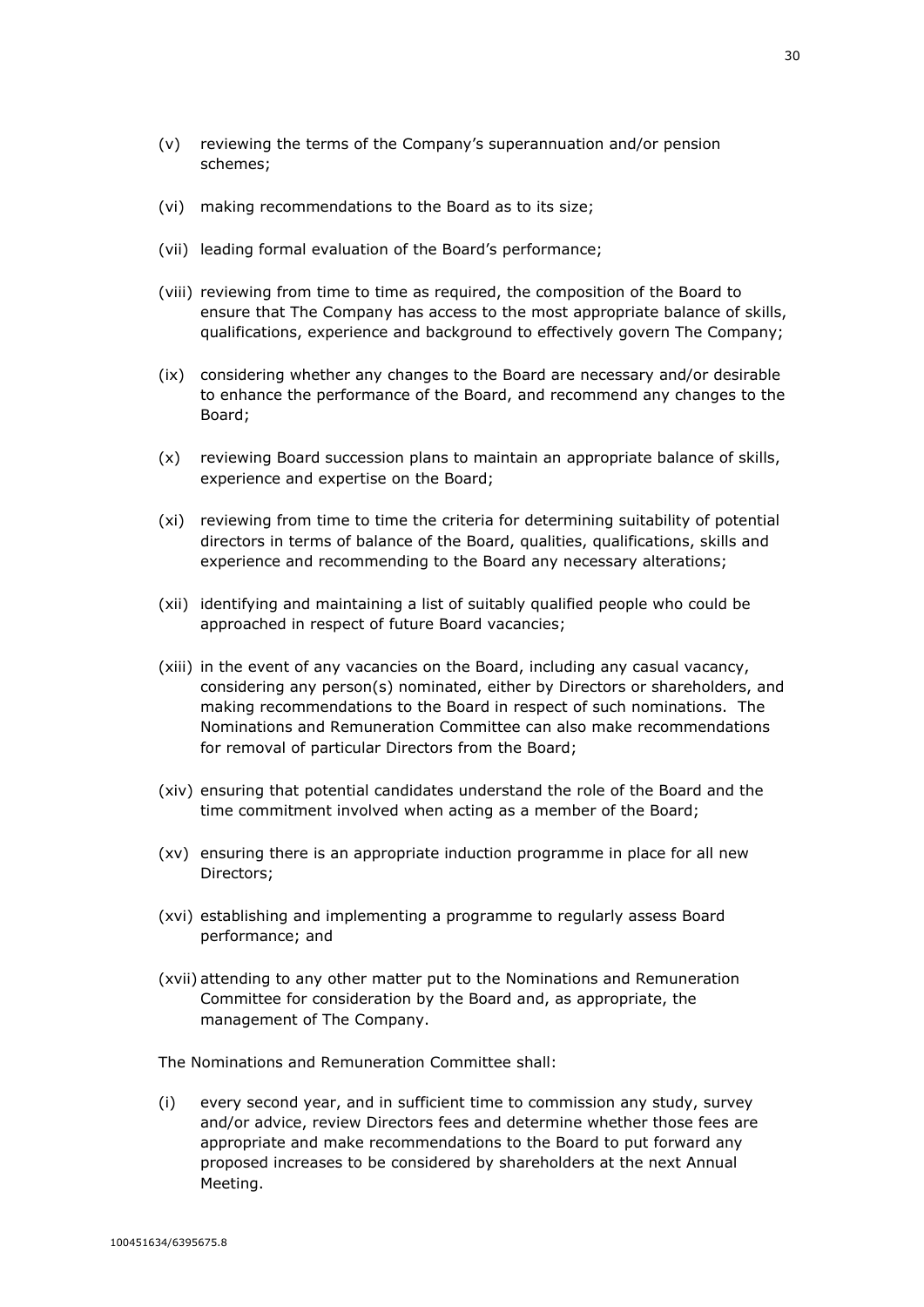- (ii) consider and make recommendations to the Board on any payment proposed to be made to a retiring Director, subject to compliance with the Constitution. Provided however, that a member of the Nominations and Remuneration Committee should not participate in any discussions with respect to a payment to that member and that the Board shall nominate another Director as an alternative for such discussions.
- (iii) attend to any other matter put to the Nominations and Remuneration Committee for consideration by the Board and as appropriate, by the chief executive officer of the Company.

The Nominations and Remuneration Committee may commission any study, survey and/or advice that it sees fit to assist in its consideration of any matter.

# **4 Membership**

Members of the Nominations and Remuneration Committee shall comprise members of the Board appointed by the Board, a majority of whom shall, wherever possible, be independent directors.

The Board shall appoint a chair from members of the Nominations and Remuneration Committee.

The appointment and removal of the Nominations and Remuneration Committee members shall be the responsibility of the Board.

The Company shall identify the members of the Nominations and Remuneration Committee each year in its annual report.

#### **5 Attendance**

The Nominations and Remuneration Committee may invite an adviser (or advisers) to attend meetings of the Nominations and Remuneration Committee to provide information and assistance to the Nominations and Remuneration Committee as required.

#### **6 Secretarial and Meetings**

The Secretary of the Nominations and Remuneration Committee shall be appointed by the Board.

A quorum of members of the Nominations and Remuneration Committee shall be a majority of members.

The Nominations and Remuneration Committee may have in attendance such members of management and such other persons including external advisers, as it considers necessary to provide appropriate information and advice.

All directors shall be entitled to attend meetings of the Nominations and Remuneration Committee by standing invitation provided that executive directors, including the chief executive officer, shall not be entitled to attend meetings where they are conflicted for personal reasons.

Reasonable notice of meetings and the business to be conducted shall be given to the members of the Nominations and Remuneration Committee and all other members of the Board and to such other persons as the Board directs.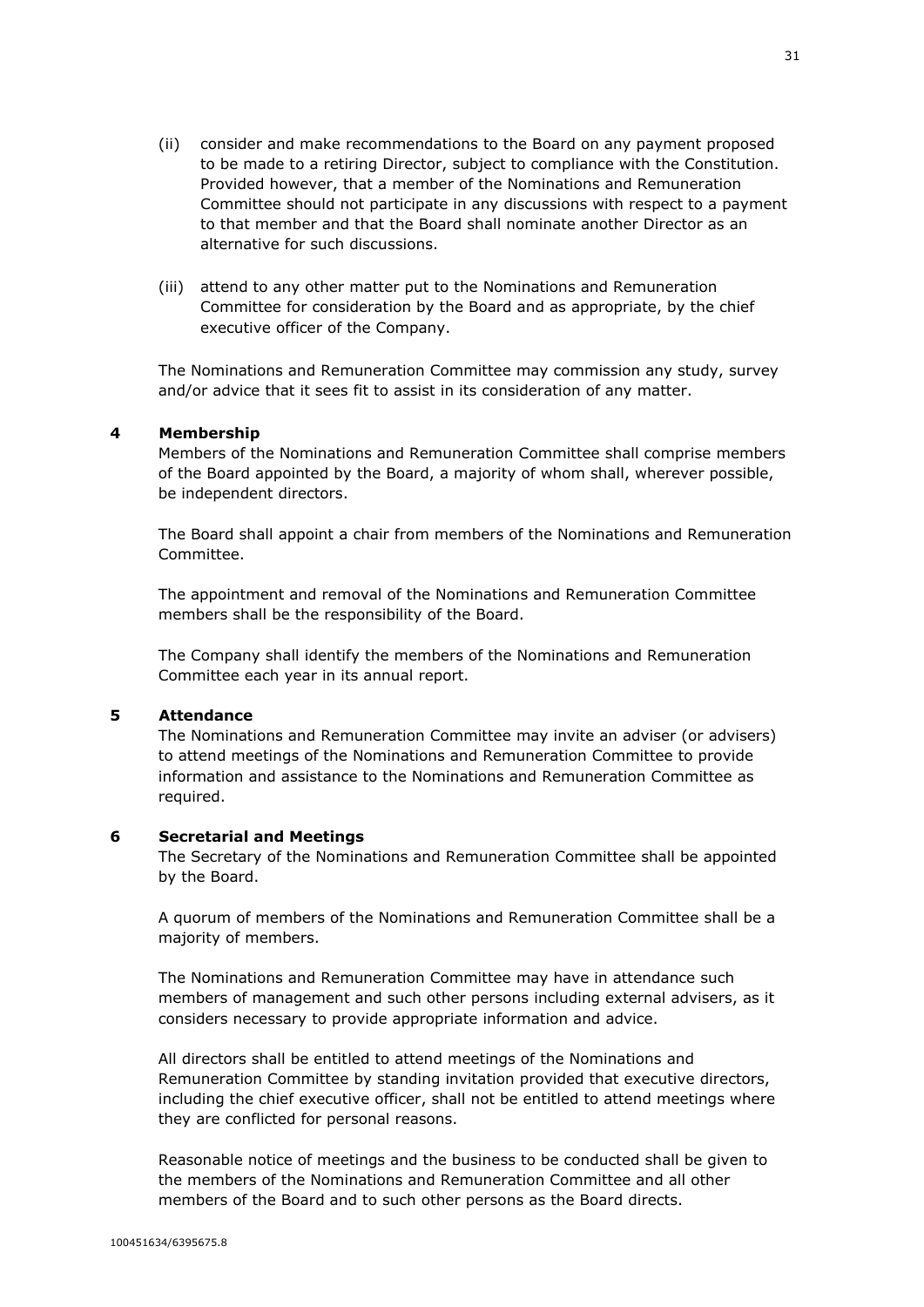From time to time the Chair of the Nominations and Remunerations Committee shall be entitled to request that the Nominations and Remuneration Committee meet without the presence of a particular Director.

The agenda and Committee papers will be prepared and circulated to all Directors including members of the Nominations and Remuneration Committee prior to the meetings.

Meetings shall be held at least once per year having regard to when director and executive remuneration is due for review in terms of the Company's remuneration policies. Any member of the Nominations and Remuneration Committee including the chief executive officer may request a meeting at any time if they consider it necessary.

Minutes of all meetings shall be kept.

# **7 Authorities**

The Committee will make recommendations to the Board on all matters requiring its decision. The Nominations and Remuneration Committee does not have the power or authority to make a decision in the Board's name or on its behalf. The Board will consider the Nominations and Remuneration Committee's recommendations in formulating its recommendations regarding Director remuneration packages to shareholders.

In accordance with Section 3 above, the Nominations and Remuneration Committee is authorised by the Board, at the Company's expense, to obtain such outside legal or other independent information and advice including market surveys and reports, and to consult with such management and executive search consultants and other outside advisers with relevant experience and expertise, as it thinks necessary for carrying out is responsibilities.

The Nominations and Remuneration Committee may delegate any of its responsibilities to the Chair of the Nominations and Remuneration Committee from time to time and on such conditions as the Nominations and Remuneration Committee considers appropriate.

The Nominations and Remuneration Committee is authorised by the Board to investigate any activity covered by its role.

The Nominations and Remuneration Committee members may communicate with any Company employee to seek any information they require in order for the Nominations and Remuneration Committee to carry out its role.

# **8 Review of the Nominations and Remuneration Committee**

The Nominations and Remuneration Committee will undertake an annual self-review of its objectives and responsibilities. Such objectives and responsibilities will also be reviewed (as against the Nominations and Remuneration Committee Charter) by the Board, the chief executive officer and any other person the Board considers appropriate.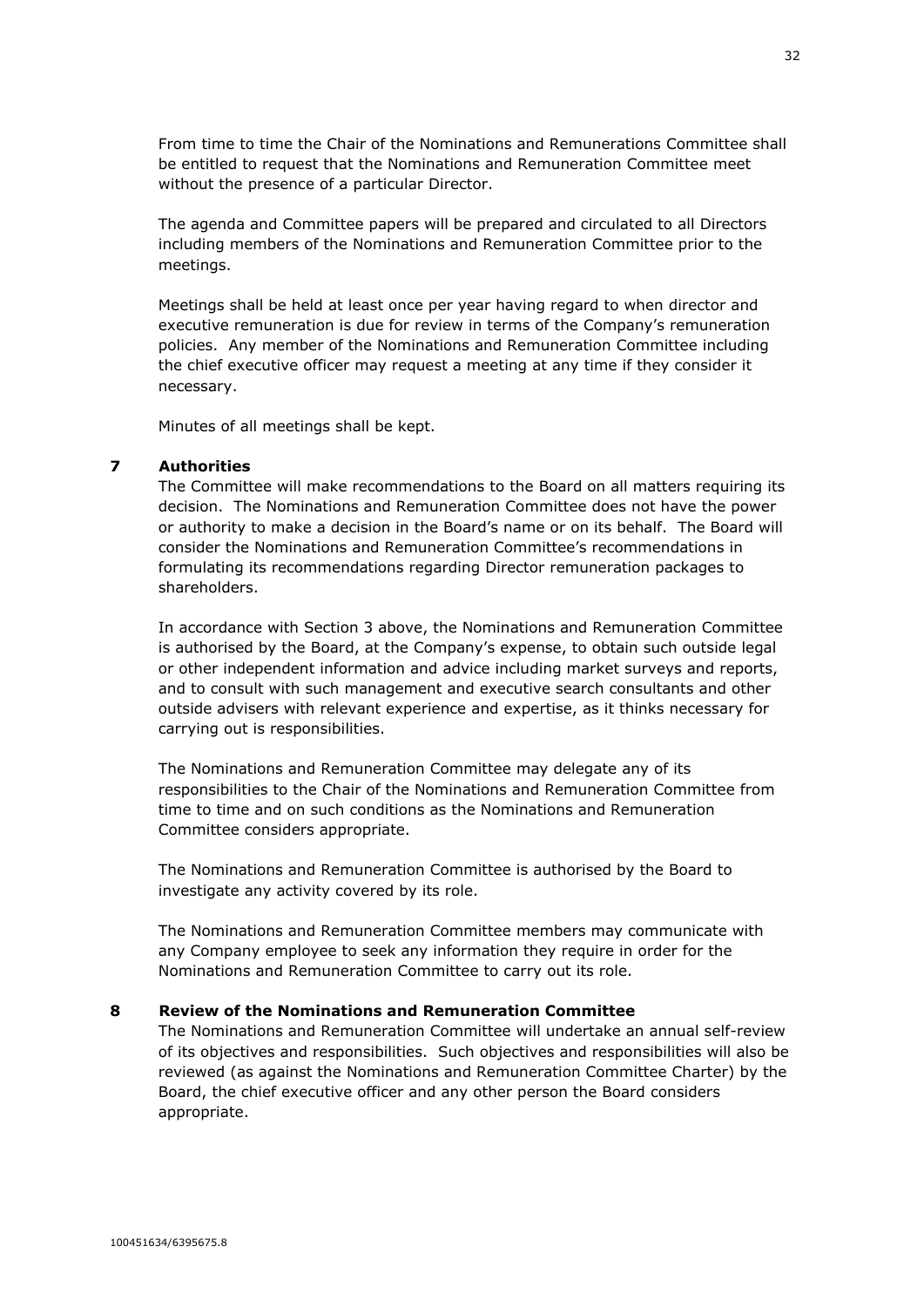# **9 Reporting Procedures**

After each Nominations and Remuneration Committee meeting the Chair will report the Nominations and Remuneration Committee's findings and recommendations to the Board.

The minutes of all Nominations and Remuneration Committee meetings will be circulated to members of the Board. Extracts from the minutes will be made available to such other persons as the Board directs, as may be necessary to enable them to properly carry out their functions.

# **10 Accountability to the Board**

The Board reviews annually this Nominations and Remuneration Committee Charter.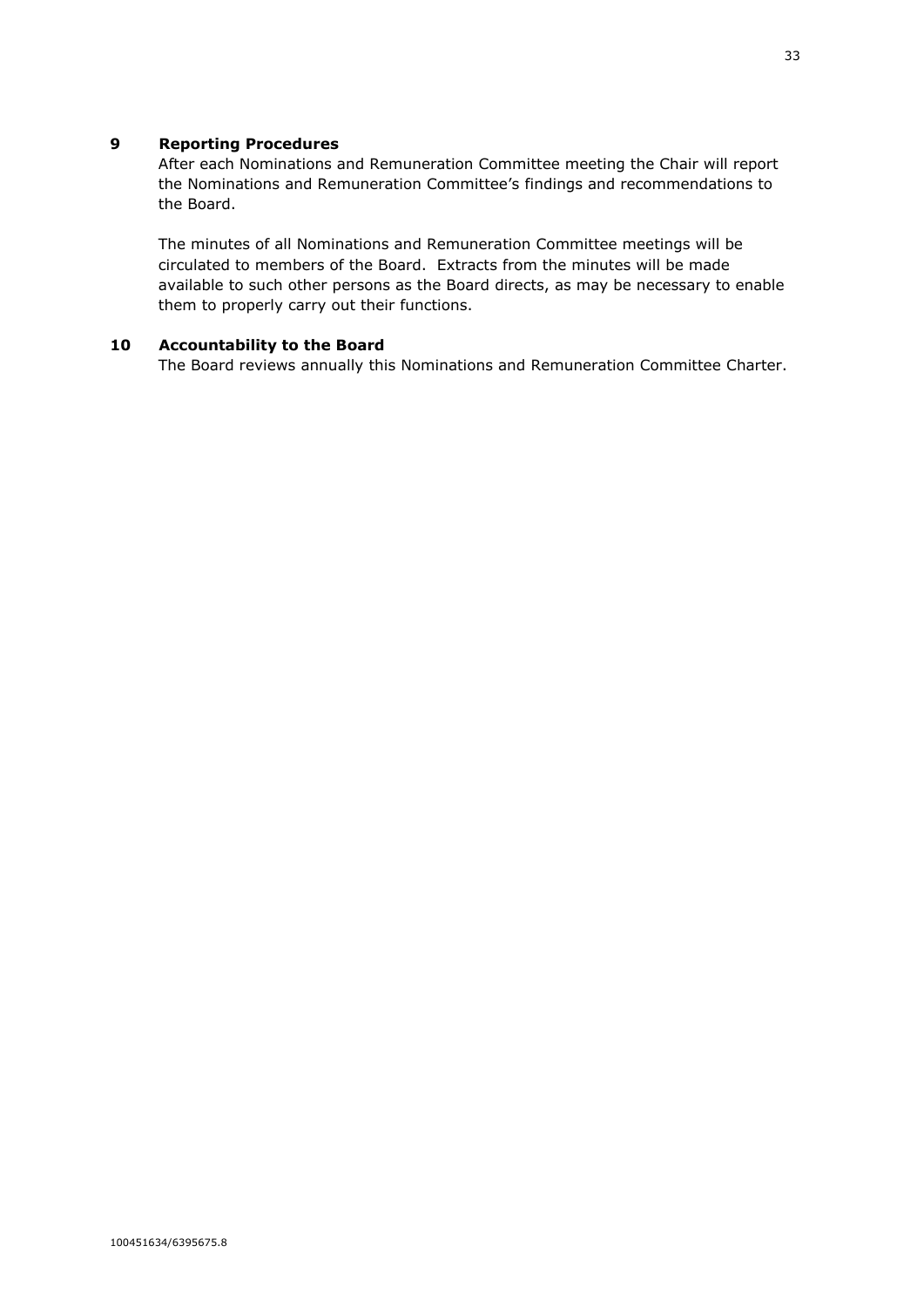# **Appendix E: People and Culture Committee Charter**

# <span id="page-35-0"></span>**1 Constitution**

The People and Culture Committee is a committee of the Board of Savor Limited (*Savor* or the *Company*).

# **2 Purpose**

The purpose of the People and Culture Committee is **[**to ensure appropriate procedures are in place to identify and manage potential health and safety risks, and to oversee human resource management, recruitment and employee welfare.**]**

# **3 Duties and Responsibilities**

The People and Culture Committee is responsible for:

- i) reviewing the Company's employment policies and practices, including Health & Safety;
- ii) reviewing the Company's human resources and recruitment functions to ensure these are fit for purposes;
- iii) reviewing the Company's employee benefits programme to ensure employees are recognised appropriately for their contribution to the Company.
- iv) Other matters as delegated by the Board from time to time.

# **4 Membership**

Members of the People and Culture shall comprise the whole the Board.

#### **5 Attendance**

The People and Culture Committee may invite an adviser (or advisers) to attend meetings of the Committee to provide information and assistance to the Committee as required.

#### **6 Secretarial and Meetings**

The Secretary of the People and Culture Committee shall be appointed by the Board.

A quorum of members of the People and Culture Committee shall be a majority of members.

The People and Culture Committee may have in attendance such members of management and such other persons including external advisers, as it considers necessary to provide appropriate information and advice.

Reasonable notice of meetings and the business to be conducted shall be given to the members of the People and Culture Committee and to such other persons as the Board directs.

The agenda and Committee papers will be prepared and circulated prior to the meetings.

Minutes of all meetings shall be kept.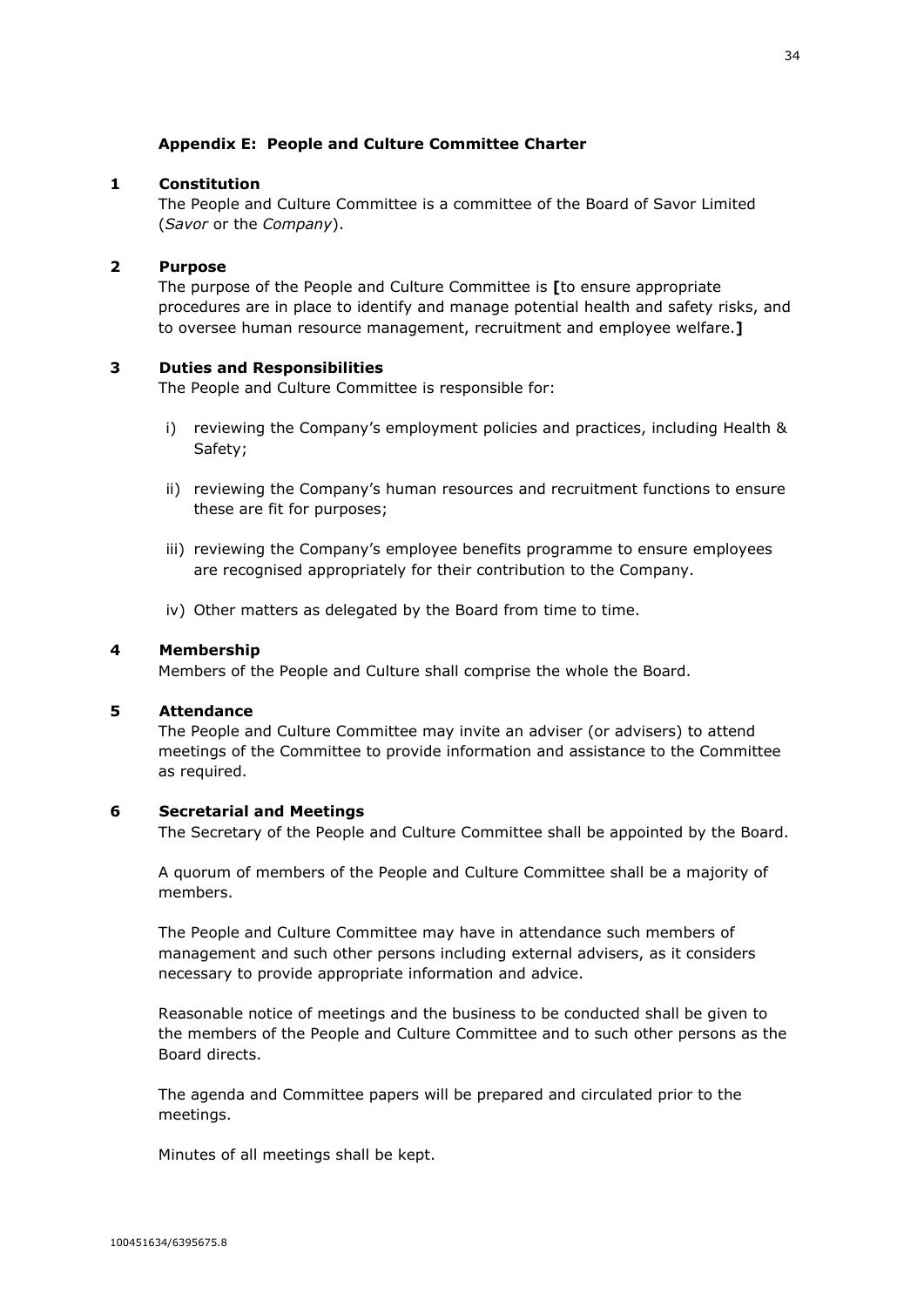# **7 Authorities**

The People and Culture may delegate any of its responsibilities to the Chair of the Committee from time to time and on such conditions as the Committee considers appropriate.

The Committee members may communicate with any Company employee to seek any information they require in order for the Committee to carry out its role.

# **8 Review of the People and Culture Committee**

The People and Culture Committee will undertake an annual self-review of its objectives and responsibilities. Such objectives and responsibilities will also be reviewed (as against the People and Culture Committee Charter) by the Board, the chief executive officer and any other person the Board considers appropriate.

# **9 Reporting Procedures**

The minutes of all People and Culture Committee meetings will be circulated to members of the Board. Extracts from the minutes will be made available to such other persons as the Board directs, as may be necessary to enable them to properly carry out their functions.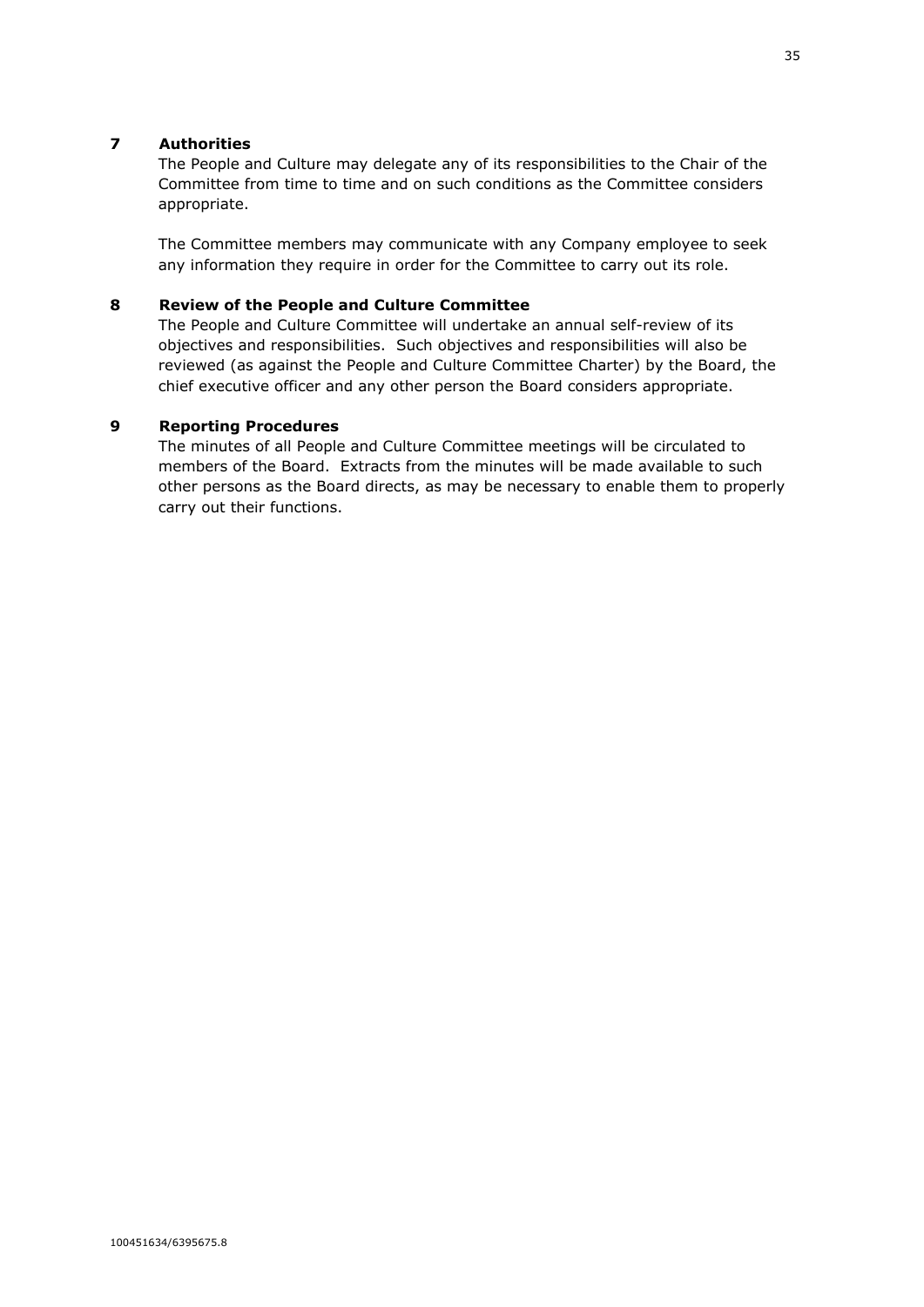## <span id="page-37-0"></span>**Appendix F: Continuous Disclosure policy**

#### **1. Background**

Savor Limited (*Savor*) acknowledges, and is committed to, its obligation to inform market participants of all Material Information (as defined in the Schedule) that might affect the price of its quoted financial products in accordance with the Listing Rules and the Financial Markets Conduct Act 2013. It will discharge that obligation in a manner consistent with the best practice of New Zealand public issuers.

Savor recognises that the full and timely disclosure of material information by public issuers promotes efficiency, growth, and integrity of the capital markets in New Zealand. Ultimately this also promotes shareholder value.

This continuous disclosure policy (the *Policy*) will be reviewed in conjunction with the review of the Savor Corporate Governance Code, and approved by the Board, on an as required basis taking into account any changes in the law and the Listing Rules.

# **2. Application**

The Policy applies to Savor, its subsidiaries (the *Group*) and their respective Directors, and all employees and contractors of Savor from time to time.

#### **3. Disclosure Officer**

The Group's Chief Financial Officer will act as the Group's Disclosure Officer. The Disclosure Officer is responsible for:

- monitoring the information held by the Group from time to time to determine whether a market update is required;
- making recommendations to the Board on a case by case basis as to the determination of whether particular information is Material Information and must be disclosed;
- making recommendations to the Board in respect of the timing of disclosure of any such information in accordance with the Policy (subject always to the Listing Rules which compel immediate disclosure of Material Information except if the safe harbours to disclosure apply);
- ensuring that all Directors, employees and contractors receive a copy of this policy and appropriate training with respect to it;
- developing mechanisms designed to identify potential Material Information (e.g. agenda item on management meetings); and
- obtaining external legal advice as considered necessary.

In discharging these responsibilities, the Disclosure Officer is encouraged to discuss disclosure decisions with the Chief Executive Officer, the Chair and/or the Board generally.

The Board, having considered a recommendation from the Disclosure Officer in respect of particular information, is responsible for: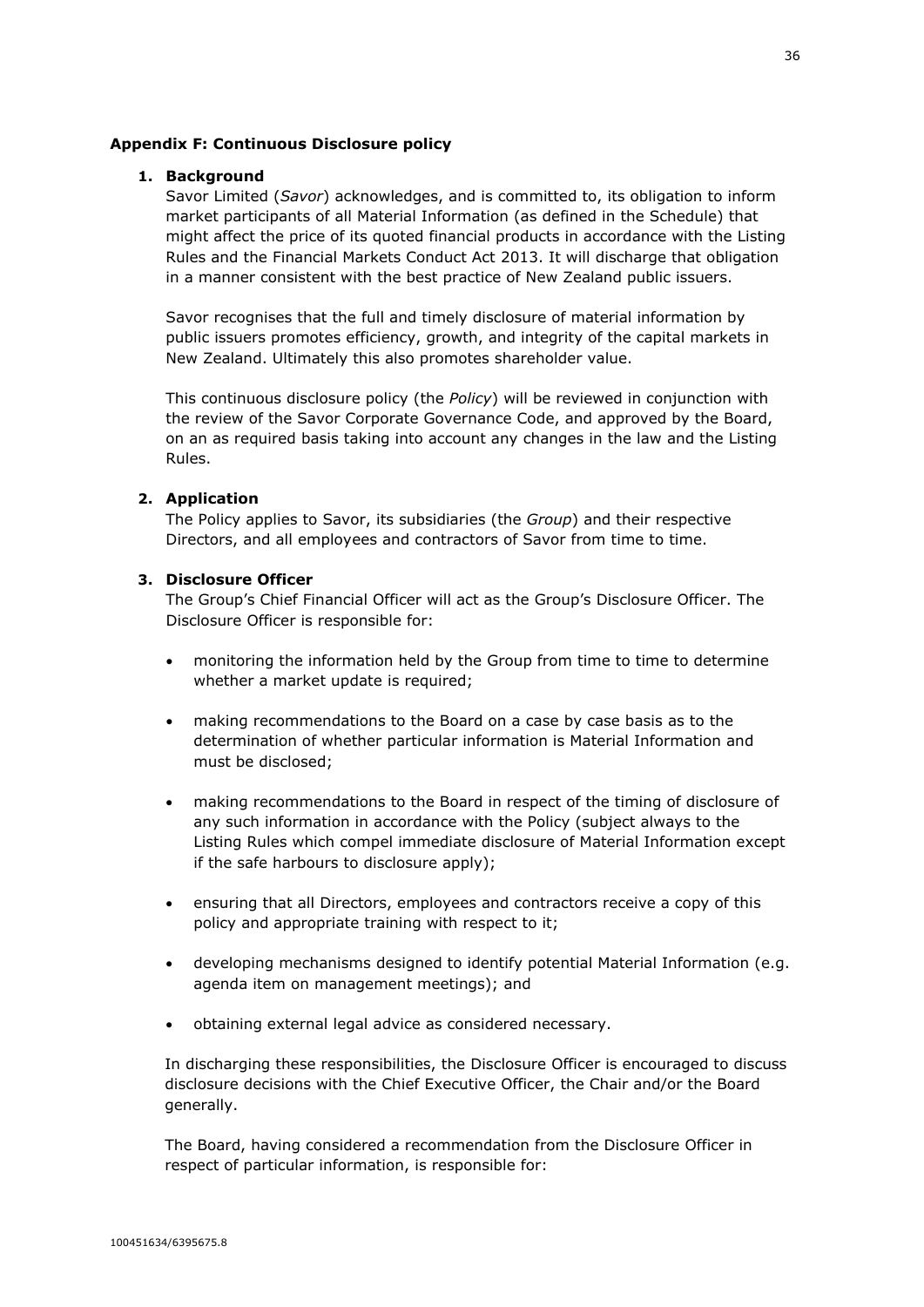- determining what information amounts to Material Information and must be disclosed; and
- determining the timing of disclosure of any such information in accordance with the Policy (subject always to the Listing Rules which compel immediate disclosure of Material Information except if the safe harbours to disclosure apply).

No person may release Material Information concerning the Group to any person who is not authorised to receive it without the approval of the Board.

# **4. Identification and Disclosure of Material Information**

Without detracting from the above responsibilities of the Disclosure Officer, at each of its meetings, the Board should:

- consider all information disclosed pursuant to this policy since the last meeting and (subject to the matters before the meeting) receive a confirmation from the Disclosure Officer that there is no information which should be disclosed; and
- consider whether there is any information either before the Board for that meeting, or otherwise held by any Director, which may require disclosure in accordance with the Policy.

Any Director, employee or contractor of Savor must inform the Disclosure Officer as soon as practicable after that person becomes 'Aware' of any potentially Material Information (as defined in the Schedule).

For the purposes of ascertaining whether information is Material Information, reference may be had to the non-exhaustive list of matters which may give rise to a disclosure obligation contained in the Schedule of this Policy.

If a person is unsure whether information is Material Information, that person must disclose the information to the Disclosure Officer in order for the Disclosure Officer to prepare a recommendation to the Board in respect of the information.

The Disclosure Officer must confer with such other persons (including external legal advisers) as he or she sees fit in order to prepare a recommendation for consideration by the Board on the question of whether disclosure is required and ensure that this recommendation is brought to the Board's attention as soon as possible.

The Board must consider any recommendation made by the Disclosure Officer as to whether particular information is Material Information and must be disclosed (i.e. is not subject to the 'safe harbours' to disclosure set out below below) and, if so, the timing of disclosure of any such information (subject always to the Listing Rules which compel immediate disclosure of Material Information except if the safe harbours to disclosure apply).

If the Board determines that the information is Material Information and must be released, the Disclosure Officer must coordinate disclosure of the information in a form specified by the Listing Rules as soon as practicable after the Board's determination, unless the Board has determined that the 'safe harbours' to disclosure apply, being that: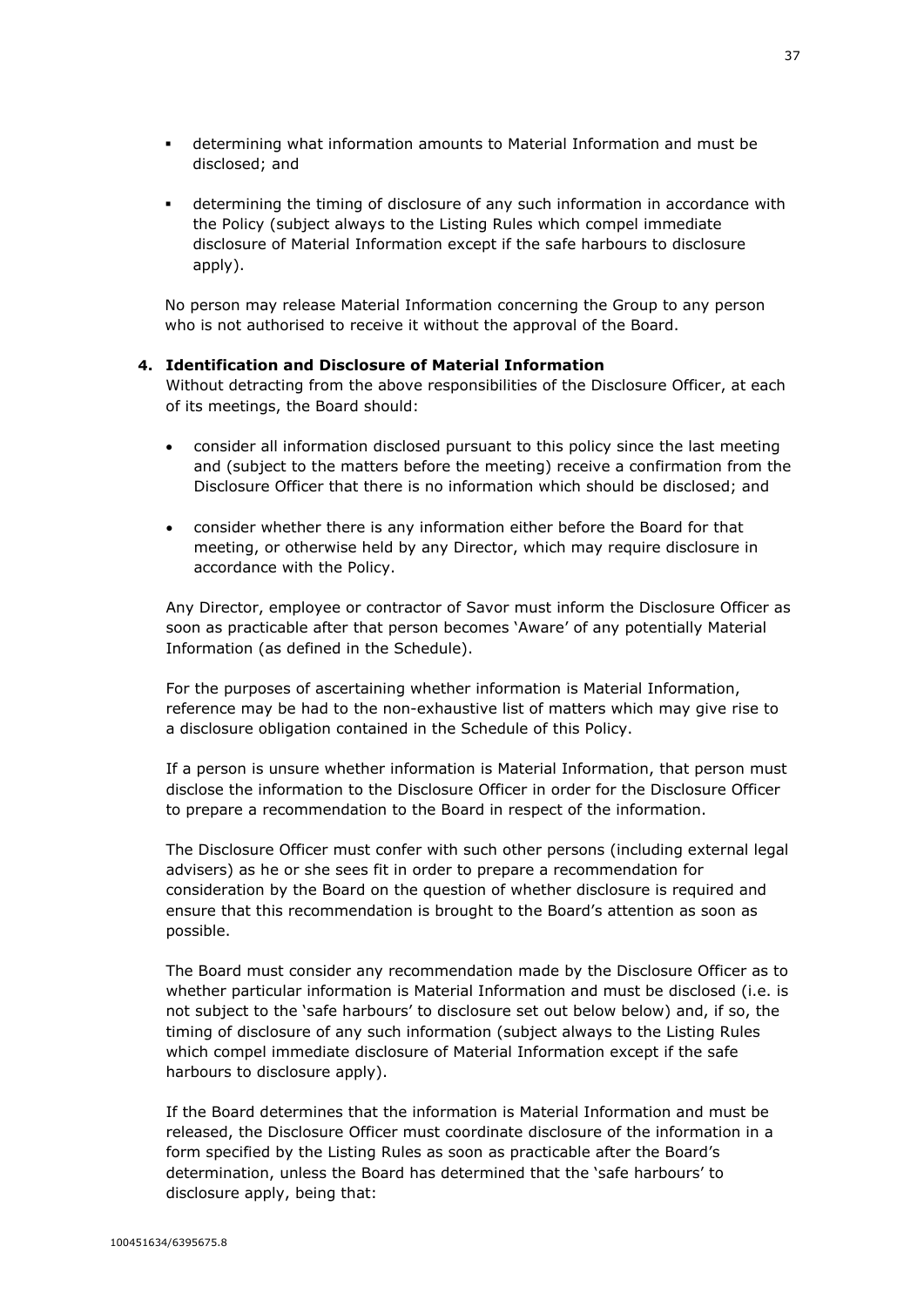- one or more of the following applies:
	- o the release of information would be a breach of law; or
	- o the information concerns an incomplete proposal or negotiation; or
	- $\circ$  the information comprises matters of supposition or is insufficiently definite to warrant disclosure; or
	- o the information is generated for internal management purposes of Savor or its subsidiaries; or
	- o the information is a trade secret; and
- a reasonable person would not expect the information to be disclosed; and
- the information is confidential and its confidentiality is maintained.

Where it is determined by the Board that grounds for non-disclosure are made out, the Disclosure Officer shall monitor on an ongoing basis that those grounds continue to exist and in the event that he considers that they have ceased to exist prepare a recommendation to the Board in respect of the disclosure of the information.

A written record of all Board decisions (whether to disclose or not) and the reasons for non-disclosure shall be made, and copies of any legal advice obtained shall be retained with that record. In the case of any disclosure, the Disclosure Officer will retain a record that he or she is satisfied that the disclosure is not false or misleading in any material respect.

#### **5. Media Speculation and Rumours**

The Disclosure Officer is responsible for Savor's obligations to release material information to NZX necessary to prevent development or subsistence of a market for its quoted financial products which is materially influenced by false or misleading information from Savor or other persons or circumstances which would give such information substantial credibility.

Except as required above, Savor will generally not comment on media speculation and rumours. Should NZX or another regulator require a formal response from Savor or should the Disclosure Officer determine that previously undisclosed confidential information is no longer confidential, a statement may be released.

## **6. Compliance**

Savor requires all of its Directors and all employees and contractors of Savor to comply with the Policy.

The Disclosure Officer is responsible for ensuring that the Policy is complied with and for investigating any breach of the Policy.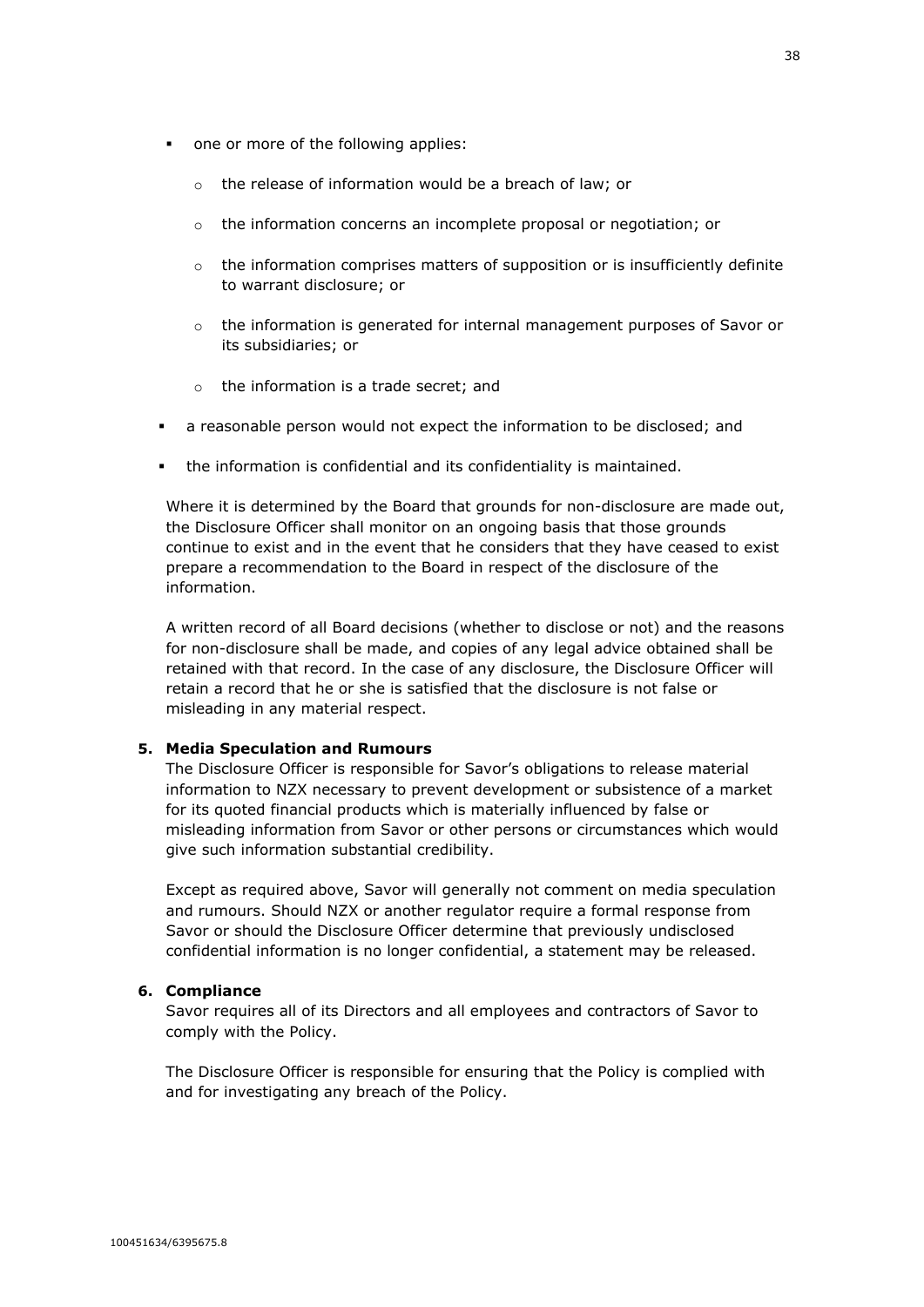# **Schedule to Continuous Disclosure policy**

"*Material Information*", in relation to the Group, is information that:

- a reasonable person would expect, if it were generally available to the market, to have a material effect on the price of quoted financial products of Savor; and
- relates to particular financial products, a particular listed issuer, or particular listed issuers, rather than to financial products generally or listed issuers generally.

Savor becomes "aware" of Material Information if, and as soon as, a Director or "senior manager" (a term defined in the Listing Rules which will include Savor's Group CEO and Group CFO) has, or ought reasonably to have, come into possession of the Material Information in the course of the performance of their duties.

A Director or senior manager of Savor who becomes "aware" of information, must consider, promptly and without delay, whether that information is Material Information requiring disclosure.

For the purposes of ascertaining whether information is Material Information, reference may be had to the non-exhaustive list of incidents set out below. The following list comprises matters which are likely to require consideration by the Disclosure Officer under the Listing Rules and the Financial Markets Conduct Act 2013.

The list is not exhaustive and the Disclosure Officer must review the contents of the list periodically in order to mitigate the risk that Savor or one of its agents breaches any law or applicable Listing Rule.

**Note** – Many of these matters automatically require disclosure under the Listing Rules:

- Savor's financial or operating performance;
- any change in Savor's financial forecast or expectation;
- a potential change in Savor's capital structure, including proposals to raise additional equity or borrowings;
- a possible acquisition or sale of any assets or company by Savor;
- a significant health and safety event;
- the introduction of an important new product or service;
- any proposed change in the general nature of the business of Savor or its group; or
- a material legal claim by or against Savor.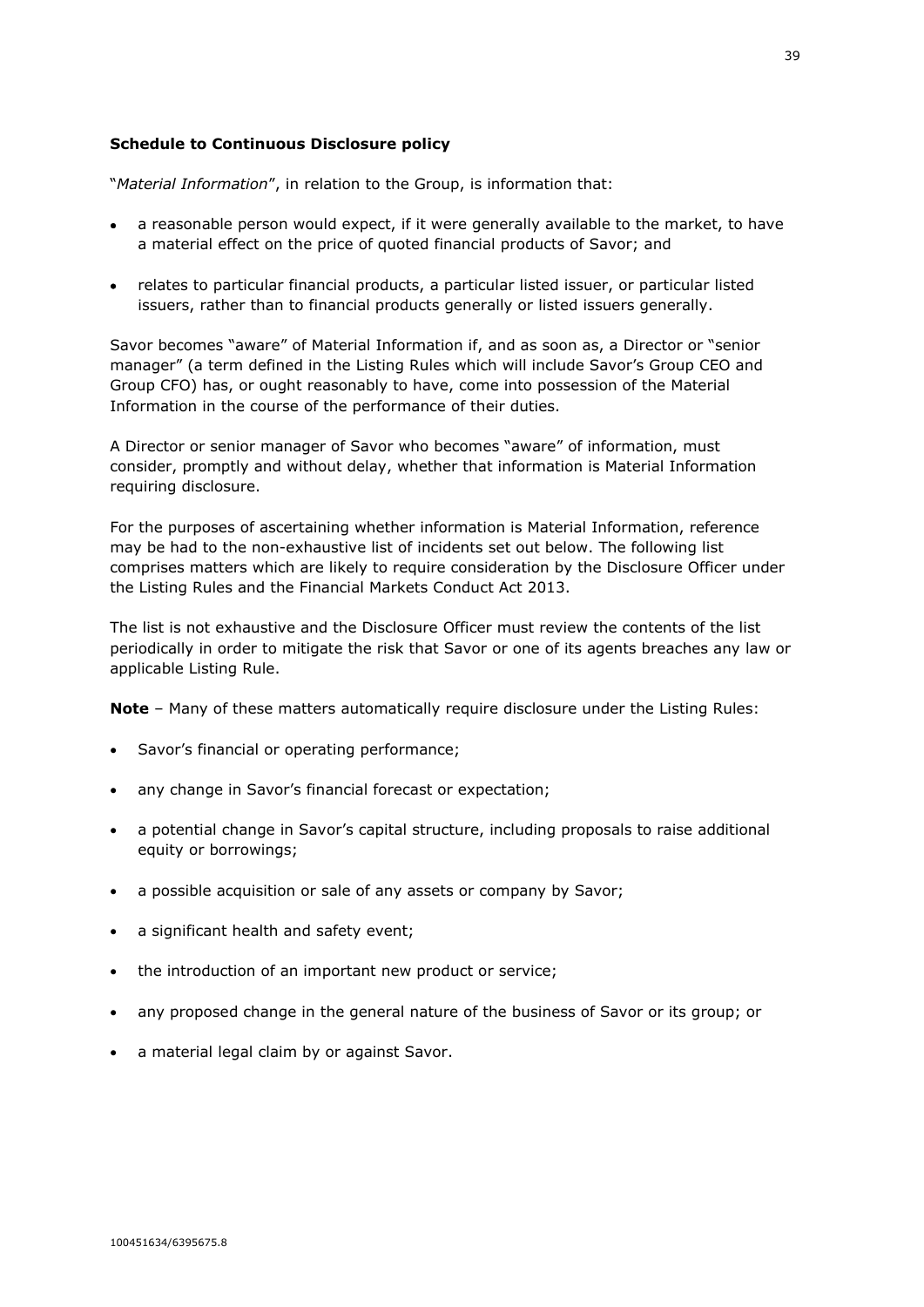# <span id="page-41-0"></span>**Appendix G: Quoted financial product trading policy and guidelines**

*This policy applies to all Directors, officers, employees, contractors and advisers of Savor Limited and its subsidiaries who intend to trade in Savor's quoted financial products. In this policy 'trade' includes buying or selling quoted financial products, or agreeing to do so, whether as principal or agent, but it does not include subscription for, or the issue of, new quoted financial products.*

*In addition to this Policy and Guidelines, further more specific and stringent rules also apply to trading in Savor's quoted financial products, by Directors and certain employees (see* [Additional Trading Restrictions for Restricted Persons](#page-45-0)*).*

# **Introduction and purpose**

This document details Savor's policy on, and rules for dealing in the following quoted financial products (*Restricted QFP's*):

- Savor ordinary shares (NZX trading code **SVR**)
- any other quoted financial products of Savor, and any derivatives in respect of Savor's quoted financial products, from time to time.

The requirements imposed by the policy are separate from, and in addition to, the legal prohibitions on insider trading in New Zealand and any other country where those quoted financial products may be quoted.

# **If you do not understand any part of this policy, or how it applies to you, you should raise the matter with the Company Secretary before dealing with any quoted financial products covered by this policy.**

# **Fundamental Rule – Insider trading is prohibited at all times**

If you possess "material information" (refer to definition below), then **whether or not** you are a Restricted Person below, you must not:

- trade Restricted QFP's;
- advise or encourage others to trade, or hold any Restricted QFP's; or
- pass on the material information to others.

The prohibitions apply regardless of how you learn of the information, and regardless of why you are trading.

The prohibition on insider trading applies not only to information concerning Savor's quoted financial products. If a person has material information in relation to quoted financial products of another issuer (including derivatives) over quoted financial products, that person must not trade in those quoted financial products.

#### **Insider trading laws**

If you have any **material information**, it is illegal for you to:

- trade Savor's quoted financial products;
- advise or encourage another person to trade or hold Savor's quoted financial products;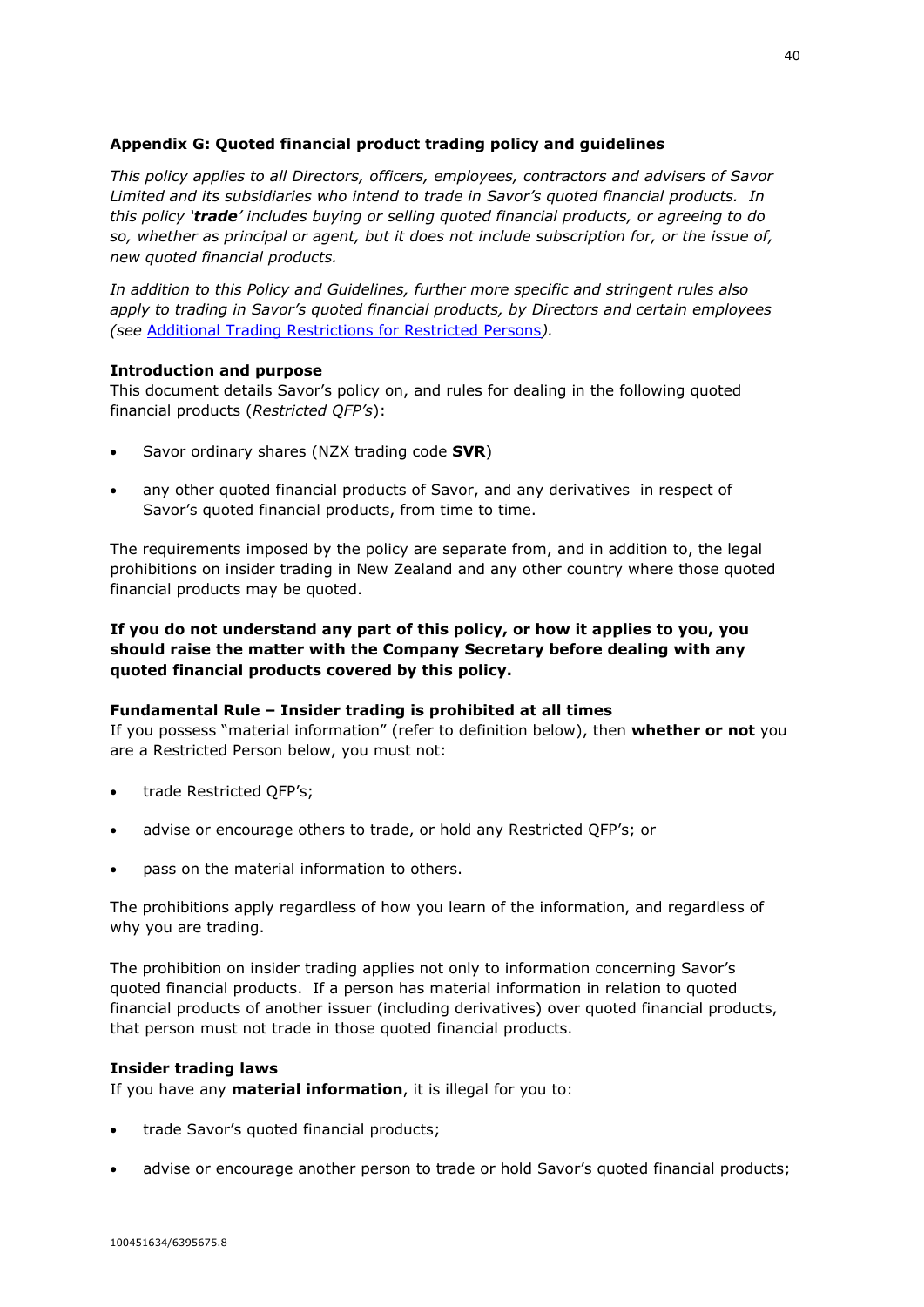- advise or encourage a person to advise or encourage another person to trade or hold Savor's quoted financial products; or
- pass on the **material information** to anyone else including colleagues, family or friends – knowing (or where you ought to have known) that the other person will use that information to trade, continue to hold, or advise or encourage someone else to trade, or hold, Savor's quoted financial products.

This offence, called "insider trading", can subject you to criminal liability including large fines and/or imprisonment, and civil liability, which may include being sued by another party or Savor, for any loss suffered as a result of illegal trading.

# **Confidential information**

In addition to the above, you also have a duty of confidentiality to Savor. You must not reveal any confidential information concerning Savor to a third party (unless that third party has signed a confidentiality agreement with Savor and you have been authorised to disclose the confidential information), or to use confidential information in any way which may injure or cause loss to Savor, or use confidential information to gain an advantage for yourself. You should ensure that external advisers keep Savor information confidential.

#### **What is "material information"?**

"*Material information*" is information that:

- is not generally available to the market; and
- if it were generally available to the market, would have a material effect on the price of Savor's quoted financial products.

Information is generally available to the market if it has been released as an NZX announcement, or investors that commonly invest in Savor's quoted financial products can readily obtain the information (whether by observation, use of expertise, purchase or other means).

It does not matter how you come to know the material information (including whether you learn it in the course of carrying out your responsibilities, or in passing in the corridor, or in a lift, or at a social function).

Information includes rumours, matters of supposition, intentions of a person (including Savor), and information, which is insufficiently definite to warrant disclosure to the public.

#### **What are some examples of material information?**

The following list is illustrative only. Material information could include information concerning:

- the financial performance of Savor;
- a possible change in the strategic direction of the Savor;
- the introduction of an important new product or service;
- a possible acquisition or sale of any assets or company by Savor;
- entry into or the likely entry into or termination or likely termination of material contracts or other business arrangements which are not publicly known;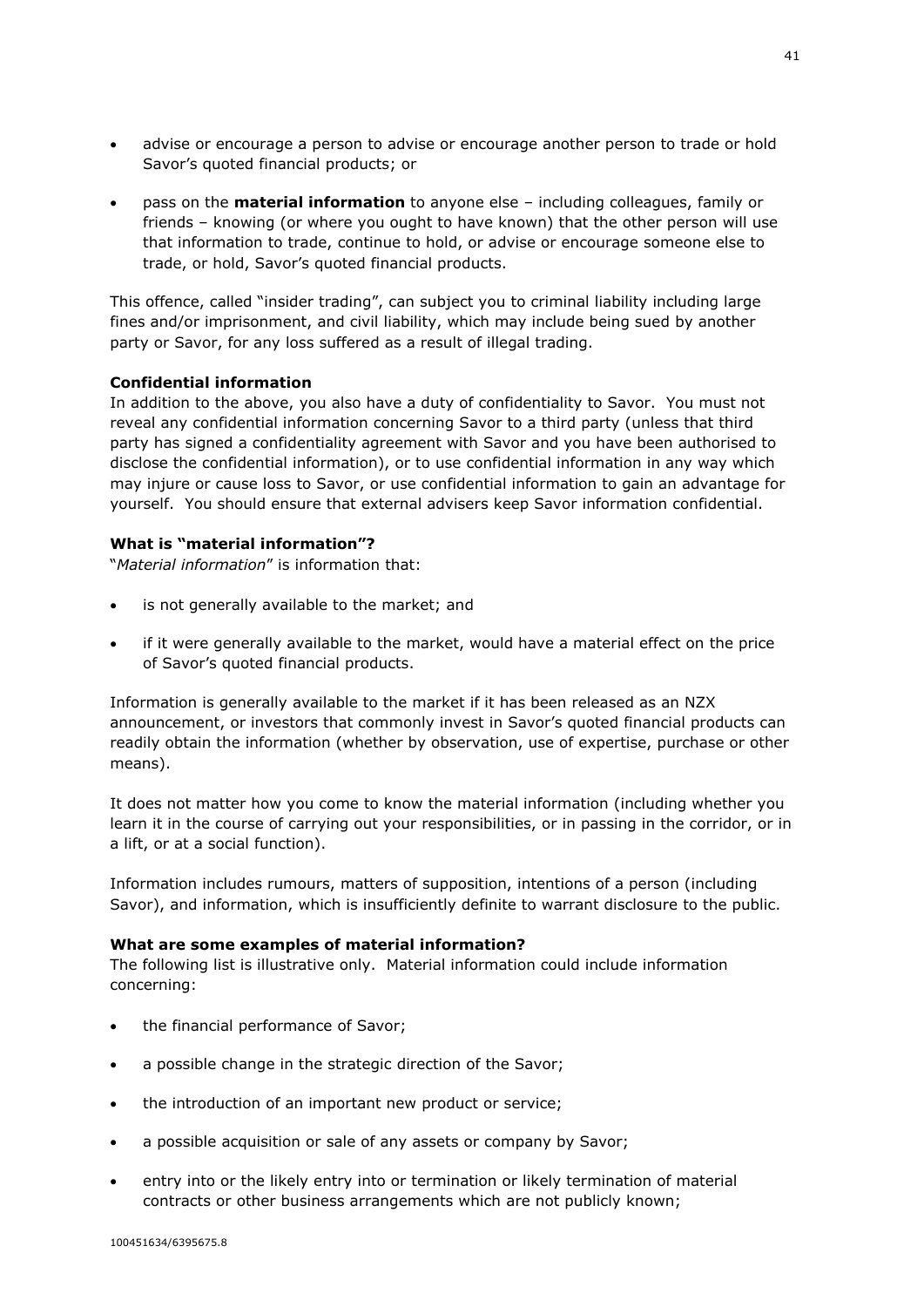- a possible change in Savor's capital structure;
- a change in the historical pattern of dividends;
- senior management changes;
- a material legal claim by or against the Savor; or
- any other unexpected liability,

which has not been released to the market.

#### **Exceptions**

This policy does not apply to:

- acquisitions and disposals by gift or inheritance;
- acquisitions through an issue of new quoted financial products, such as an issue of new shares on the exercise of options, under a rights issue, or a dividend reinvestment plan; and
- acquisitions and disposals of units in Electronic Traded Funds or Managed Funds (such as Kiwisaver).

## **Short term trading discouraged**

You should not engage in short term trading (the buying or selling of quoted financial products within a 6 month period), unless there are exceptional circumstances discussed with and approved by the Company Secretary.

Short term trading can be a key indicator of insider trading, particularly if undertaken on a regular basis or in large amounts. Therefore, to reduce the risk of an allegation of insider trading, do not trade quoted financial products on a short-term basis.

#### **If in doubt, don't**

The rules contained in this policy do not replace your legal obligations. The boundary between what is (and is not) in breach of the law is not always clear. Sometimes behaviour that you consider to be ethical actually may be insider trading. If in doubt, don't!

#### **Breaches of policy**

Strict compliance with this policy is a condition of employment and engagement of advisers. Breaches of this policy will be subject to disciplinary action, which may include termination of employment or a contract for services.

#### **Monitoring of trading**

Savor may monitor the trading of directors, employees and advisers as part of the administration of this policy.

#### **Application of policy**

The Board of Savor has approved this policy. The Board may approve updates, amendments to and exemptions to this policy from time to time, which may be implemented by written notice to you.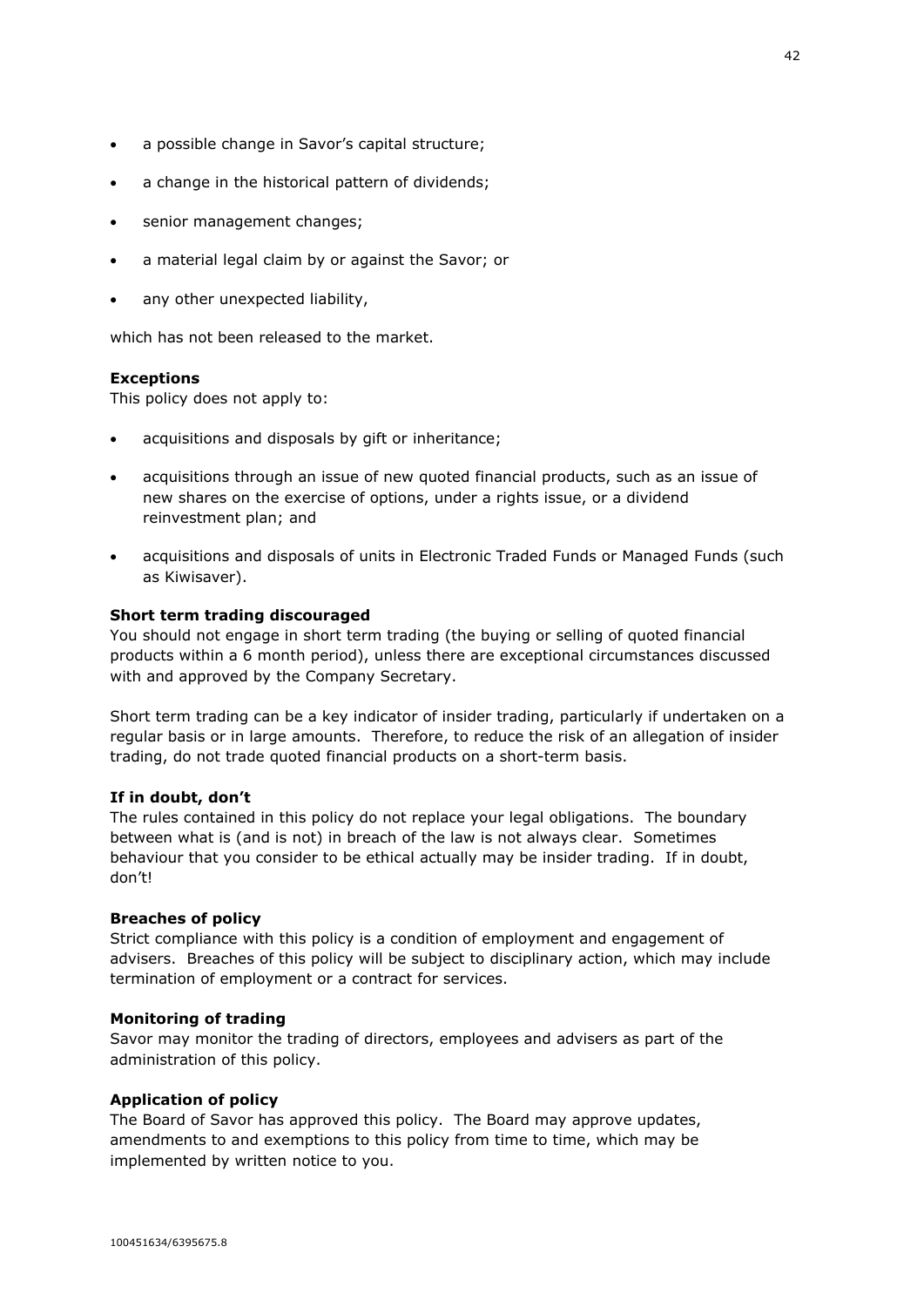To the extent of any inconsistency with any previous policy or rules relating to this subject matter, this policy prevails over them.

Last reviewed March 2022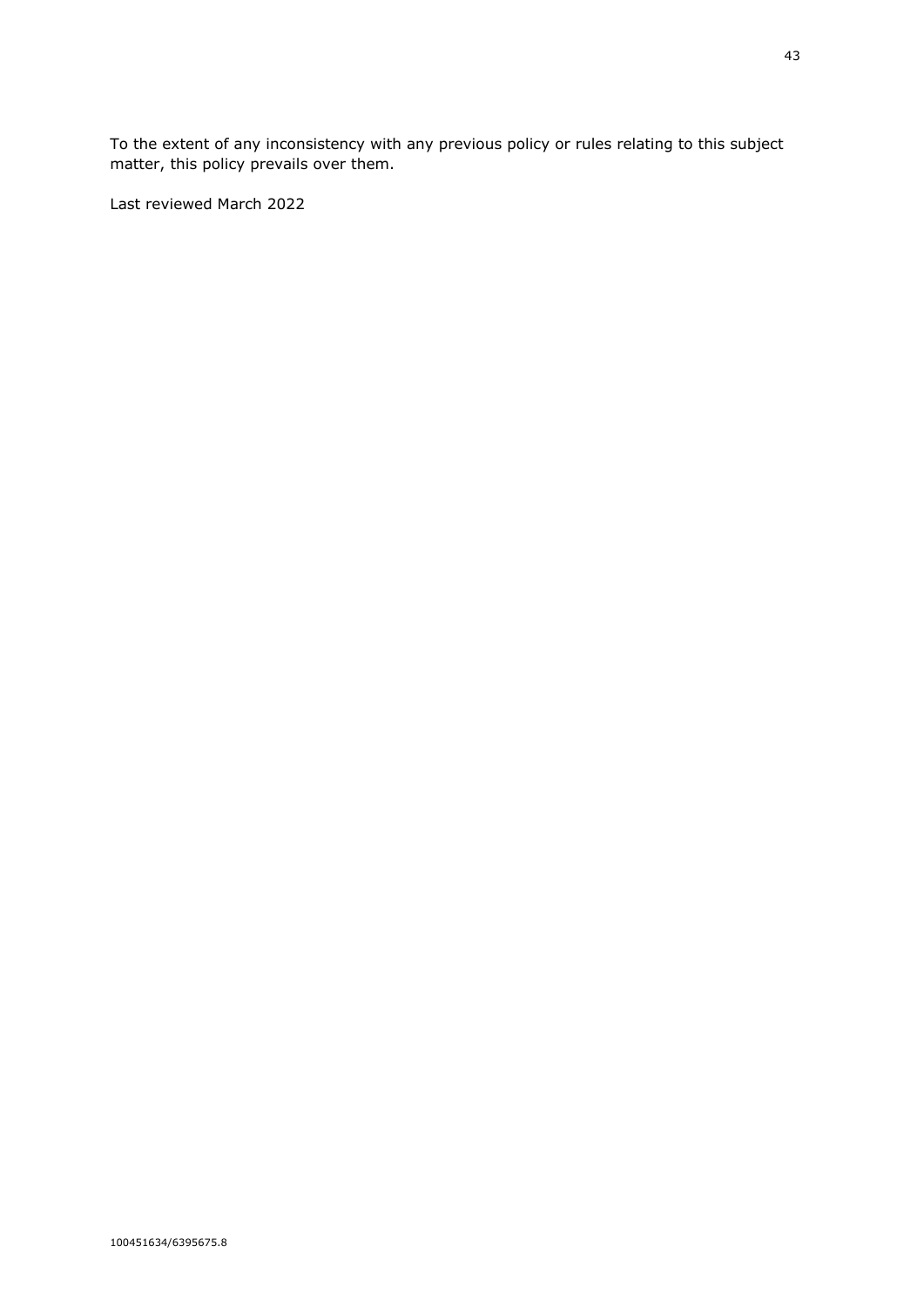# <span id="page-45-0"></span>**Additional Trading Restrictions for Restricted Persons**

# **Persons covered by Restricted QFP's Trading Restrictions**

The additional trading restrictions set out below apply to:

- all Directors and employees of Savor and its subsidiary companies; and
- trusts and companies controlled by such persons.

Persons covered by these additional restrictions are called "*Restricted Persons*". Employees and directors will be considered responsible for the actions of trusts and companies controlled by them. In this respect, "control" is not to be construed in a technical way but by looking at how decisions are made in practice.

# **Additional trading restrictions for Restricted Persons (black-out period)**

Restricted Persons are prohibited from trading in any Restricted QFP's during the following specific "black-out" periods:

- prior to Savor's half-year balance date, until the first trading day *after* the half-year results are released to NZX;
- prior to Savor's year end balance date, until the first trading day *after* the full-year results are released to NZX; and
- prior to release of a prospectus for a general public offer of the same class of Restricted QFP's.

Restricted Persons are not permitted to trade any Restricted QFP's during a blackout period unless Savor's Board provides a specific exemption.

*Please note that if you hold material information you must not trade Restricted QFP's at* any *time – regardless of these periods.*

#### **Requirements before trading**

Before trading in Restricted QFP's, at any time, Restricted Persons must, in writing:

- notify Savor's Company Secretary of their intention to trade in quoted financial products, and seek consent to do so (using the Request for Consent to Trade in Quoted Financial Products form attached);
- confirm that they do not hold material information; and
- confirm that there is no known reason to prohibit trading in any Restricted QFP's.

A consent is only valid for a period of 10 trading days after notification**.** A consent is automatically deemed to be withdrawn if the person becomes aware of material information prior to trading.

#### **Requirements after trading**

A Restricted Person must advise Savor's Company Secretary promptly following completion of any trade, and the Restricted Person must comply with any disclosure obligations it has under the Financial Markets Conduct Act 2013.